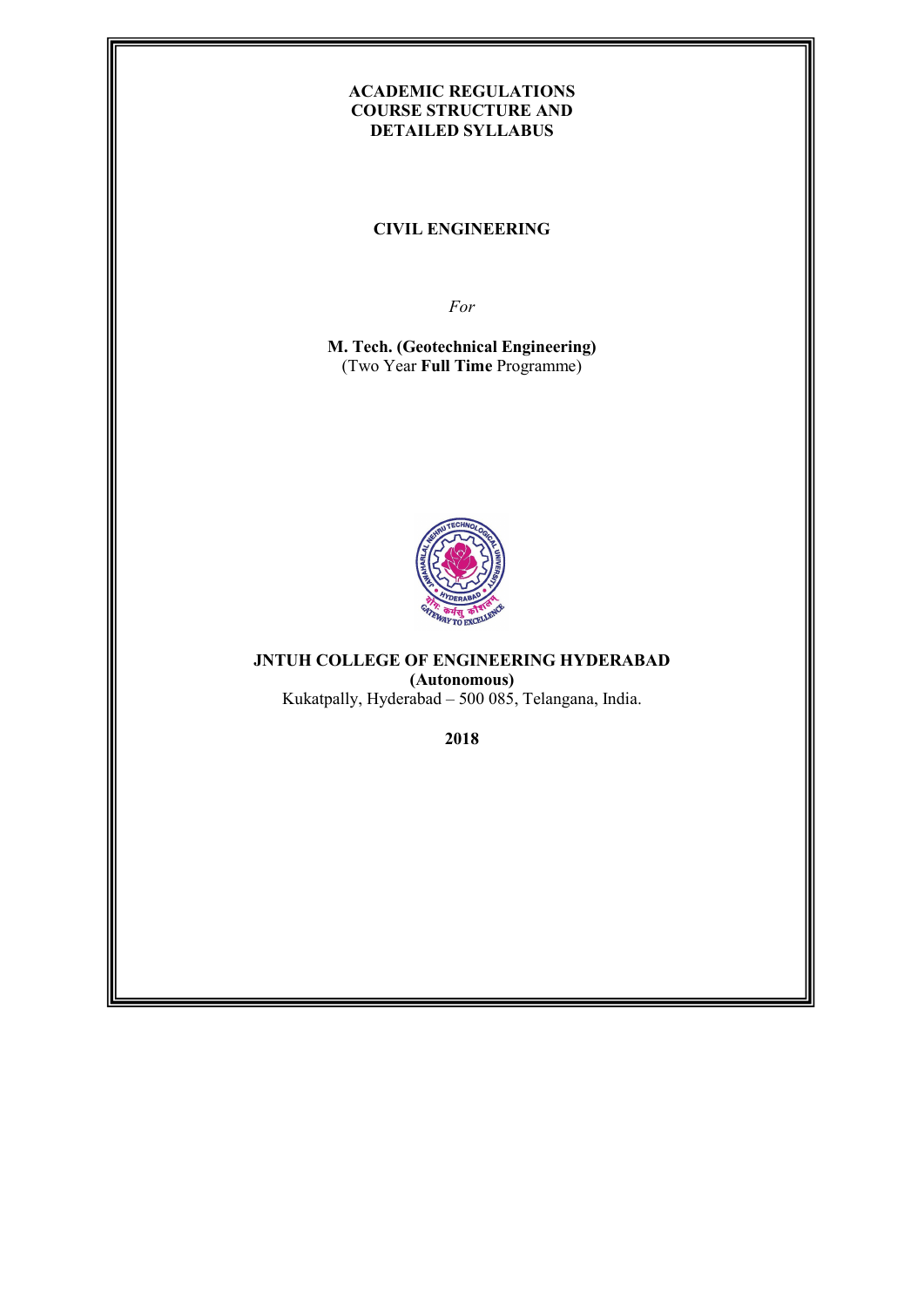### M.Tech Specialization: GEOTECHNICAL ENGINEERING

### COURSE OBJECTIVES

- 1. To make students learn the principles and applications of soil mechanics. Understand different problems associated with geotechnical engineering. Explain how to select design soil/rock/ geosynthetic parameters for design purpose based on the subsurface exploration. Develop, Analyse and Design various geotechnical structures.
- 2. Students should gain competency in the design of shallow/deep foundations, earth retaining structures, embankment and earthen dams, underground structures. Can assess stability of slopes and apply preventive measures for stability.

### COURSE OUTCOMES (POs):

- 1. Students will learn soil and substrata behavior. Students will be able to perform various laboratory and in-situ tests on soil/rock/Geosynthetics to find out design parameters.
- 2. Students can design shallow/deep foundations, earth retaining structures, embankments and earthen dams, tunnel support systems for given site conditions.
- 3. Student can compute factor of safety to assess stability of slopes and apply preventive measures for stability.
- 4. Student can develop numerical models to estimate response of various geotechnical structures under different loadings.
- 5. Students can design ground improvement technique for unsuitable soils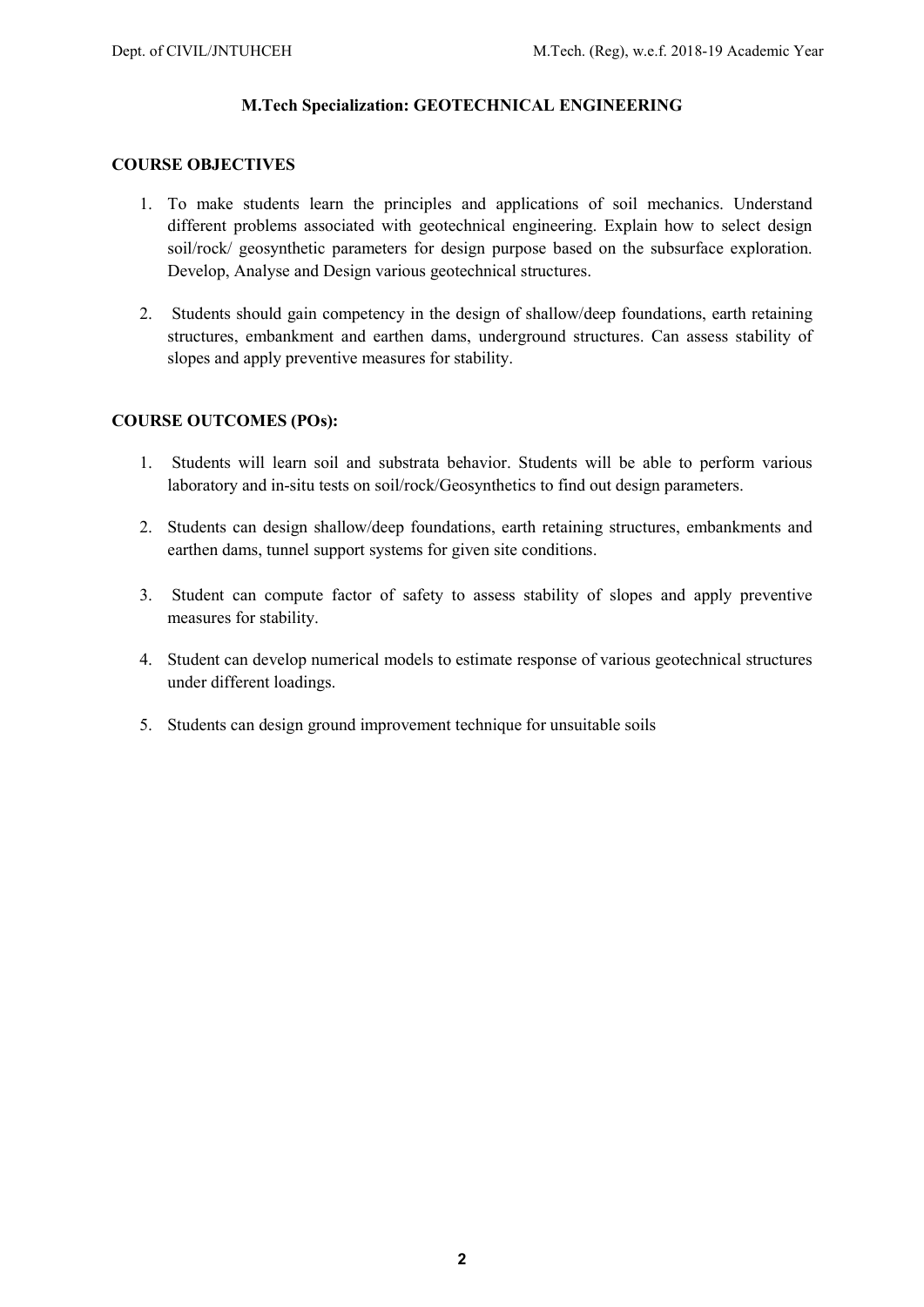### JNTUH COLLEGE OF ENGINEERING HYDERABAD DEPARTMENT OF CIVIL ENGINEERING M.Tech. (Geotechnical Engineering) – Full Time w.e.f. 2018-19

### COURSE STRUCTURE

|       | Semester-I              |                                                                                                    |                        |                |                |                |  |  |  |
|-------|-------------------------|----------------------------------------------------------------------------------------------------|------------------------|----------------|----------------|----------------|--|--|--|
| S.No. | Course<br>Type/         | <b>Course Name</b>                                                                                 | <b>Teaching Scheme</b> |                |                |                |  |  |  |
|       | Code                    |                                                                                                    | L                      | Т              | P              | <b>Credits</b> |  |  |  |
| 1.    | Core-I                  | <b>Advanced Soil Mechanics</b>                                                                     | 3                      | $\Omega$       | $\Omega$       | 3              |  |  |  |
| 2.    | Core-II                 | <b>Advanced Foundation Engineering</b>                                                             | 3                      | $\overline{0}$ | $\theta$       | 3              |  |  |  |
| 3.    | Program<br>Elective -I  | 1. Soil Structure Interaction<br>2. Ground Improvement Techniques<br>3. Theoretical Soil Mechanics | 3                      | $\theta$       | $\Omega$       | 3              |  |  |  |
| 4.    | Program<br>Elective -II | 1. Applied Statics<br>2. Environmental Geotechnology<br>3. Environmental impact Assessment         | 3                      | $\Omega$       | $\Omega$       | 3              |  |  |  |
| 5.    | Core                    | Core Lab - I : Advance GTE Lab - I                                                                 | $\Omega$               | $\Omega$       | $\overline{4}$ | 2              |  |  |  |
| 6.    | Core                    | Core Lab – II : Geotechnical Computational<br>Laboratory                                           | $\Omega$               | $\theta$       | 4              | $\overline{2}$ |  |  |  |
| 7.    | MLC 1                   | Research Methodology and IPR                                                                       | 2                      | $\Omega$       | $\Omega$       | $\overline{2}$ |  |  |  |
| 8.    | Audit 1                 | Audit course                                                                                       | $\overline{2}$         | $\theta$       | $\Omega$       | $\Omega$       |  |  |  |
|       | <b>Total</b>            |                                                                                                    |                        |                | 8              | 18             |  |  |  |

| Semester-II |                          |                                                                                                                                 |                |                        |                |                |  |
|-------------|--------------------------|---------------------------------------------------------------------------------------------------------------------------------|----------------|------------------------|----------------|----------------|--|
| S.No.       | Course<br>Type/          | <b>Course Name</b>                                                                                                              |                | <b>Teaching Scheme</b> | <b>Credits</b> |                |  |
| Code        |                          |                                                                                                                                 | L              | T                      | P              |                |  |
| 1.          | $Core-III$               | Soil Dynamics and Machine Foundations                                                                                           | 3              | $\theta$               | $\Omega$       | 3              |  |
| 2.          | Core-IV                  | Subsurface investigations and<br>instrumentation                                                                                | 3              | $\theta$               | $\theta$       | 3              |  |
| 3.          | Program<br>Elective -III | 1. Offshore Geotechnical Engineering<br>2. Design of substructures<br>3. Engineering rock mechanics                             | 3              | $\overline{0}$         | $\Omega$       | 3              |  |
| 4.          | Program<br>Elective -IV  | 1. Earth Retaining Structures<br>2. Geotechnics for Infrastructures<br>3. Physical and Constitutive Modeling on<br>Geomechanics | 3              | $\Omega$               | $\Omega$       | 3              |  |
| 5.          | Core                     | Core Lab - III : Rock Mechanics &<br>Geosynthetics Laboratory                                                                   | $\mathbf{0}$   | $\theta$               | 4              | $\overline{2}$ |  |
| 6.          | Core                     | Core Lab - IV : Advance GTE Lab - II                                                                                            | $\mathbf{0}$   | $\overline{0}$         | 4              | $\overline{2}$ |  |
| 7.          | Core                     | Mini Project with Seminar                                                                                                       | $\overline{2}$ | $\overline{0}$         | $\mathbf{0}$   | 2              |  |
| 8.          | Audit 2                  | Audit course                                                                                                                    | $\overline{2}$ |                        |                | $\theta$       |  |
|             | <b>Total</b>             |                                                                                                                                 |                |                        | 8              | 18             |  |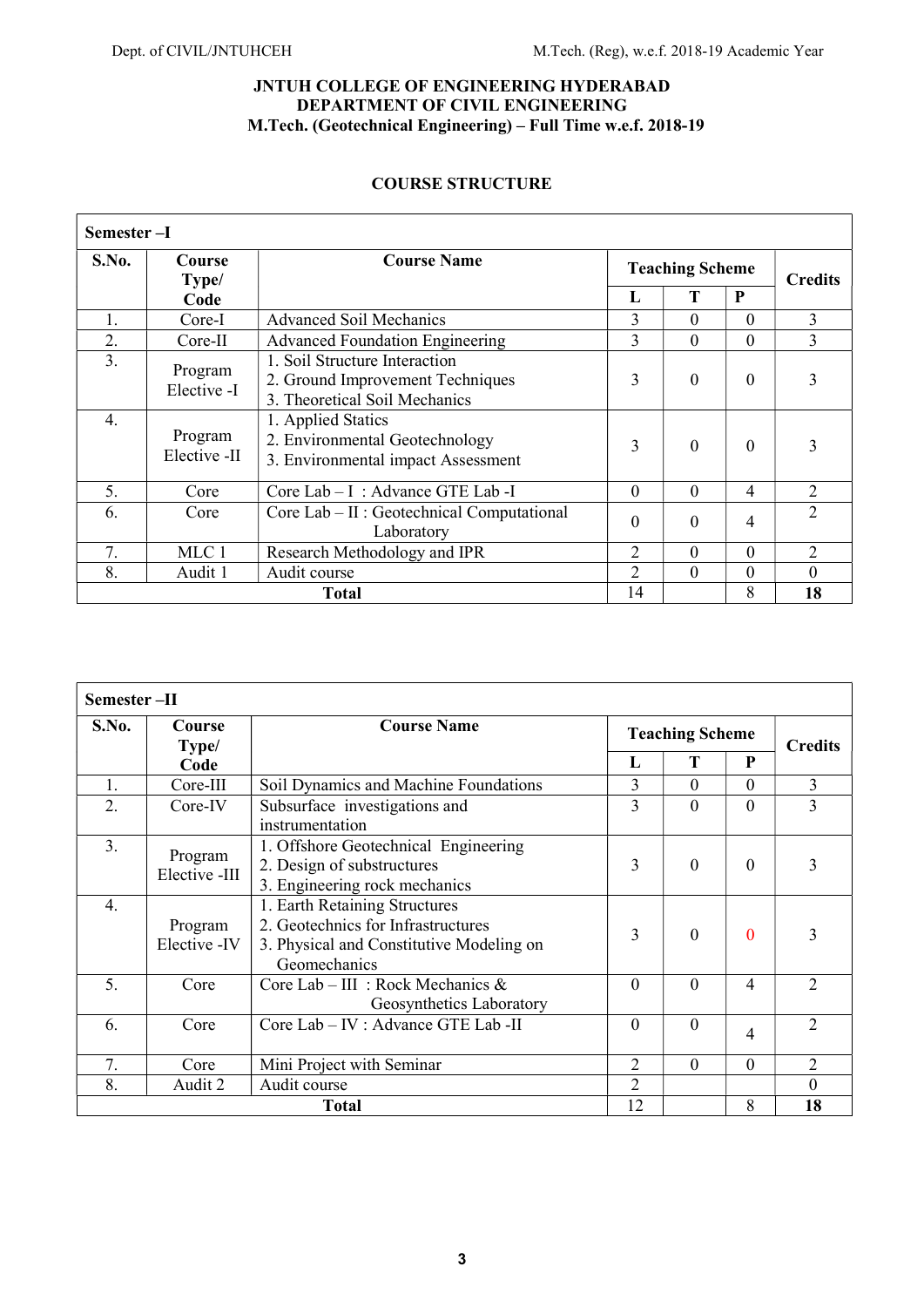$\Gamma$ 

٦

| <b>Semester-III</b> |                 |                                        |          |                        |                |    |  |  |  |
|---------------------|-----------------|----------------------------------------|----------|------------------------|----------------|----|--|--|--|
| S.No.               | Course<br>Type/ | <b>Course Name</b>                     |          | <b>Teaching Scheme</b> | <b>Credits</b> |    |  |  |  |
|                     | Code            |                                        | L        | Т                      | P              |    |  |  |  |
| 1.                  | Program         | 1. Stability analysis of slopes        |          |                        |                |    |  |  |  |
|                     | Elective-V      | 2. Pavement Analysis and Design        | 3        | $\theta$               | $\Omega$       |    |  |  |  |
|                     |                 | 3. Geotechnical Earthquake Engineering |          |                        |                |    |  |  |  |
| 2.                  | Open            | 1. Numerical methods                   |          |                        |                |    |  |  |  |
|                     | Electives       | 2. Construction Management             |          |                        |                |    |  |  |  |
|                     |                 | 3. Finite Element Methods              | 3        | $\Omega$               | $\Omega$       |    |  |  |  |
|                     |                 | 4. Artificial Intelligence: Techniques |          |                        |                |    |  |  |  |
|                     |                 | 5. Operation Research                  |          |                        |                |    |  |  |  |
|                     |                 | 6. Industrial Safety                   |          |                        |                |    |  |  |  |
| 3.                  |                 | Dissertation Stage - I (Preliminary)   | $\theta$ | $\theta$               | 20             | 10 |  |  |  |
|                     |                 | (to be continued in semester-IV)       |          |                        |                |    |  |  |  |
|                     | <b>Total</b>    |                                        |          |                        | 20             | 16 |  |  |  |

| <b>Semester-IV</b> |                 |                                                                |          |                        |    |                |  |
|--------------------|-----------------|----------------------------------------------------------------|----------|------------------------|----|----------------|--|
| S.No.              | Course<br>Type/ | <b>Course Name</b>                                             |          | <b>Teaching Scheme</b> |    |                |  |
|                    | Code            |                                                                | ш        | т                      | P  | <b>Credits</b> |  |
|                    |                 | Dissertation Stage-II (Final)<br>(continued from semester-III) | $\theta$ | 0                      | 32 | 16             |  |
|                    |                 | <b>Total</b>                                                   |          |                        | 32 |                |  |

### Audit Course 1 &2

- 1. English for research Paper Writing
- 2. Disaster Management
- 3. Sanskrit for Technical Knowledge
- 4. Value Education
- 5. Constitution of India
- 6. Pedagogy Studies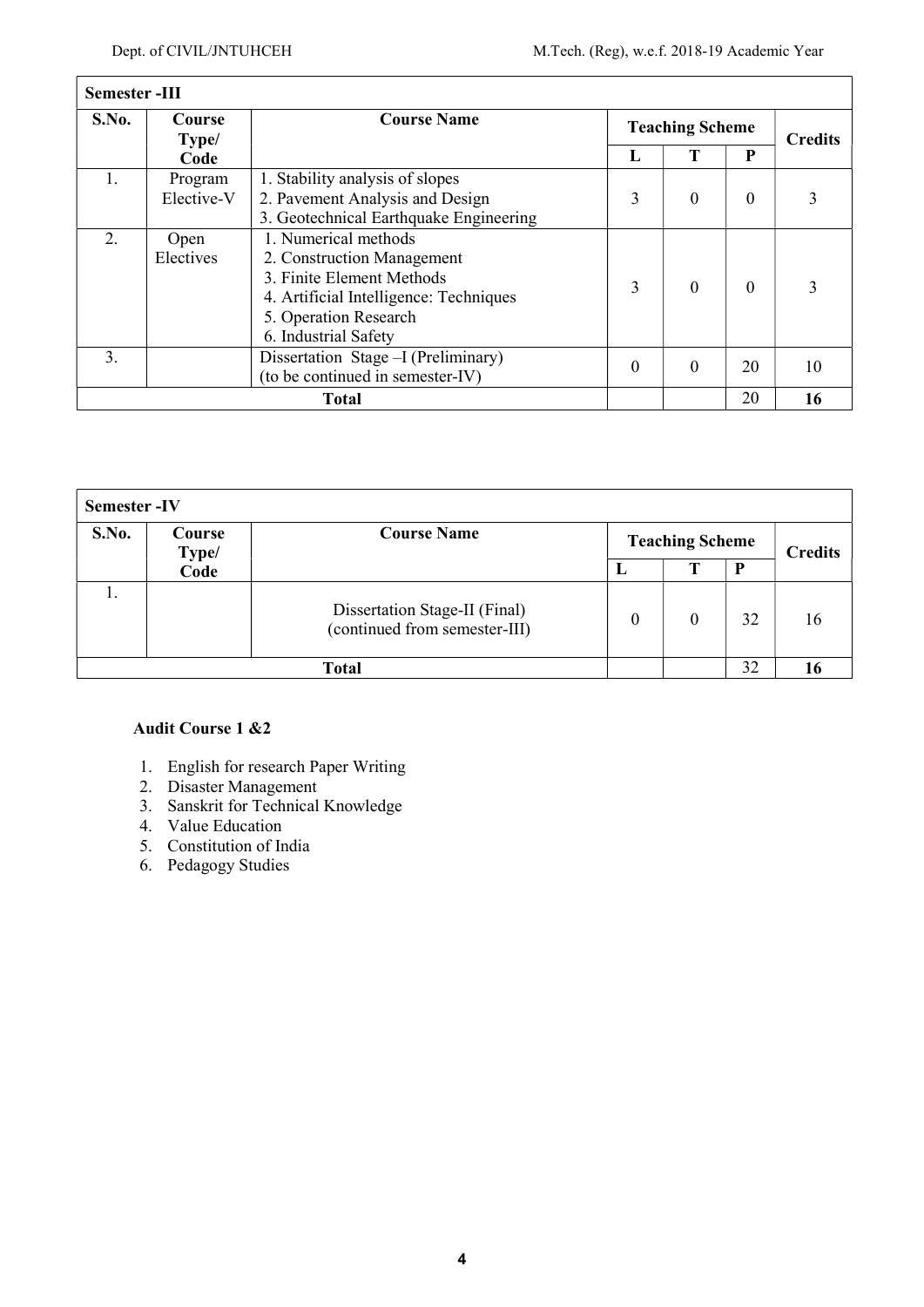### ADVANCED SOIL MECHANICS

### M.Tech, GTE. I-Sem L T P C

# 3 0 0 3

### OUTCOME:

- $\triangleright$  To understand the behavior of soils stress paths and to determine the shear parameters under different drainage condition
- $\triangleright$  To understand Seepage and numerical modeling of State and transient flow condition
- $\triangleright$  To understand Compressibility characteristics of NCC and OCC soils

### UNIT- I

Geostatic Stresses & Stress Paths: Stresses within a soil mass: Concept of stress for a particulate system, Effective stress principle, Geostatic stresses, Soil water hydraulics: Principal stresses and Mohr's circle of stress, Stress paths; At Rest earth pressure, Stress paths for different practical situations.

### UNIT- II

Flow through soils: Permeability, seepage, mathematical analysis – Finite difference formulae for steady state and transient flows – flow nets – computation of seepage – uplift pressure, and critical hydraulic gradient.

### UNIT- III

Compressibility and Consolidation: One dimensional compression, Oedometer test, parameters – coefficient of volume change, constrained modulus, compression index, swell or unloading, maximum past consolidation stress, Over consolidation ratio, Primary and secondary compression, consolidation -One, two and three dimensional problems, Consolidation of partially saturated soils, Creep/Secondary Compression in soils.

### UNIT- IV

Stress-Strain-Strength Behaviour of soils: Shear strength of soils; Failure criteria, drained and undrained shear strength of soils. Significance of pore pressure parameters; Determination of shear strength; Drained, Consolidated Undrained and Undrained tests; Interpretation of triaxial test results. Behaviour of sands; Critical void ratio; dilation in soils;

### UNIT- V

Critical State Soil Mechanics: Critical state parameters; Critical state for normally consolidated and over consolidated soil; Significance of Roscoe and Hvorslev state boundary surfaces; Yielding, Bounding Surfaces.

- 1. Das, B. M.- Advanced Soil Mechanics, Taylor and Francis. 7 edition (2008)
- 2. Mitchell J.K. Fundamentals of soil behaviour John Wiley and Sons, Inc., New York. (third edition) 2005
- 3. Craig, R. F.- Soil Mechanics, Van Nostrand Reinhold Co. Ltd. (1987)
- 4. Lambe, T. W. and Whitman, R. V.- Soil Mechanics SI version , John Wiley & Sons.(2011)
- 5. Muniram Budhu.- Soil Mechanics and Foundations, John Wiley & Sons, Inc.(2007)
- 6. Atkinson J. H. An Introduction to the Mechanics of Soils and Foundation through critical state soil mechanics, McGraw- Hill Co. (1993)
- 7. Wood, D.M.- Soil Behavior and Critical State Soil Mechanics.cambridge university press (1991)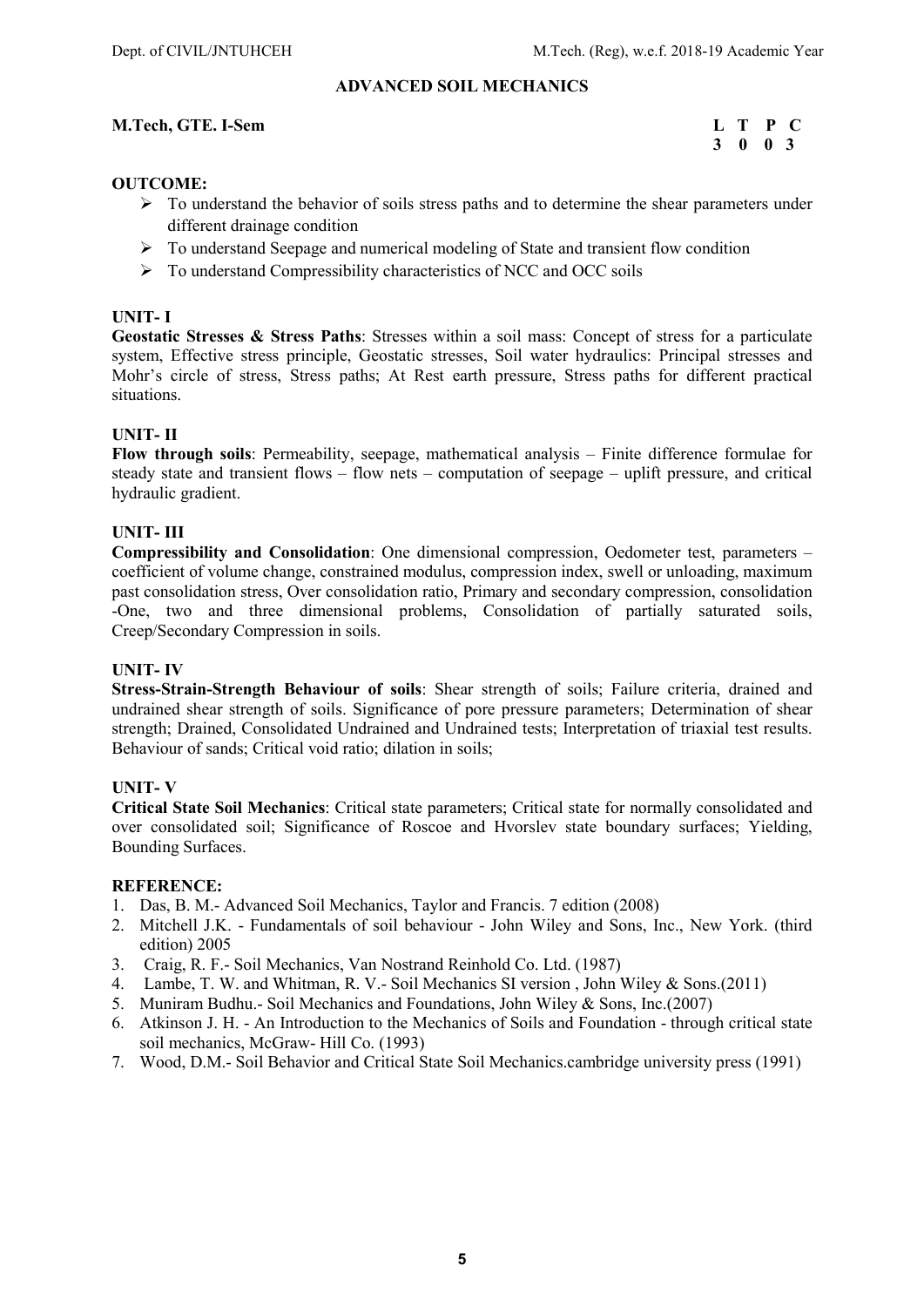### ADVANCED FOUNDATION ENGINEERING

### M.Tech, GTE. I-Sem L T P C

# 3 0 0 3

### OUTCOME:

- $\triangleright$  Able to plan and select the soil exploration methods
- Determine the Bearing capacity of Soil and settlements for the design of shallow foundations
- $\triangleright$  To design the deep foundations under different loading conditions
- To design the foundations on problematic soils and reliability based design for shallow and deep foundations

### UNIT- I

Soil Exploration: Exploration Methods; Planning the Exploration Program; Boring and Sampling; In Situ Tests: Standard & Cone Penetration Tests, Field Vane & Borehole shear tests, Dilatometer, Pressuremeter; Rock Sampling, Core Recovery, RQD; Geophysical Exploration; Preparation of Soil Report.

### UNIT- II

Shallow Foundations: Bearing Capacity:- General Formulae; Effect of Water Table; Footings with eccentric or Inclined Loads, Foundations on Layered Soils, on finite layer with a Rigid Base at Shallow Depth, effect of compressibility of soil.

### UNIT- III

Settlement: Components – Immediate, Consolidation & Creep, Stresses and Displacements in Homogeneous, Layered and Anisotropic Soils; Consolidation Settlement; One, Two & Three Dimensional Consolidation; Secondary Compression Settlement; Bearing Pressure using SPT, CPT, Dilatometer and Pressuremeter; Settlement of foundations on Sands-Schmertmann and Burland & Busbridge methods; Structure Tolerance to Settlement and Differential Settlements, Rotation of Tall Structures.

### UNIT- IV

**Deep Foundations: Single Pile:** Vertically loaded piles, Static capacity  $\alpha$ , β and λ Methods, Dynamic formulae; Point Bearing Resistance with SPT and CPT Results; Bearing Resistance of Piles on Rock; Settlement; Pile Load Test; Uplift Resistance; Laterally Loaded Piles -Ultimate Lateral Resistance; Negative Skin Friction; Batter Piles; Under Reamed Piles; Ultimate Capacity of Pile Groups in Compression, Pullout & Lateral Load; Efficiency; Settlements of Pile Groups; Interaction of Axially & Laterally Loaded Pile Groups.

### UNIT- V

### Special Topics of Foundation Engineering

Foundations on Collapsible Soils: Origin and occurrence, Identification, Sampling and Testing, Preventive and Remedial measures.

Foundations on Expansive Soils: The nature, origin and occurrence, Identifying, testing and evaluating expansive soils, typical structural distress patterns and Preventive design & construction measures.

Introduction to Reliability-Based Design: Methods, LRFD for structural strength requirements, LRFD for geotechnical strength requirements, Serviceability requirements.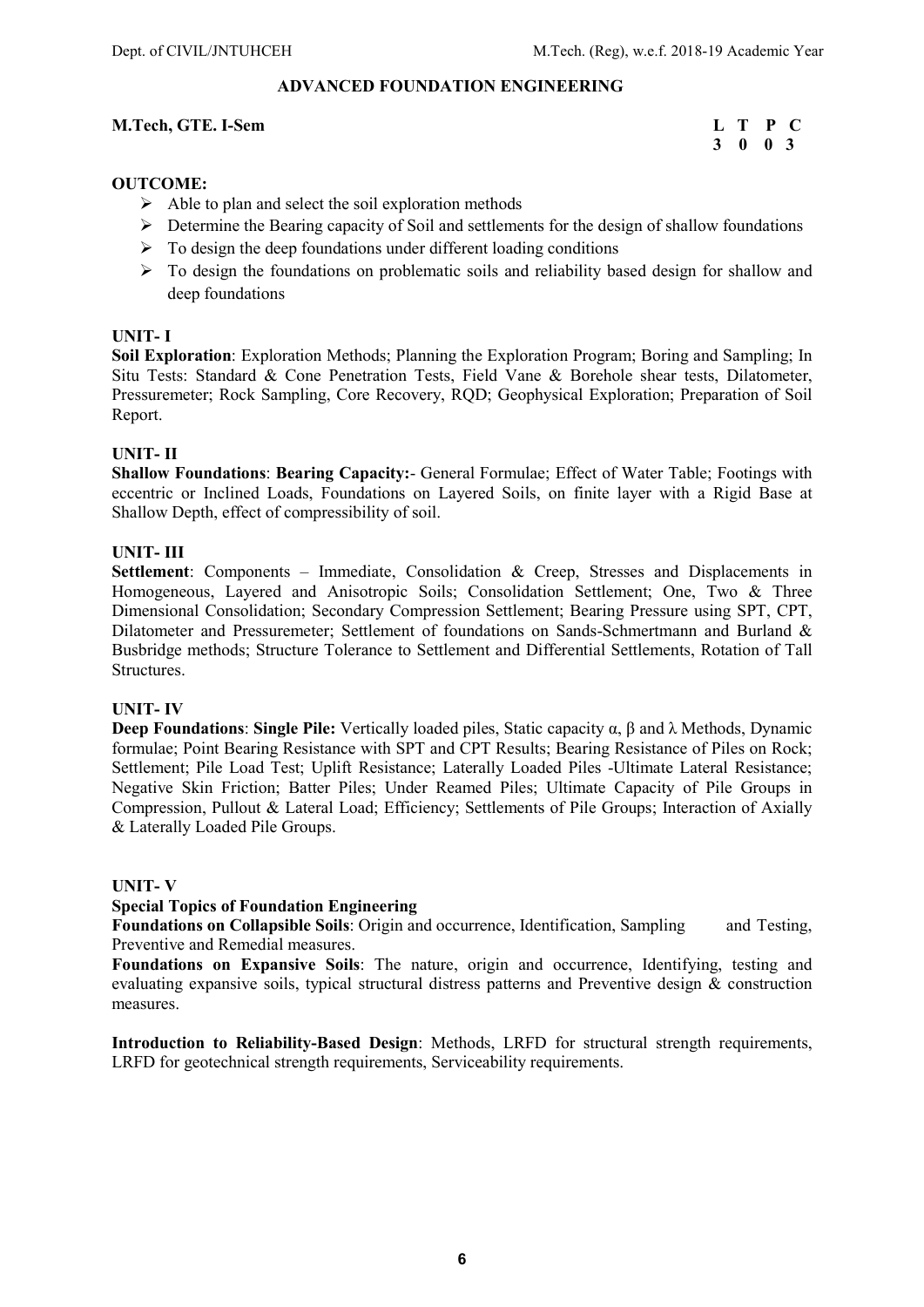- 1. Das, B. M. Principles of Foundation Engineering 7<sup>th</sup> Cengage Learning (2013)
- 2. Donald P Coduto Foundation Design Principles and Practices,  $2<sup>nd</sup>$  edition, Pearson, Indian edition, 2012. Phi Learning (2008)
- 3. Bowles, J. E. Foundation Analysis & Design  $5<sup>th</sup>$  Edition McGraw-Hill Companies, Inc. (1996)
- 4. Poulos, H. G. & Davis, E. H. Pile Foundation Analysis and Design john wiley & sons inc (1980-08)
- 5. Reese, L. C. & Van Impe, W. F. Single Piles and Pile Groups under Lateral Loading -Taylor & Francis Group (Jan 2000)
- 6. Tomlinson, M. J. Foundation Design and Construction Prentice Hall (2003)
- 7. Lymon C. Reese, William M. Isenhower, Shin-Tower Wang- Analysis and Design of Shallow and Deep Foundations (2006)
- 8. Salgado, R. The Engineering of Foundations McGraw-Hill, Boston (2008)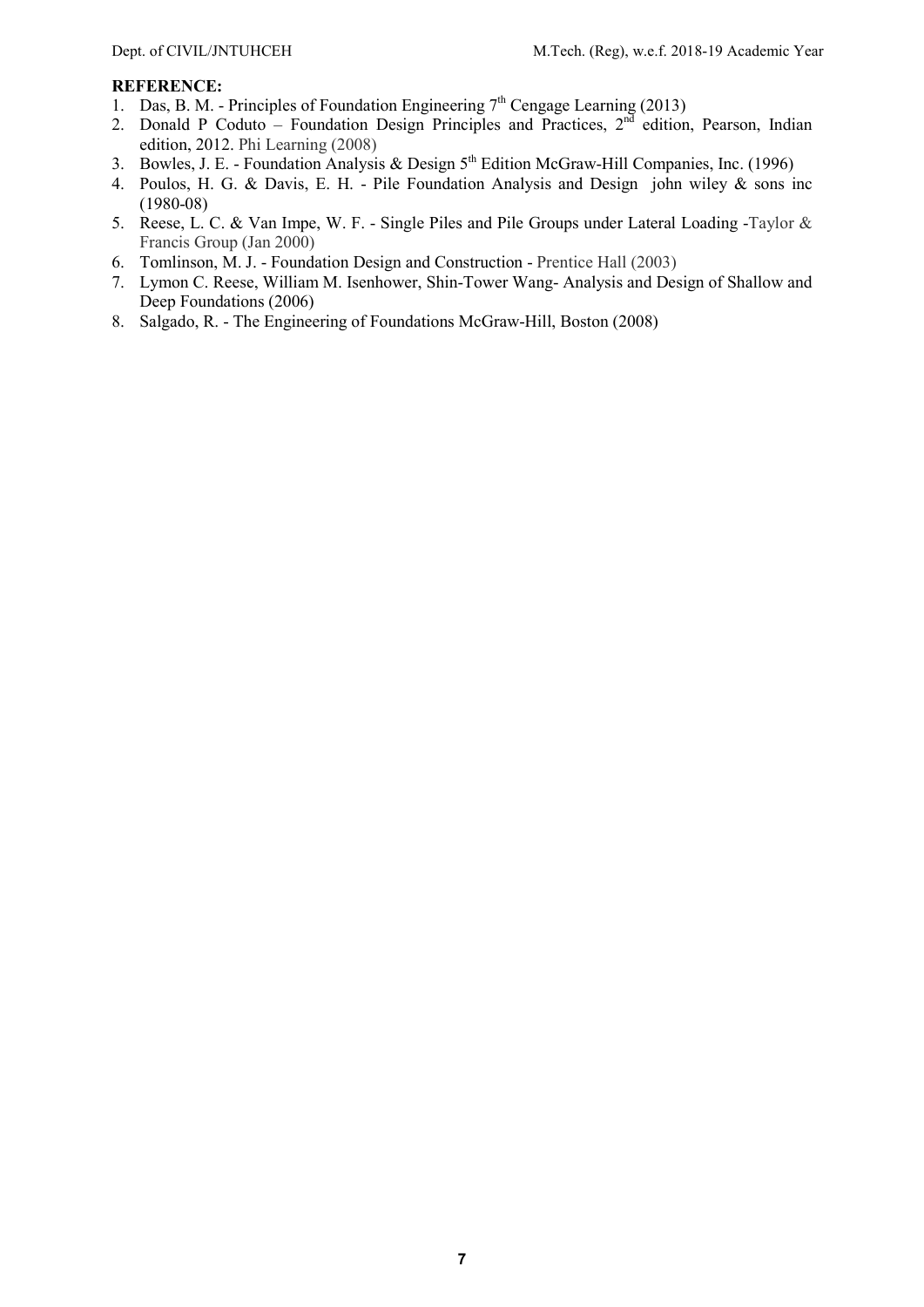### SOIL-STRUCTURE INTERACTION (Elective-1)

### M.Tech, GTE. I-Sem L T P C

## 3 0 0 3

### OUTCOME:

- $\triangleright$  Learn application of different soil response models for specific problem based on the Requirement.
- $\triangleright$  Students can analyze footings/rafts resting on soil as beams/plates on elastic foundation and work out design bending moments/shear and displacements.
- $\triangleright$  Learn to compute pile response for various loading condition for design purpose
- $\triangleright$  To estimate interaction parameters under static and dynamic loading conditions

### UNIT-I

Soil-Foundation Interaction: Introduction to soil-foundation interaction problems, Soil behaviour, Foundation behaviour, Interface behaviour, Scope of soil foundation interaction analysis, soil response models, Winkler, Elastic continuum, Two parameter elastic models, Elastic-plastic behaviour, Time dependent behaviour.

### UNIT-II

Beam on Elastic Foundation- Soil Models: Infinite beam, Two-parameters models, Isotropic elastic halfspace model, Analysis of beams of finite length, combined footings.

### UNIT-III

Plates on Elastic Continuum: Thin and thick rafts, Analysis of finite plates, Numerical analysis of finite plates.

### UNIT-IV

Analysis of Axially and Laterally Loaded Piles and Pile Groups: Elastic analysis of single pile, Theoretical solutions for settlement and load distributions, Analysis of pile group, Interaction analysis, Load distribution in groups with rigid cap, Load deflection prediction for laterally loaded piles, Subgrade reaction and elastic analysis, Interaction analysis, Pile-raft system.

### UNIT-V

Ground-Foundation-Structure Interaction: Effect of structure on ground-foundation interaction, Static and dynamic loads.

- 1. Selvadurai, A. P. S. Elastic Analysis of Soil-Foundation Interaction, 1979
- 2. Rolando P. Orense, Nawawi Chouw & Michael J. Pender Soil-Foundation-Structure Interaction, CRC Press, 2010 Taylor & Francis Group, London, UK.
- 3. Soil Structure Interaction The real behaviour of structures, the institution of structural engineers, London, March 1989.
- 4. Poulos, H. G., and Davis, E. H. Pile Foundation Analysis and Design, 1980
- 5. Scott, R. F. Foundation Analysis, Prentice Hall, Englewood Cliffs, 1981
- 6. Bowles, J. E. Foundation Analysis & Design  $5<sup>th</sup>$  Edition McGraw-Hill Companies, Inc. (1996)
- 7. Das, B. M. Principles of Foundation Engineering 5th Edition Nelson Engineering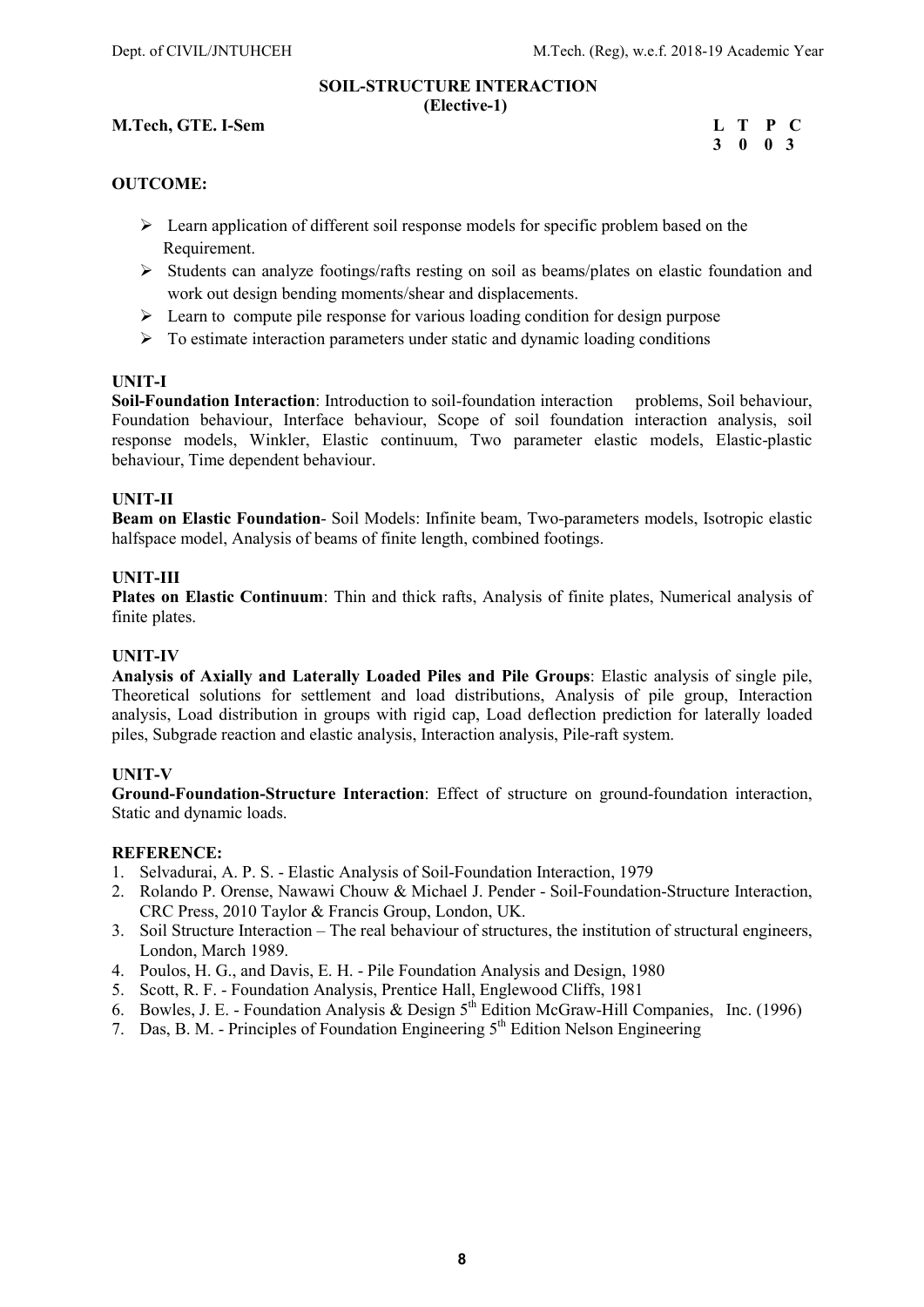### GROUND IMPROVEMENT TECHNIQUES

### M.Tech, GTE. I-Sem L T P C

# 3 0 0 3

### OUTCOME:

- $\triangleright$  Able to understand the various ground improvement methods to selection suitable method for soil
- $\triangleright$  Able to design ground improvement technique suitable for coarse grained soils Through mechanical stabilization and dewatering techniques
- $\triangleright$  Learn the Suitability and methods such as grouting, Chemical modification and Inclusions to improve the ground

### UNIT- I

Introduction to Engineering Ground Modification: Need and objectives, Identification of soil types, In situ and laboratory tests to characterise problematic soils; Mechanical, Hydraulic, Physicochemical, Electrical, Thermal methods, and their applications.

### UNIT- II

Mechanical Modification – Deep Compaction Techniques- Blasting Vibrocompaction, Dynamic Tamping and Compaction piles.

### UNIT- III

Hydraulic Modification – Objectives and techniques, traditional dewatering methods and their choice, Design of dewatering system, Electro-osmosis, Electro-kinetic dewatering.Filtration, Drainage and Seepage control with Geosynthetics, Preloading and vertical drains.

### UNIT- IV

Physical and Chemical Modification – Modification by admixtures, Shotcreting and Guniting Technology, Modification at depth by grouting, Crack Grouting and compaction grouting, Jet grouting, Thermal Modification, Ground freezing.

### UNIT- V

Modification by Inclusions and Confinement - Soil reinforcement, reinforcement with strip, and grid reinforced soil. In-situ ground reinforcement, ground anchors, rock bolting and soil nailing.

- 1. Hausmann, M. R. (1990) Engineering Principles of Ground Modifications, McGraw Hill publications
- 2. M. P. Moseley and K. Krisch (2006) Ground Improvement, II Edition, Taylor and Francis
- 3. Koerner, R. M (1994) Designing with Geosynthetics Prentice Hall, New Jersey
- 4. Jones C. J. F. P. (1985) Earth Reinforcement and soil structures Butterworths, London.
- 5. Xianthakos, Abreimson and Bruce Ground Control and Improvement, John Wiley & Sons, 1994.
- 6. K. Krisch & F. Krisch (2010) Ground Improvement by Deep Vibratory Methods, Spon Press, Taylor and Francis
- 7. Donald P Coduto Foundation Design Principles and Practices, 2<sup>nd</sup> edition, Pearson, Indian edition, 2012.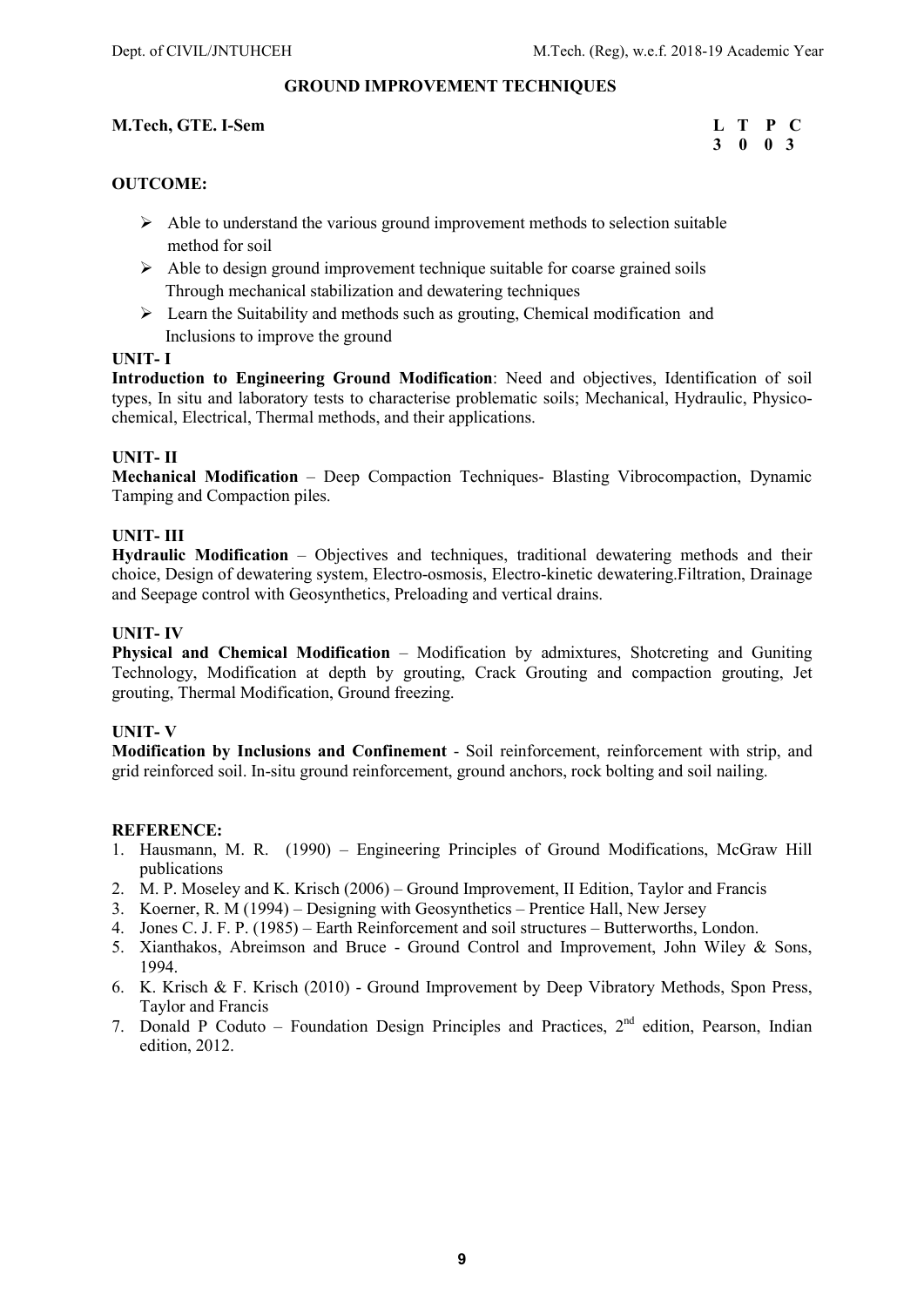### THEORETICAL SOIL MECHANICS (Elective-1)

M.Tech, GTE. I-Sem L T P C 3 0 0 3 3 0 0 3

### OUTCOME:

- $\triangleright$  At the completion of the course the students will be able to decide the type of mathematical models to be used for analyzing the behavior of soil mass at critical state
- $\triangleright$  Will be able to understand the elastic and plastic behavior of soils under various loads.
- $\triangleright$  Stress deformation behavior can be determined for various loads and subsoil conditions.

### UNIT- I

**Theory of Elasticity**: Basic concepts, definitions and notations of stress  $\&$  strain components – Generalized Hooke's Law, Equilibrium and Compatible conditions in Cartesian, Polar coordinates – Principal stresses and strains

### UNIT- II

Theory of Plasticity: Ideal Plastic substance strain hardening – yield criteria – Tresca, & Van Mises, Mohr & Coulomb, Drucker-Prager theories, Critical State Soil Mechanics, – applications to soil mechanics problems.

### UNIT- III

Stresses and Displacements due to Surface and Subsurface Loads – Boussinesq, Cerutti, Mindlin Solutions, Stresses and Displacements in Finite Layer & Multi-Layered Systems. Stress-path methods; Rotation of Foundations.

### UNIT- IV

Critical state  $\&$  constructive behavior of soils – introduction to yield criteria, constructive modeling.

### UNIT- V

Underground Structures: Stresses and Displacements around Underground Openings unlined and lined tunnels.

- 1. Poulos, H. G. & Davis, E. H. "Elastic Solutions for Soil and Rock Mechanics, John Wiley and Sons, New York, 1974
- 2. Das, B. M. Principles of Foundation Engineering  $5<sup>th</sup>$  Edition Nelson Engineering (2004)
- 3. Harr,M.E. "Foundations of Theoretical Soil Mechanics" Mc Graw-Hill, 1966.
- 4. Atkinson J. H. An Introduction to the Mechanics of Soils and Foundation through critical state soil mechanics, McGraw- Hill Co. (1993)
- 5. Wood, D.M.- Soil Behavior and Critical State Soil Mechanics.cambridge university press (1991)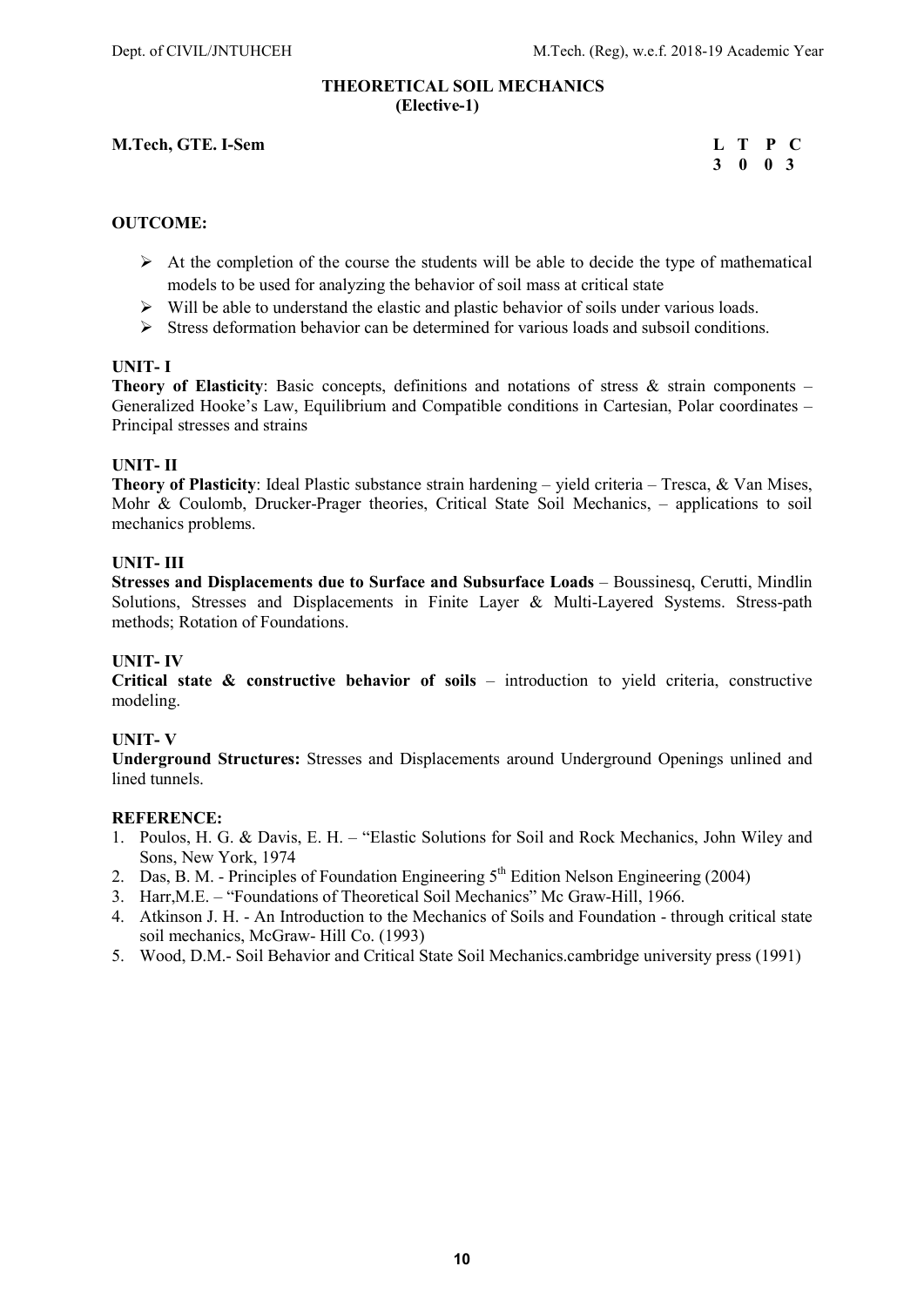### APPLIED STATISTICS (Elective- I)

### M.Tech, GTE. I-Sem L T P C 3 0 0 3 3 0 0 3

### OUTCOME:

- $\triangleright$  students able to identify various methods of statistics to solve problems
- $\triangleright$  able to understand the different methods of probability and regression analysis
- $\triangleright$  able to analyse multiple data sets and sampling technique in statistics

### UNIT-I

Introduction & Sampling Techniques: Histogram, Frequency diagram, Role of Probability and Statistics in Civil Engineering, Skewness; Kurtosis; Definitions and Applications; Simple random sampling; Stratified sampling; Systematic sampling; Sample Size determination; Collection & Presentation of data, Design of Experiment.

### UNIT-II

Statistical Distributions and Probability : Random Variability, conditional probability, Uniform, Binomial, Poisson, Exponential and Normal distributions; Fitting of distributions; Skewness and Kurtosis, Mean and variance; Chi-square test of goodness-of-fit; lognormal, Beta distribution Probability - Laws of Probability; Conditional probability and Independent events; Kolmogorov – Smirnov (K-S test) Laws of expectation.

### UNIT-III

Regression And Correlation: Linear/non-Linear and multiple linear correlation analysis, Linear regression and correlation; Multiple correlation; Multiple correlation coefficient; Standard error of estimate; Analysis of Variance; Curvilinear regression;

### UNIT-IV

Multi-Variate Data Analysis and Exact Sampling Distributions :Types of data; Basic vectors and matrices; Simple estimate of centroid, Standard deviation, Dispersion, Variance and covariance; Correlation matrices; Principal component analysis; Time series analysis. Exact Sampling Distributions - Chi-square distribution; Students T-distribution;

### UNIT-V

Tests Of Significance & Confidence Interval Estimation & Statistical Testing – I & II: Large sample and small sample tests; Tests for single mean, Means of two samples, Proportions, two variances, two observed correlation coefficients, paired T-tests, Applications. Tests Of Significance & Confidence Interval – Intervals for mean, variance and regression coefficients; Tests of Hypothesis, goodness of fit test.

- 1. Haldar, A.S. & Mahadevan,S., Probability, Reliability, Statistical Methods in Engineering Design, John Wiley and Sons Inc., New York, 2007.
- 2. Ang, A.H.S. & Tang, W.H. Probability Concepts in Engineering Emphasis on Applications to Civil Environmental Engineering, John Wiley and Sons Inc., New York, 2007.
- 3. Fenton, G.A. and Griffiths, D.V. Risk Assessment in Geotechnical Engineering, John Wiley and Sons Inc., New York, 2008.
- 4. Montgomery, D.C. and Runger, G.C. Applied Statistics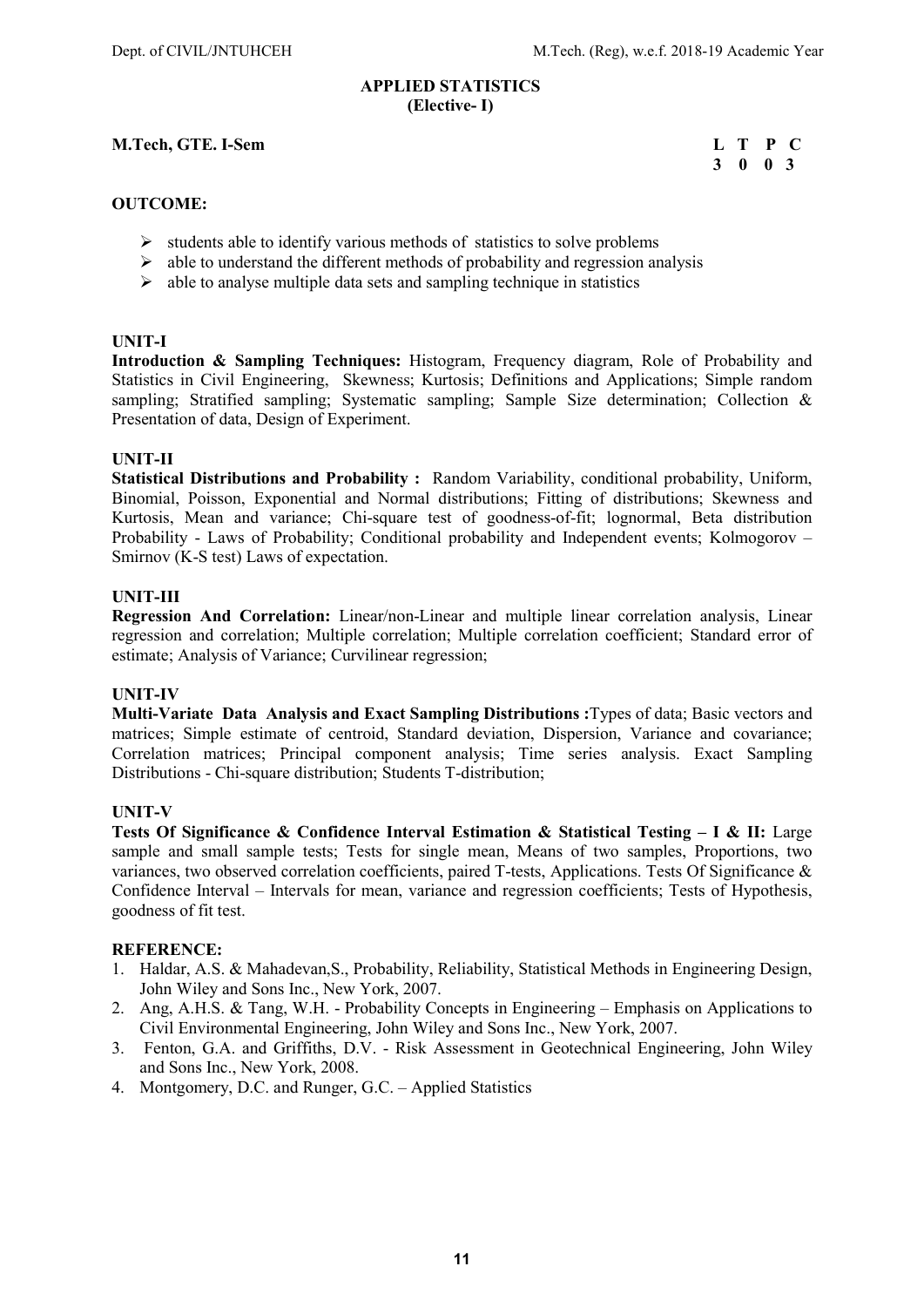### ENVIRRONMENTAL GEOTECHNOLOGY (Elective 2)

### M.Tech, GTE. I-Sem L T P C

### 3 0 0 3

### OUTCOME:

- $\triangleright$  Can identify various sources of contamination of ground
- $\triangleright$  Characterize contaminated ground and to find extent of contamination
- $\triangleright$  Understand the various remediation methods for contaminant ground and identify most appropriate method of remediation for different sites..
- $\triangleright$  Understand the significance of components of landfills

### UNIT-I.

Sources and Site Characterization: Scope of Geoenvironmental Engineering, Various Sources of Contaminations, Need for contaminated site characterization; and Characterisation methods.

### UNIT-II.

Solid and Hazardous Waste Management: Classification of waste, Characterisation of solid wastes, Environmental Concerns with waste, waste management strategies.

### UNIT-III

Contaminant Transport: Transport process, Mass-transfer process, Modeling, Bioremediation, Phytoremediation.

### UNIT-IV

Remediation Techniques: Objectives of site remediation, various active and passive methods, remediation of NAPL sites, Emerging Remediation Technologies.

### UNIT-V

Landfills: Types of landfills, Site Selection, Waste Containment Liners, Leachate collection system, Cover system, Gas collection system.

- 1. Phillip B. Bedient, Refai, H. S. & Newell C. J. Ground Water Contamination Prentice Hall Publications, 4<sup>th</sup> Edition, 2008
- 2. Sharma, H. D. and Reddy, K. R. Geoenvironmental Engineering, John Wiley & Sons (2004)
- 3. Rowe, R. K. Geotechnical & Geoenvironmental Engineering Handbook, Kluwer Academic, 2001
- 4. Reddi, L. N. and Inyang, H. I. Geoenvironmental Engineering Principles and Applications, Marcel. Dekker, Inc., New York (2000).
- 5. LaGrega, M. D., Buckingham, P. L. and Evans, J. C. Hazardous Waste Management, New York: McGraw-Hill, 2001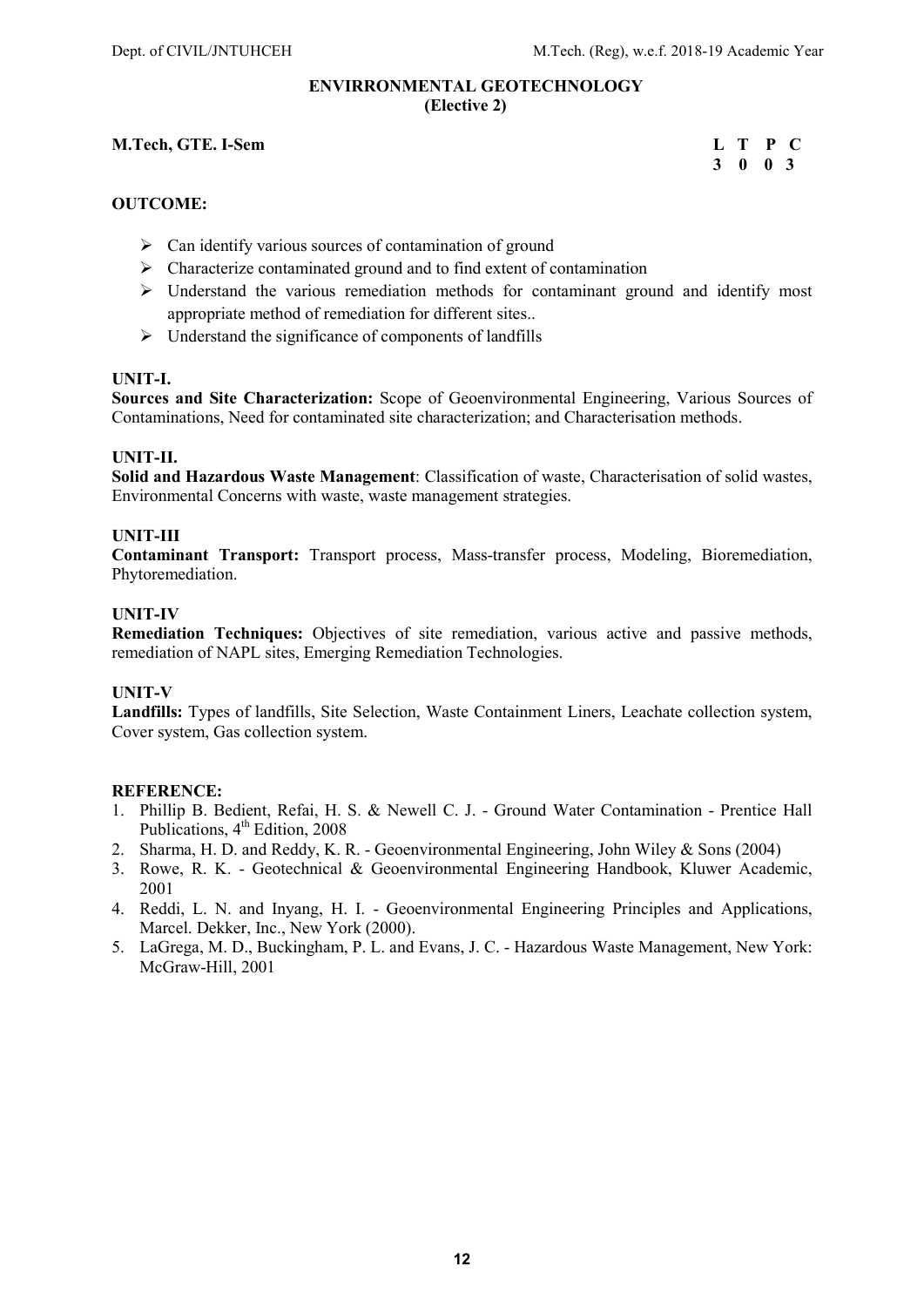### ENVIRONMENTAL IMPACT ASSESSMENT

### M.Tech, GTE. I-Sem L T P C

## 3 0 0 3

### OUTCOME:

- $\triangleright$  Knowledge on prediction and assessment of environmental impacts due to developmental activities
- Concepts on various environmental impact assessment methodologies
- $\triangleright$  Can have an outlook on legislations to safeguard environment.

### UNIT-I

Basic concept of EIA: Initial environmental Examination, Elements of EIA,- factors affecting EIA IMPACT evaluation and analysis, preparation of Environmental Base maps, Classification of environmental parameters.

### UNIT-II

E I A Methodologies: Introduction, Criteria for the selection of EIA Methodology, E I A methods, Ad-hoc methods, matrix methods, Network method Environmental Media Quality Index method, overlay methods, Benefit Analysis.

### UNIT-III

Assessment of impact and Land use: Assessment of impact of development activities on vegetation and wild life, environmental impact of deforestation- Causes and effects of deforestation.

### UNIT-IV

Environmental Audit & Environmental legislation: Objectives of Environmental Audit, Types of environmental Audit, Audit protocol, stages of Environmental Audit, on-site activities, evaluation of Audit data and preparation of Audit report, Post Audit activities.

### UNIT-V

The Environmental protection Act, The water Act, The Air (Prevention & Control of pollution Act.). Wild life Act. EIA Report preparation and Case studies. Statement for various industries.

- 1. Anjaneyulu, Y. Environmental Impact Assessment Methodologies, B. S. Publication, Sultan Bazar, Hyderabad
- 2. Glynn, J. and Gary, W. H. K. Environmental Science and Engineering, Prentice Hall Publishers, 1999
- 3. Suresh K. Dhaneja Environmental Science and Engineering, S.K.,Katania & Sons Publication., New Delhi.
- 4. Bhatia, H. S. Environmental Pollution and Control, Galgotia Publication(P) Ltd, Delhi, 2003.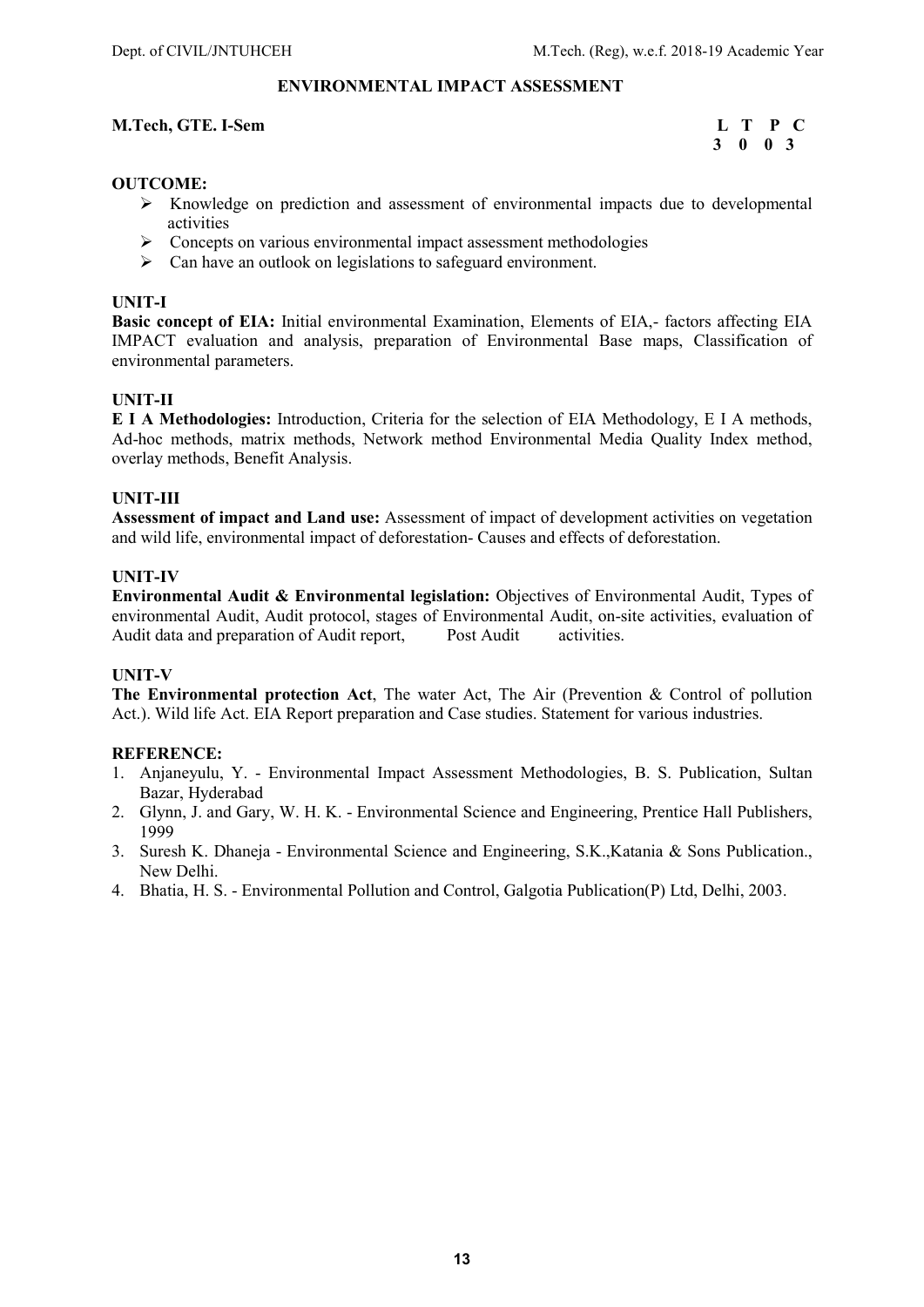### ADVANCED GEOTECHNICAL ENGINEERING LAB– I

### M.Tech, GTE. I-Sem L T P C

### $0 \quad 0 \quad 4 \quad 2$

### OUTCOME:

Enables the Students to learn and conduct appropriate laboratory tests on soil, so as to apply the obtained results for a specific Civil Engineering project.

- 1. Classification of soils
- 2. Hydrometer Analysis
- 3. Determination of insitu density by core cutter and sand replacement methods
- 4. Scale effect of permeability
- 5. Effect of compactive effort on compaction of different soils
- 6. Variation of CBR values for different soils in soaked and unsoaked conditions
- 7. Effect of saturation on shear parameters from direct shear tests (tests to be conducted in unsaturated as well as saturated condition)
- 8. Determination of shear parameters from unconfined compression tests
- 9. Determination of shear parameters from Triaxial Tests- UU Test
- 10. Triaxial Tests- CU Test with pore pressure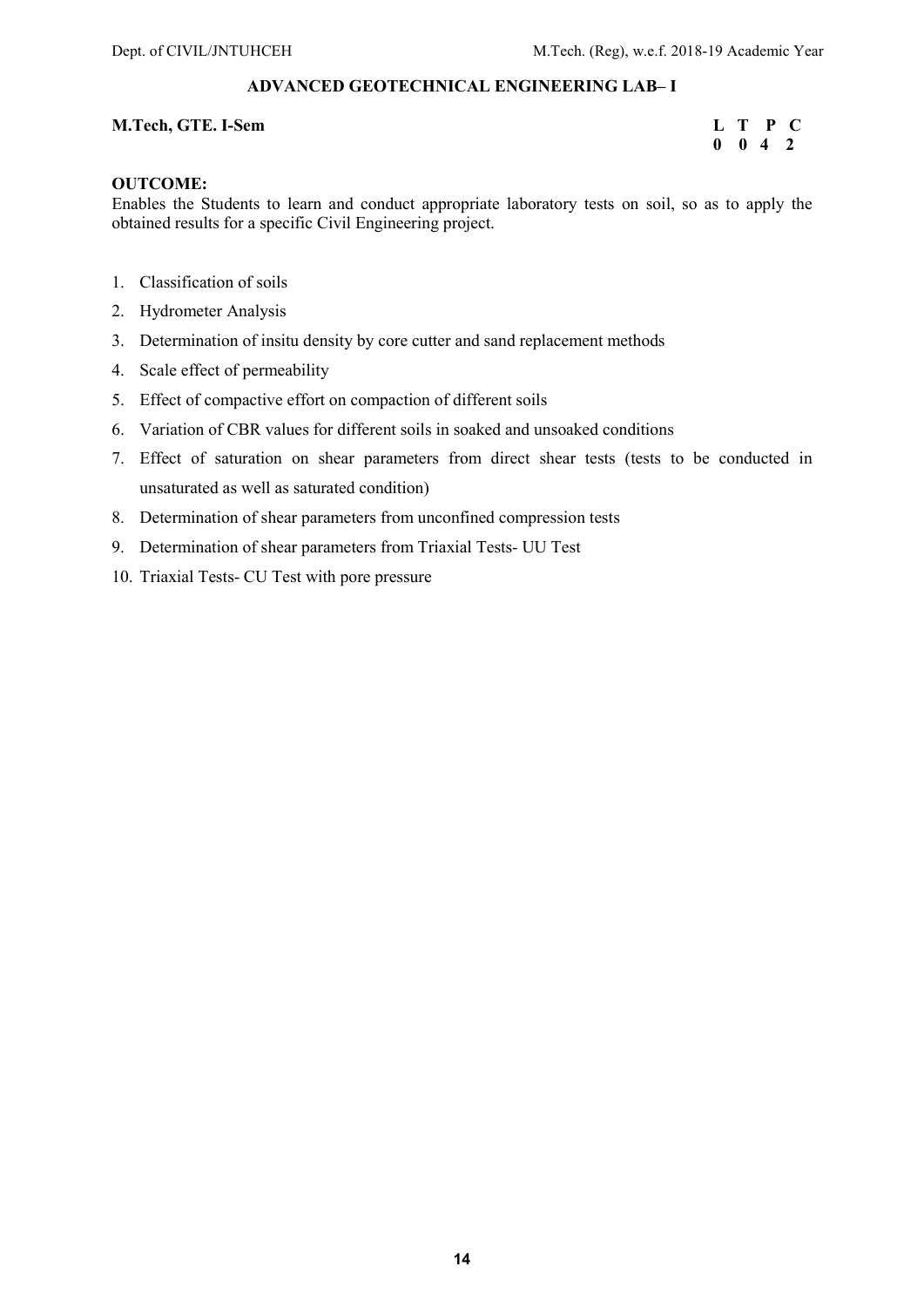### GEOTECHNICAL COMPUTATIONAL LAB

### M.Tech, GTE. I-Sem L T P C

## 0 0 4 2

### OUTCOME:

Students can design/ check the stability of Geotechnical structures

- 1. Presentation of field test data and borelog preparation
- 2. Bearing capacity of shallow foundations using different theories for different soils
- 3. Determination of Vertical Stress distribution under different loading conditions and planes
- 4. Settlement analysis of shallow foundations for different soils
- 5. Determination of Pile load carrying capacity under compression
- 6. Determination of lateral pile load capacity
- 7. Design of underreamed pile foundation
- 8. Design of Reinforced soil walls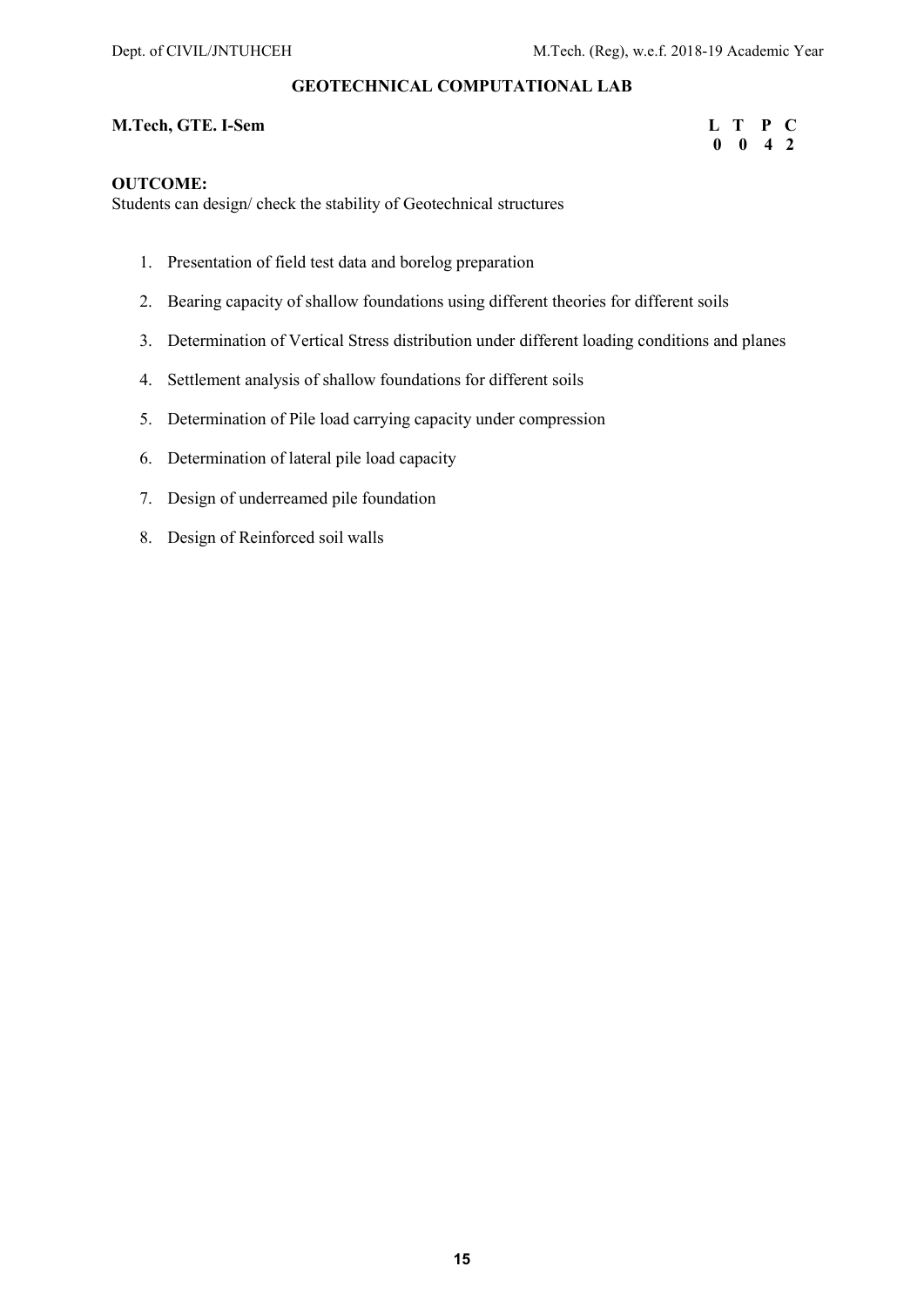### RESEARCH METHODOLOGY AND IPR

### M.Tech, GTE. I-Sem L T P C

# 2 0 0 2

### OUTCOME:

- Understand research problem formulation.
- Analyze research related information
- Follow research ethics Understand that today's world is controlled by Computer, Information
- Technology, but tomorrow world will be ruled by ideas, concept, and creativity.
- Understanding that when IPR would take such important place in growth of individuals & nation, it is needless to emphasis the need of information about Intellectual Property Right to be promoted among students in general & engineering in particular.
- Understand that IPR protection provides an incentive to inventors for further research work and investment in R & D, which leads to creation of new and better products, and in turn brings about, economic growth and social benefits.

### UNIT- I

Meaning of research problem, Sources of research problem, Criteria Characteristics of a good research problem, Errors in selecting a research problem, Scope and objectives of research problem. Approaches of investigation of solutions for research problem, data collection, analysis, interpretation, Necessary instrumentations

### UNIT- II

Effective literature studies approaches, analysis Plagiarism, Research ethics.

### UNIT- III

Effective technical writing, how to write report, Paper Developing a Research Proposal, Format of research proposal, a presentation and assessment by a review committee

### UNIT- IV

Nature of Intellectual Property: Patents, Designs, Trade and Copyright. Process of Patenting and Development: technological research, innovation, patenting, development. International Scenario: International cooperation on Intellectual Property. Procedure for grants of patents, Patenting under **PCT** 

### UNIT- V

Patent Rights: Scope of Patent Rights. Licensing and transfer of technology. Patent information and databases. Geographical Indications.

### UNIT- VI

New Developments in IPR: Administration of Patent System. New developments in IPR; IPR of Biological Systems, Computer Software etc. Traditional knowledge Case Studies, IPR and IITs.

- Stuart Melville and Wayne Goddard, "Research methodology: an Introduction for science & engineering students
- Wayne Goddard and Stuart Melville, "Research Methodology: An Introduction"
- Ranjit Kumar, 2nd Edition, "Research Methodology: A Step by Step Guide for beginners"
- Halbert, "Resisting Intellectual Property", Taylor & Francis Ltd, 2007.
- Mayall, "Industrial Design", McGraw Hill, 1992.
- Niebel, "Product Design", McGraw Hill, 1974.
- Asimov, "Introduction to Design", Prentice Hall, 1962.
- Robert P. Merges, Peter S. Menell, Mark A. Lemley, " Intellectual Property in New Technological Age", 2016.
- T. Ramappa, "Intellectual Property Rights Under WTO", S. Chand, 2008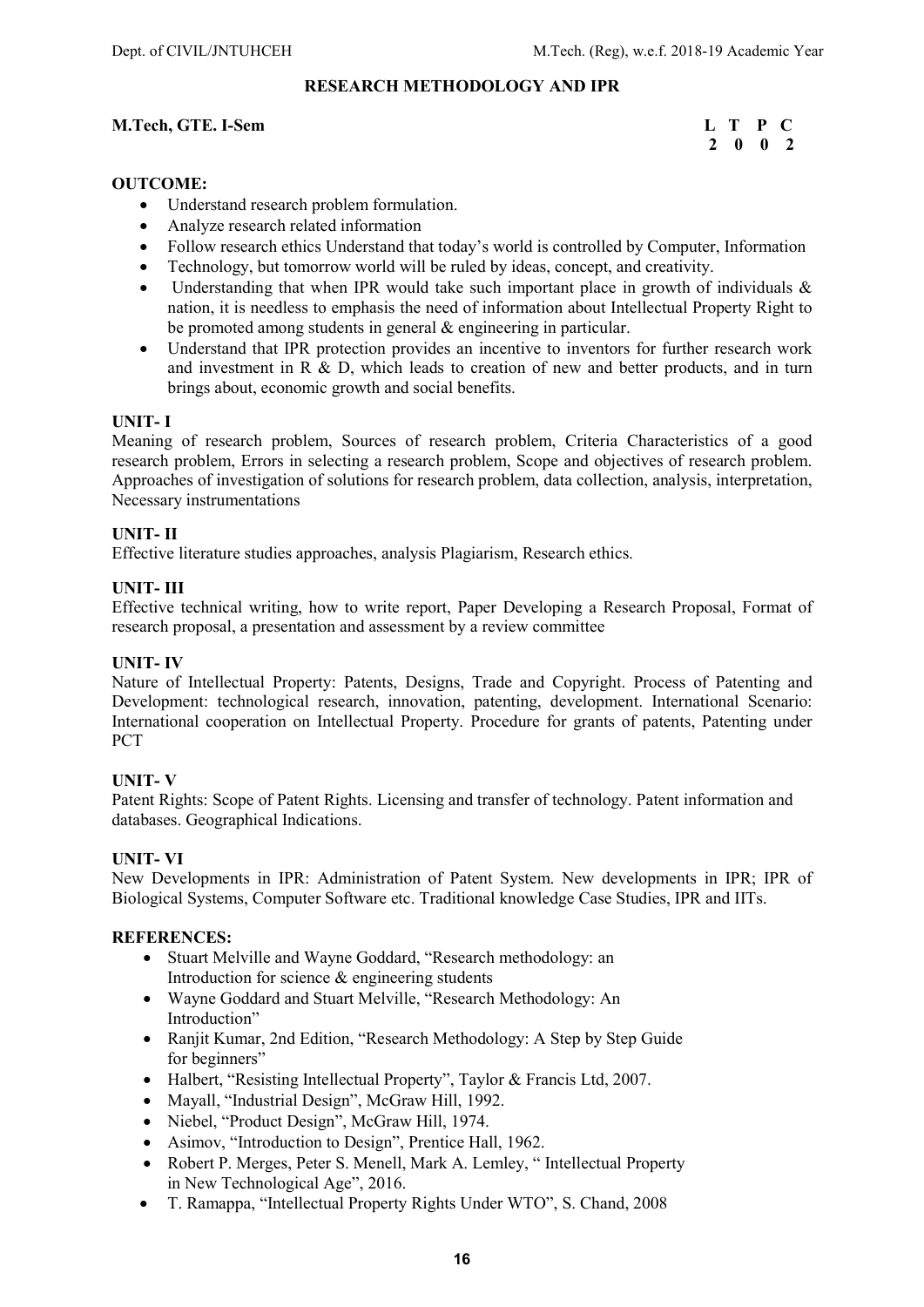### SOIL DYNAMICS AND MACHINE FOUNDATIONS

### M.Tech, GTE. II-Sem L T P C

# 3 0 0 3

### OUTCOME:

Students understands theory of vibration and resonance phenomenon,

- Amplification.
- $\triangleright$  Students understand propagation of body waves and surface waves through soil.
- $\triangleright$  Students learn determination estimation of dynamic soil properties required for design purpose.
- $\triangleright$  Students can learn the assess liquefaction potential of any site.
- $\triangleright$  Students apply theory of vibrations to design machine foundation based on dynamic soil properties and bearing capacity.
- $\triangleright$  Students can Learn the effect of dynamic load /vibration on bearing capacity

### UNIT- I

Fundamentals of Vibration: Definitions, Simple harmonic motion, Response of SDOF systems of Free and Forced vibrations with and without viscous damping, Frequency dependent excitation, Logarithmic decrement, Determination of viscous damping, Systems with Two and Multiple degrees of freedom, Vibration measuring instruments.

### UNIT- II

Wave Propagation and Dynamic Soil Properties: Propagation of seismic waves in soil deposits -Attenuation of stress waves, Stress-strain behavior of cyclically loaded soils, Dynamic soil properties - Laboratory and field testing techniques, Elastic constants of soils, Correlations for shear modulus and damping ratio in sands and clays.

### UNIT- III

Foundation Vibration Analyses: Types, General Requirements, Permissible amplitude, Allowable soil pressure, Modes of vibration of a rigid foundation block, Vertical vibration of circular foundations resting on Elastic Half Space- Lambs, Reissner, Quinlan & Sungs analogies.

### UNIT- IV

Design of Machine Foundations: Analysis and design of block foundations for reciprocating engines, IS code of practice design procedure for foundations of reciprocating and impact type machines. Vibration isolation and absorption techniques.

### UNIT- V

Machine Foundations on Piles: Introduction, Analysis of piles under vertical vibrations, Analysis of piles under translation and rocking, Design procedure for a pile supported machine foundation. REFERENCE:

- 1. Swami Saran Soil Dynamics and Machine Foundation, Galgotia Publications Pvt. Ltd. (2010)
- 2. Prakash, S. Soil Dynamics, McGraw Hill Book Company (1981)
- 3. I.Chowdhary and S P Dasgupta Dynamics of Structures and Foundation, 2009.
- 4. Arya, S. D, O'Neil, M. and Pincus, G.- Design of Structures and Foundations for Vibrating Machines, Gulf Publishing Co., 1979.
- 5. Prakash, S. and Puri, V. K. Foundation for Machines: Analysis and Design, John Wiley & Sons, 1998.
- 6. Kameswara Rao, N. S. V. Vibration Analysis and Foundation Dynamics, Wheeler Publication Ltd., 1998.
- 7. Richart, F. E. Hall J. R and Woods R. D. Vibrations of Soils and Foundations, Prentice Hall Inc., 1970.
- 8. Das, B. M. Principles of Soil Dynamics, PWS KENT publishing Company, Boston.2002
- 9. Bharat Bhushan Prasad Advanced Soil Dynamics and Earthquake Engineering, PHI Learning Pvt. Limited, New Delhi, 2011.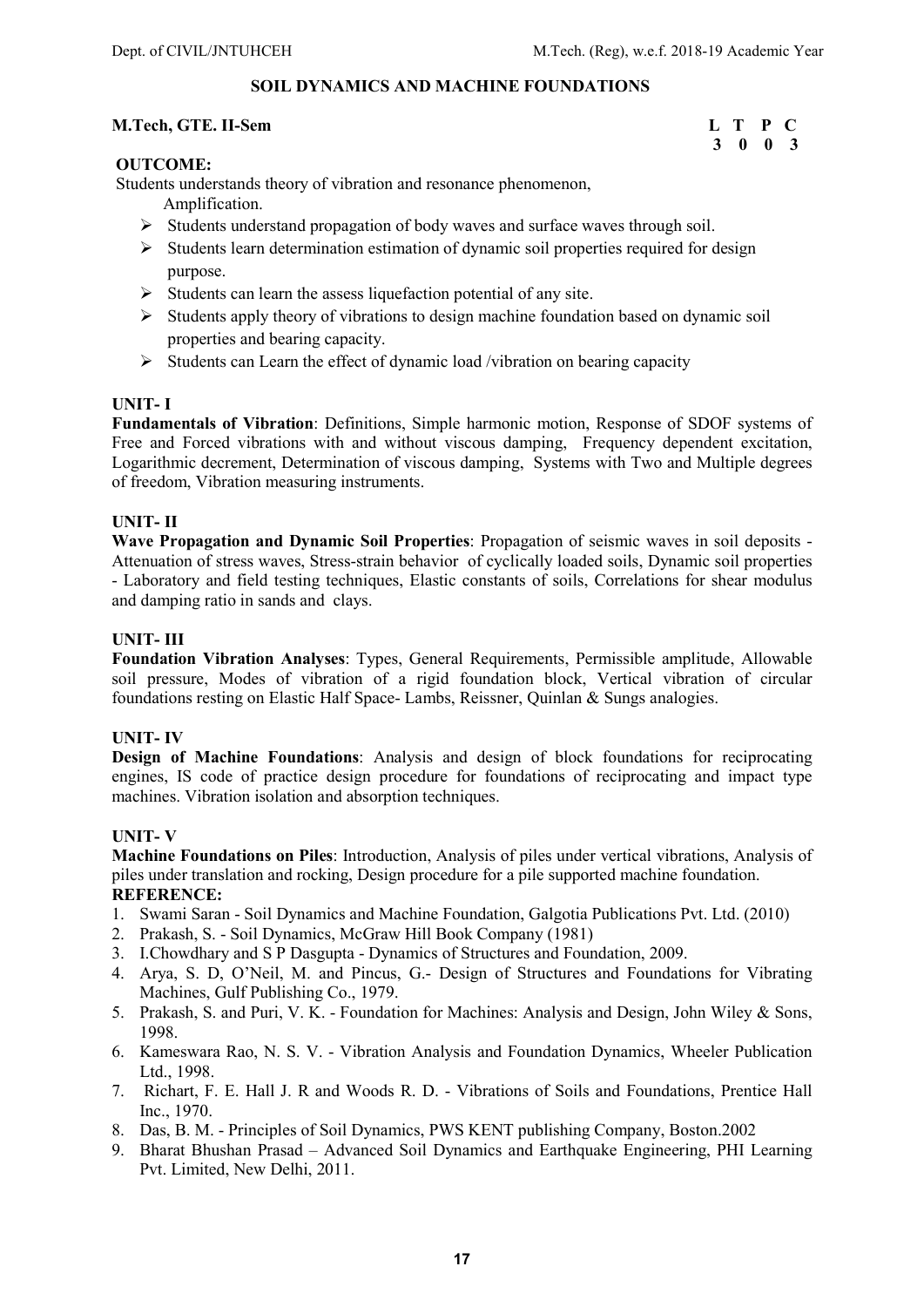### SUBSURFACE INVESTIGATIONS AND INSTRUMENTATIONS

### M.Tech, GTE. II-Sem L T P C

```
 3 0 0 3
```
### OUTCOME:

- $\triangleright$  Students can lean to plan subsurface investigation based on the requirement of Civil Engineering project and site condition. Can finalize depth and number of boreholes
- Students can execute different subsurface exploration tests, collect disturbed/undisturbed samples for laboratory tests and can suggest design parameters.
- $\triangleright$  Student exposed to different methods for estimation of dynamic soil properties required for design purpose.
- $\triangleright$  Students can develop instrumentation scheme for monitoring of critical sites

### UNIT- I

Introduction: Data required for soil investigation - Methods of Exploration - Planning the Exploration Program

### UNIT-II

Sampling and Programme: Soil Boring - Soil Samplers and Sampling - Underwater Sampling Groundwater Table (GWT) Location - Number and Depth of Borings - Drilling and/or Exploration of Closed Landfills or Hazardous Waste Sites – Preparation of Soil Report

### UNIT-III

Penetration Tests: Standard Penetration Test - SPT Correlations - Design N Values - Cone Penetration Tests - Field Vane Shear Testing - Borehole Shear Test - Flat Dilatometer Test - Pressuremeter Test.

### UNIT-IV

Rocks: Rock Sampling – RQD – Strength and modulus from classifications, Classification based on strength & modulus and strength and fracture strain, Geoengineering classification.

### UNIT-V

Non-Destructive testing: Techniques–sounding techniques, Rader techniques, Ultrasonic pulse wave tests, Bender elements etc.

- 1. Bowles, J. E. Foundation Analysis & Design  $5<sup>th</sup>$  Edition McGraw-Hill Companies, Inc. (1996)
- 2. Das, B. M. Principles of Foundation Engineering 5<sup>th</sup> Edition Nelson Engineering (2004)
- 3. Donald P Coduto Foundation Design Principles and Practices,  $2<sup>nd</sup>$  edition, Pearson, Indian edition, 2012.
- 4. Goodman Introduction to Rock mechanics, Willey International (1980).
- 5. Geotechnical Investigation Methods: A Field Guide for Geotechnical Engineers.Roy.E HUNT, Taylor & Francis, .2006.
- 6. Handbook of Geotechnical Investigation and Design Tables, Routledge, (2007).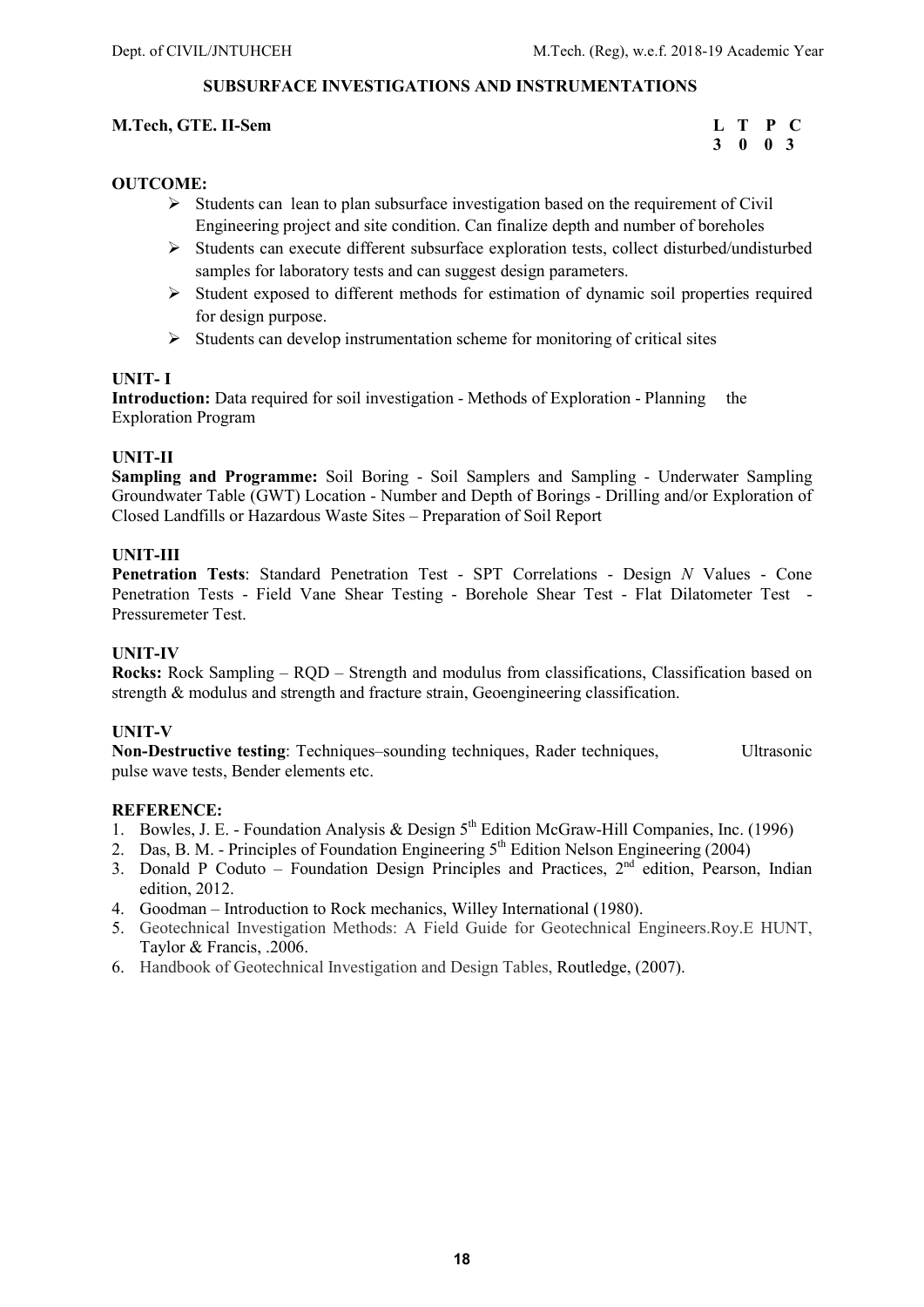### OFFSHORE GEOTECHNICAL ENGINEERING (Elective-3)

### M.Tech, GTE. II-Sem L T P C 3 0 0 3 3 0 0 3

### OUTCOME:

- $\triangleright$  understand the marine deposits and their behavior under different loading conditions
- $\triangleright$  able to design the shallow foundations and study the foundation stability of offshore structures.
- $\triangleright$  Able to design the piles for offshore structures and submarine pipe lines

### UNIT- I

The nature of Submarine Soils: origin, classification and distribution of marine sediments; in-situ stress state in submarine deposits; inorganic clay deposits; calcareous sediments; siliceous sediments. Offshore Geotechnical Investigations: phases of the investigation, geophysical survey, drilling and sampling procedures, in-situ testing techniques, laboratory testing.

### UNIT- II

Foundations for Offshore Gravity Structures: construction, installation, instrumentation of gravity platforms, stability analysis, deformation analysis based on elastic theory, piping and erosion. Design of suction piles for offshore structure.

### UNIT- III

Foundations for Jack-up Rigs: foundations types and design loads, Prediction of individual footing performance, prediction of mat footing performance, seabed anchors, load capacity of anchors, breakout forces, anchor systems for floating structures.

### UNIT- IV

Offshore Pile Foundations: types of offshore piles, temporary support of piled structures, dynamic analysis of pile driving, axial load capacity, axial deformation analysis, Lateral loading, and dynamic response.

### UNIT -V

Seafloor Stability: causes of seafloor instability, geological features of submarine slides, mechanisms of instability, slope stability under gravity forces and wave forces, Effects of soil instability on piles, installation and stability of submarine pipelines.

- 1. Marine Geotechnics H.G. Poulos (1988), Prentice Hall Inc.
- 2. Construction of marine and offshore structures Ben C Gerwick, jr., CRC Press, Taylor and Francis Group.(2012)
- 3. Seabed Reconnaissance and Offshore Soil Mechanics (for the installation of petroleum structures) – Pierre LE Tirant (1979), Gulf Publishing Company, Houston, Texas.
- 4. API (2000) Recommended Practice for Planning, Designing and Constructing Fixed Offshore Platforms – API, RP2A.
- 5. Pile design and construction practice M J Tomlinson, View point Publications, Palladian Publications Limited.(1987)
- 6. Port Engineering planning, construction, maintenance and security George P Tsinker, John Wiley  $&$  Sons, Inc. (2004)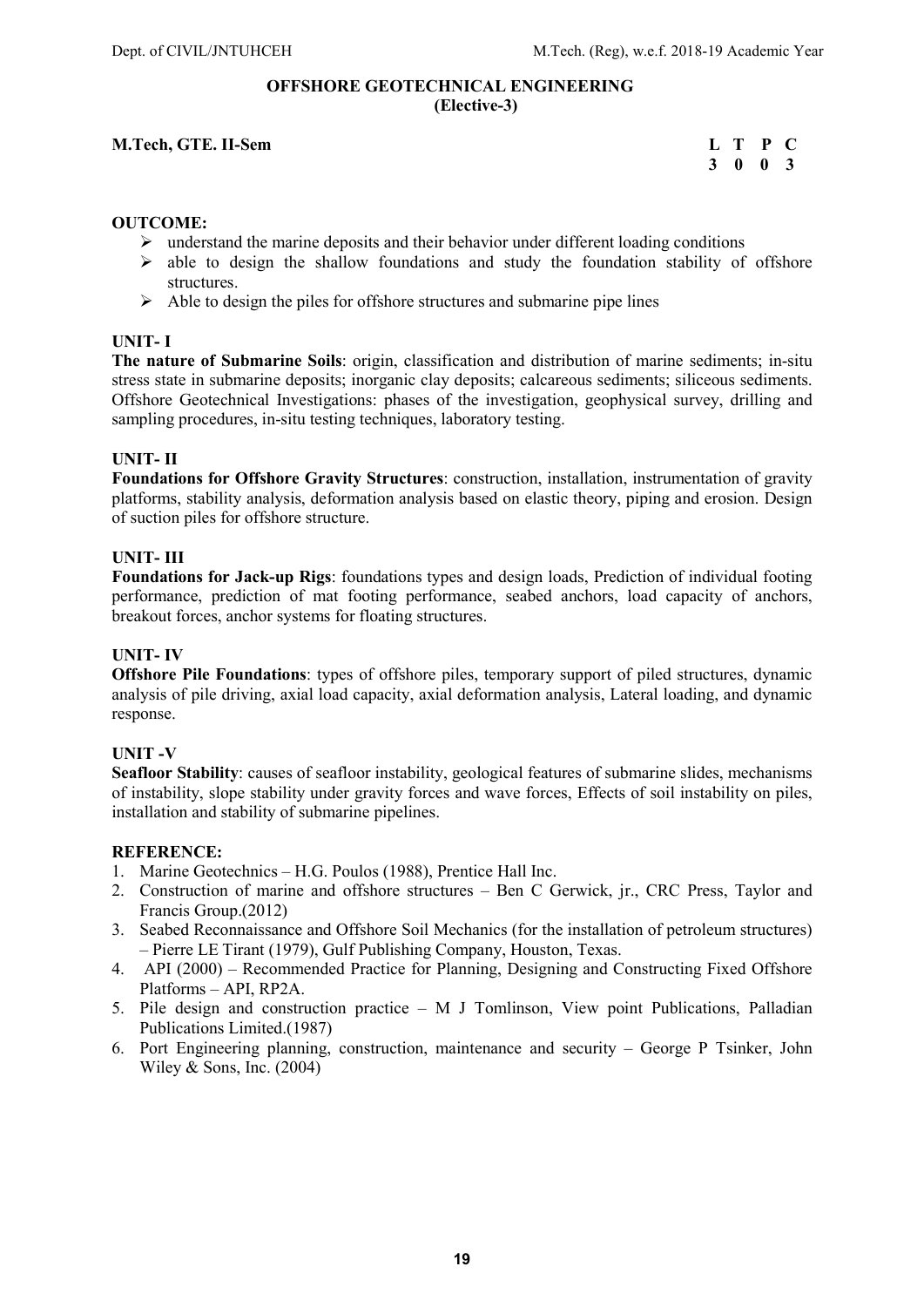### DESIGN OF SUBSTRUCTURES (Elective-3)

### M.Tech, GTE. II-Sem L T P C

3 0 0 3

### OUTCOME:

- $\triangleright$  The learner will be able to design shallow and deep foundations for different loading conditions
- $\triangleright$  Design and check the stability of retaining walls
- $\triangleright$  Able to design machine foundations

### $UNIT-I$

Shallow Foundations: Basic requirements of foundation –Types and selection of foundations. Design of reinforced concrete isolated, combined, eccentric, strip, and strap footings used for infrastructure projects

### UNIT – II

Raft Foundations: Types of rafts, Design of slab raft foundation and Design of beam and slab raft foundation used for infrastructure projects.

### UNIT – III

Pile Foundations: Introduction, design of piles, pile caps and pile- raft foundation.

### UNIT – IV

Design of Retaining walls: Stability Analysis and design of gravity, Cantilever retaining walls.

### $UNIT - V$

Machine Foundations: Vibration analysis of machine foundation - Design of foundation for Reciprocating machines and Impact machines - as per l.S. Codes.

- 1. Bowles .J.E., "Foundation Analysis and Design", McGraw Hill Publishing co., New York, 1986.
- 2. Tomlinson. M.J, "Foundation Design and Construction", Longman, Sixth Edition, New Delhi, 1995.
- 3. Das, B.M., Principles of Foundation Engineering, Design and Construction, Fourth Edition, PWS Publishing, 1999.
- 4. Narayan V. Nayak, Foundation design manual,Dhanpat Rai & Sons, 2006.
- 5. Prakash Shamsher and Puri Vijay K, Foundations for Machines, Analysis and Design" John Wiley and Sons, USA, 1988.
- 6. IS 2911: Part 1: Sec 1: 1979 Code of practice for design and construction of pile foundations: Part 1 Concrete piles, Section 1 Driven cast in-situ concrete piles.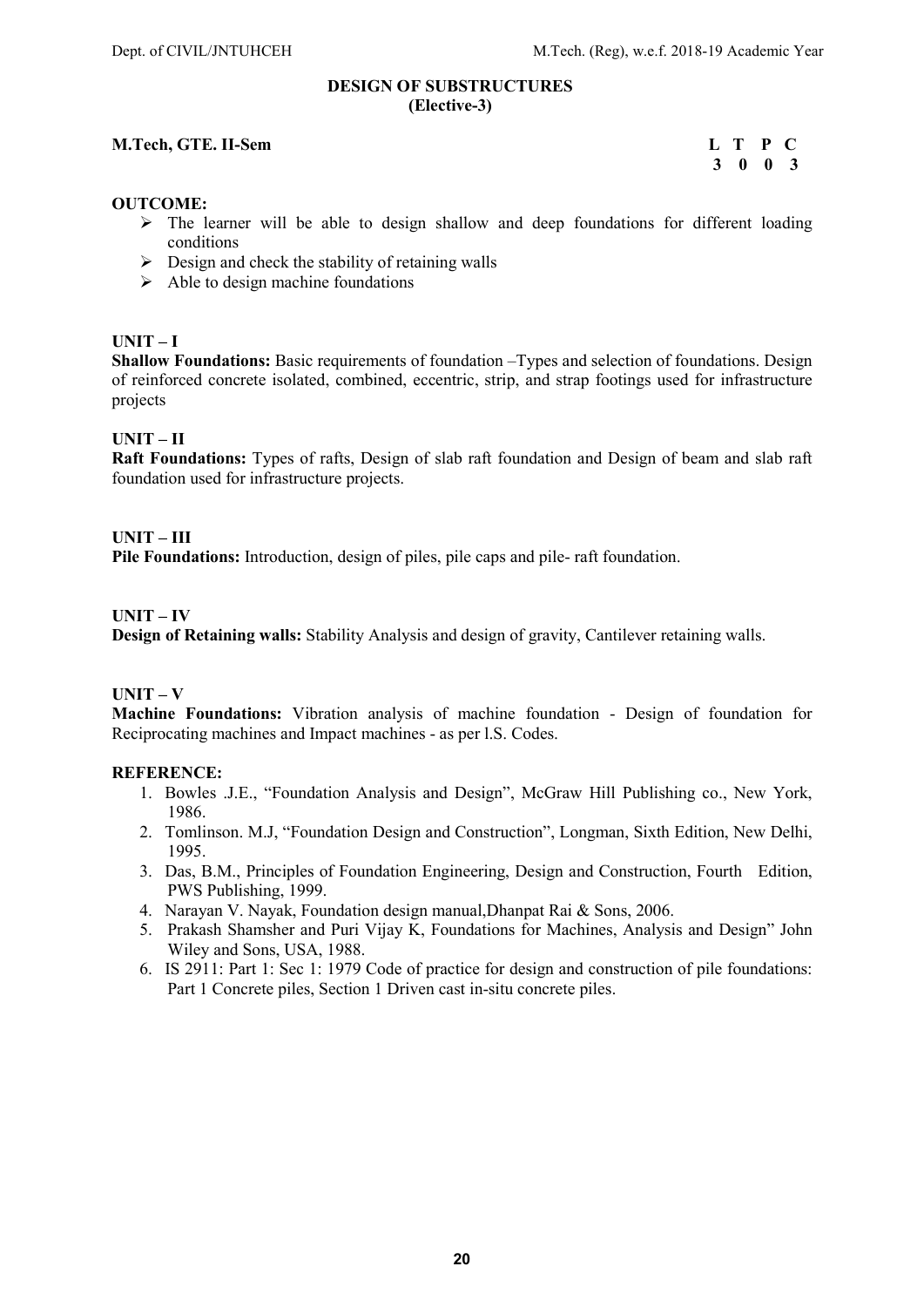3 0 0 3

### ENGINEERING ROCK MECHANICS (Elective-3)

### M.Tech, GTE. II-Sem L T P C

### OUTCOME:

- $\triangleright$  Able to determine the required rock properties and classify rock mass
- $\triangleright$  Determination of bearing capacity of rocks,
- $\triangleright$  Checking the stability of slopes, and design underground and open excavation.
- $\triangleright$  The students will be able to predict strength of rock mass with respect to various Civil Engineering applications

### UNIT-I

Engineering Classification of Rocks: Classification of intact rocks, Rock mass classifications, Rock Quality Designation (RQD), Rock Structure Rating (RSR), Rock Mass Rating (RMR), Norwegian Geotechnical Classification (Q-system), Strength and modulus from classifications, Classification based on strength & modulus and strength and fracture strain, Geoengineering classification.

### UNIT-II

Laboratory and In-Situ Testing of Rocks: Physical properties, Compressive strength, Tensile strength, Direct shear test, Triaxial shear test, Slake durability test, Schmidt rebound hardness test, Sound velocity test, In-Situ Tests: Seismic methods, Electrical resistivity method, In situ stresses, Plate loading test, Goodman jack test, Plate jacking test, In-situ shear test, Field permeability test.

### UNIT-III

Strength, Modulus and Stresses-Strain Responses of Rocks: Factors influencing rock response, Strength criteria for isotropic intact rocks, Modulus of intact rocks, effect of confining pressure, Uniaxial Compressive strength, Strength criteria for intact rocks, Strength due to induced anisotropy in rocks,. Stress Strain Models: Constitutive relationships, Elastic, Elasto-plastic, Visco-elastic, Elasto-viscoplastic stress-strain models.

### UNIT-IV

Stability of Rock Slopes and Foundations on Rocks: Rock slopes, Modes of failure, Rotational failure, Plane failure, Design charts, Wedge method of analysis, Buckling failure, Toppling failure, Improvement of slope stability and protection. Foundations on Rock: Introduction, Estimation of bearing capacity, Stress distribution, Sliding stability of dam foundations, strengthening measures, Settlements in rocks, Bearing capacity of pile/pier in rock, Remedial measures, Foundations located on edge of jointed slope.

### UNIT-V

Underground and Open Excavations: Blasting operational planning, Explosive products, Blast Design, Underground blast design, Controlled blasting techniques, blasting damage and control, Safe practice with explosives and shots.

- 1. Goodman Introduction to Rock mechanics, Willey International (1980).<br>2. Ramamurthy. T. Engineering in Rocks for slopes, foundations and
- T. Engineering in Rocks for slopes, foundations and tunnels, Prenice Hall of India.(2007)
- 3. Jaeger, J. C. and Cook, N. G. W. Fundamentals of Rock Mechanics, Chapman and Hall, London.(1979)
- 4. Hoek, E. and Brown, E. T. Underground Excavation in Rock, Institution of Mining and Metallurgy, 1982.
- 5. Brady, B. H. G. and Brown, E. T. Rock Mechanics for Underground Mining, Chapman & Hall, 1993.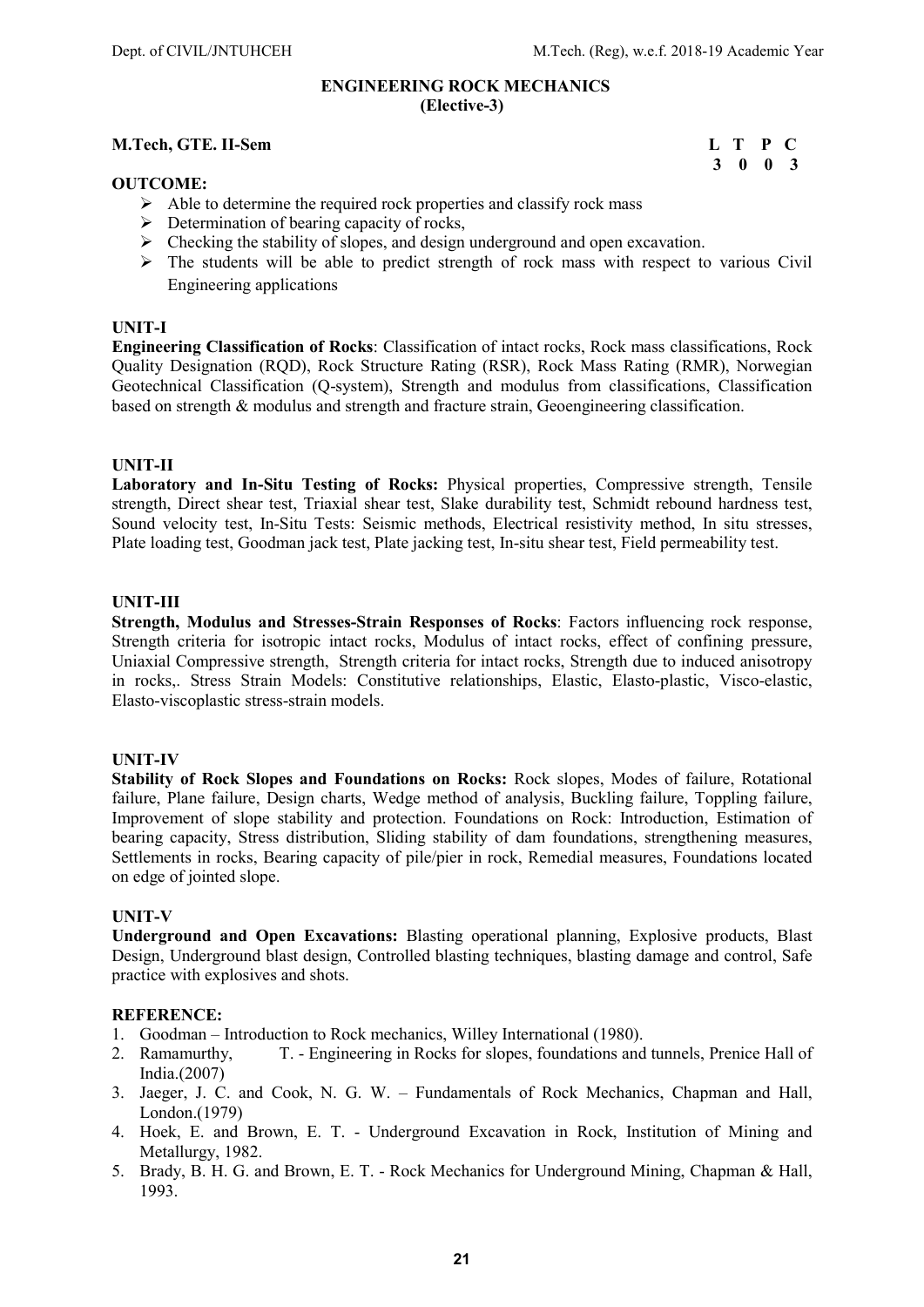### EARTH RETAINING STRUCTURES (Elective-4)

### M.Tech, GTE. II-Sem L T P C

### 3 0 0 3

### OUTCOME:

- $\triangleright$  Able to calculate the earth pressures under different vertical loading conditions
- $\triangleright$  Able to design conventional retaining walls and check the stability
- $\triangleright$  Able to design flexible retaining walls such as sheet pile walls and reinforced earth walls
- $\triangleright$  To design the supporting systems for excavations

### UNIT-I

Earth Pressure Theories: Rankine's and Coulomb's Earth pressure theories for cohesive and cohesionless soils, stresses due to compaction and surcharge loads.

### UNIT-II

Conventional Retaining Wall: Types of retaining walls, Stability (sliding, overturning, bearing capacity & overall) of gravity and cantilever walls, Proportioning of retaining walls, Backfill material and drainage.

### UNIT-III

Flexible Walls: Sheet pile walls, Construction methods- Cantilever and Anchored (Free and Fixed support methods) sheet pile walls in coarse and fine grained soils, moment reduction method.

### UNIT-IV

Reinforced Soil Walls/Mechanically Stabilised Earth: - Failure mechanisms-bond and rupture failures, Analysis methods, Limit equilibrium method- Internal and external stability, Static analyses.

### UNIT-V

Braced Cuts and Soil Nailing: Lateral earth pressure in braced cuts, Design of various components, Stability of braced cuts, base heave and stability, yielding and settlement of ground surrounding excavation, Diaphragm walls – slurry support; Soil Nailing.

- 1. Das, B. M. Principles of Foundation Engineering 5<sup>th</sup> Edition Nelson Engineering (2004)
- 2. Bowles, J. E. Foundation Analysis & Design  $5^{th}$  Edition McGraw-Hill Companies, Inc. (1996)
- 3. Rowe, R. K. Geotechnical & Geoenvironmental Engineering Hand Book -Springer (2001)
- 4. Hans Friedrich Winterkorn, Hsai-Yang Fang Foundation Engineering Handbook, Van Nostrand Reinhold, 1975
- 5. Donald P Coduto Foundation Design Principles and Practices,  $2<sup>nd</sup>$  edition, Pearson, Indian edition, 2012.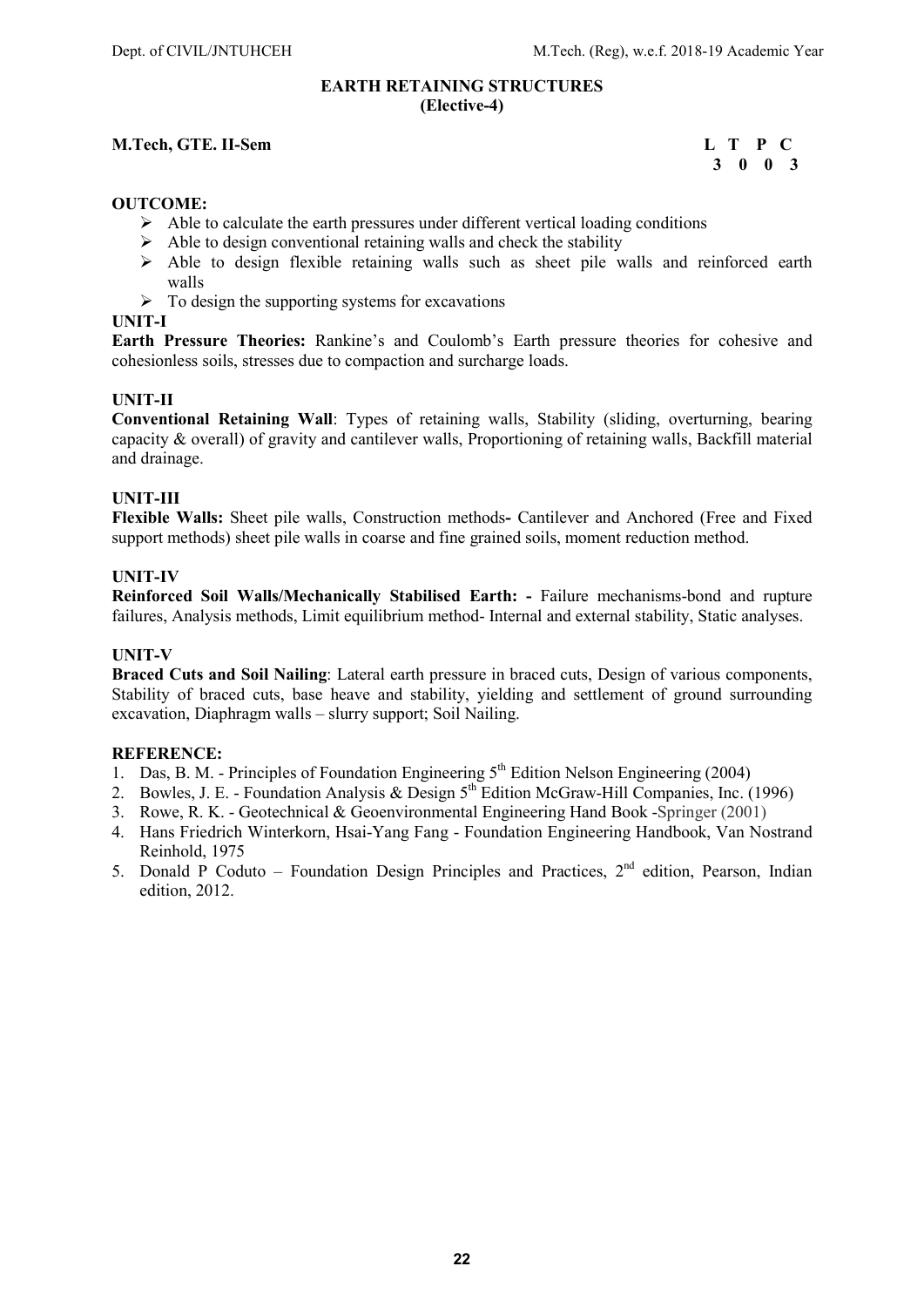### GEOTECHNICS FOR INFRASTRUCTURE (Elective-4)

### M.Tech, GTE. II-Sem L T P C

### 3 0 0 3

### OUTCOME:

- $\triangleright$  Able to plan and select the soil exploration method which is to be used in the field
- Estimate the bearing capacity and settlements of shallow foundations for different infrastructure projects
- $\triangleright$  Design deep foundations under different types of loads
- $\triangleright$  Design foundations for highrise buildings, towers, chimney etc
- $\triangleright$  Design foundations on soft or problematic soils and supporting systems for excavations

### $UNIT - 1$

 Site Investigation for Infrastructure Projects: methods of site investigation, types of soil samples and samplers- Geotechnical field testing – SPT, CPT, Plate Load Test, Pile Load Test.

### $IINT - 2$

 Shallow Foundations for Railway & Highway Bridges and Port & Harbour Structures: types of foundations, design forces, safe and allowable bearing capacity of shallow foundations, settlement computation;

### $IINT - 3$

 Pile Foundations for Railway & Highway Bridges and Port & Harbour Structures: Pile foundations – types, axial and lateral capacity of pile, pile group analysis and pile cap; Introduction to drilled piers, caissons, well foundations.

### $$

 Foundations for Transmission Line, Radar Antenna, Microwave and TV Tower and Chimneys: Introduction, foundations for towers and chimneys, design forces, behaviour of pad and chimney foundations, design of chimney and pad foundations, anchor foundations (rock anchors), design of foundations for towers and chimneys, analysis of raft on pile foundations; design and construction of shallow foundations on rocks.

### $$

 Sheet Piles - introduction, types of sheet pile walls, cantilever sheet pile wall, anchored sheet pile wall, stability analysis of anchored bulkhead by free earth support and fixed earth support method, position of anchorage.

 Expansive and Collapsible Soil: Difficult soils- loose granular soils, soft clays and shrinkable soils- identification, swell and swell pressure.

- 1. Soil Mechanics and foundation engineering P. Purushottama Raj, Pearson Education.
- 2. Construction of marine and offshore structures Ben C Gerwick, jr., CRC Press, Taylor and Francis Group.
- 3. Dynamic soil tests and applications N S V Kameswara Rao, Wheeler Publishing.
- 4. Pile design and construction practice M J Tomlinson, View point Publications, Palladian Publications Limited.
- 5. IS: 4091 (1979) Design and construction of foundations for transmission line towers
- 6. IS: 11233 (1985) Design and construction of foundations for Radar Antenna, Microwave and TV Tower.
- 7. Principle of foundation engineering B.M.Das, CENGAGE Learning, Thomson, Brooks/Cole.
- 8. Foundation Engineering -Varghese, Prentice Hall of India.
- 9. Foundation analysis and design J.E.Bowles, McGraw Hill Books Company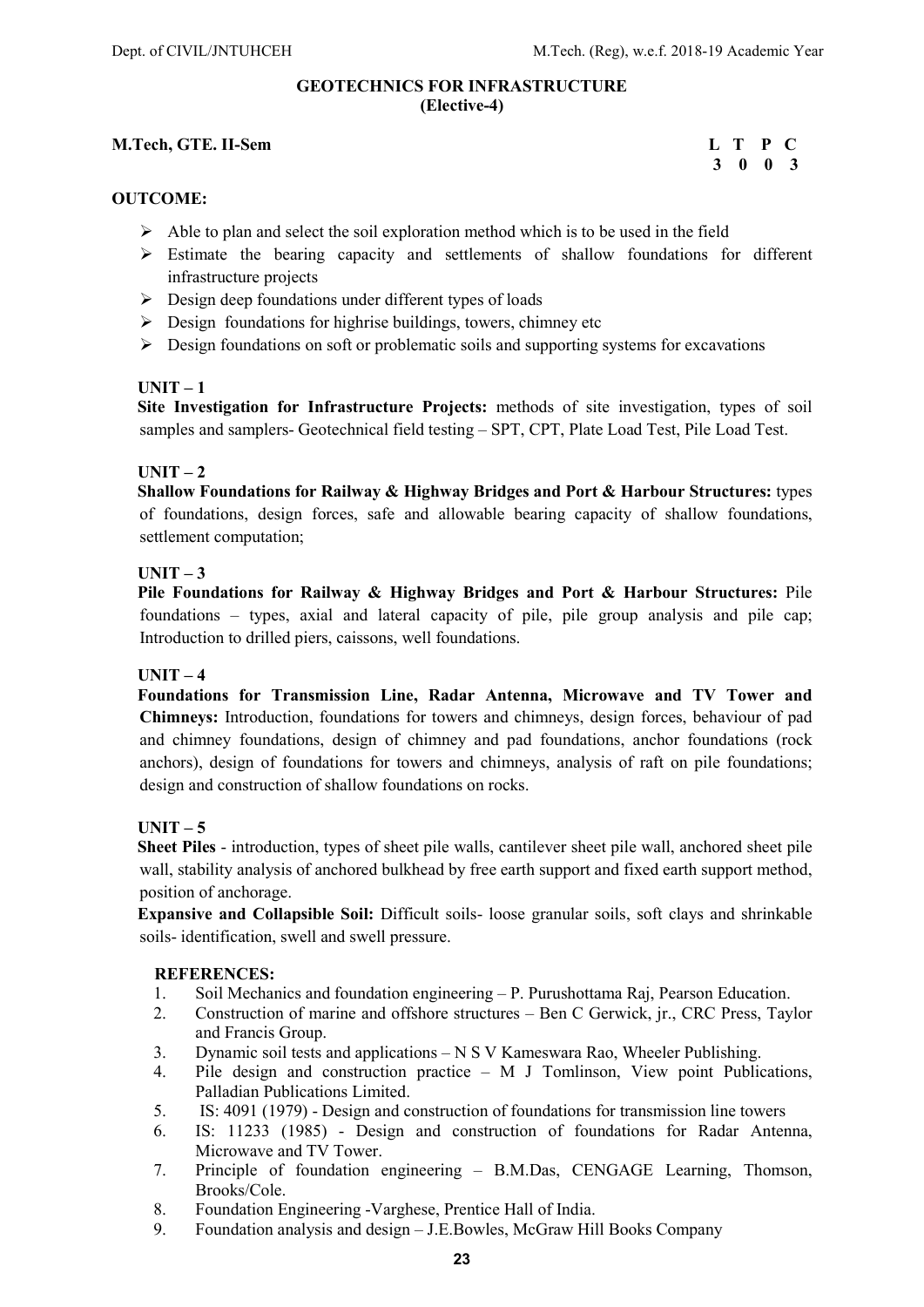### PHYSICAL AND CONSTITUTIVE MODELLING ON GEOMECHANICS (Elective-4)

### M.Tech, GTE. II-Sem L T P C

3 0 0 3

### OUTCOME:

- $\triangleright$  Student will be able to understand scaling laws and modeling considerations for physical modeling in geotechnical problems both for static and dynamic conditions.
- $\triangleright$  Able to comprehend physical modeling, scale effects, simulation of field conditions, conceptualization and fixing boundary conditions etc.
- $\triangleright$  Data acquisition for all the conditions
- $\triangleright$  Able to know new improvements in physical modeling

### UNIT-I

Similitude and Modeling Principles: Importance of physical Modeling, scaling laws, small-scale model studies in 1-g and N-g, historical Perspectives.

### UNIT-II

Design of physical model and model ground preparation: scale effects, flexible and rigid boundary conditions, preparation of sand/clay bed preparation, wet pluviation, dry pluviation, tamping techniques, slurry consolidation, uniformity of sand/clay beds.

### UNIT-III

Model planning and measurement strategy: Selection of Model dimension, model containers, preparation of models to test shallow and deep foundations, pull-out behavior, retaining walls, shaking table studies, vertical and inclined loading system, Perspex walls, markers, digital analysis.

### UNIT-IV

Sensors and Data Acquisition: Strain gauges, Load cells, Earth Pressure Transducers, LVDTs, Linear Potentiometers, pore pressure transudes, accelerometers, Hydraulic jack, calibration methods, dead weight calibration, pneumatic calibration, frequency of calibration, calibration charts, calibration factor, In-soil & fluid calibration, data acquisition system.

### UNIT-V

Recent Developments in Physical Modelling: Static behaviour of shallow and deep foundations, Piles subjected to lateral loading, behaviour of foundation subjected to earthquake loading, foundations subjected to cyclic loading, use of shaking table, behaviour of foundations on expansive soils.

- 1. David muir wood, Geotechnical Modelling, Spon Press, Taylor & Francis, 2004.
- 2. Madabhushi, G. Centrifuge Modeling for Civil Engineers, CRC Press, Taylor and Francis Group, 2015.
- 3. Taylor, R.N. Geotechnical Centrifuge Technology, Taylor and Francis Publication, 1995.
- 4. Charles Ng, Zhang, L.M., and Wang, Y.H. (2006) : Proceedings of 6<sup>th</sup> International Conference on Physical Modeling in Geotechnics, Hong Kong.
- 5. S. Springman, J. Laue & L. Seward, Proceedings of the 7th International Conference on Physical Modelling in Geotechnics, Zurich, Switzerland, 2010.
- 6. Gaudin, C. & White, D. The Proceedings of the 8th international conference on Physical modeling in Geotechnics, Perth, Australia, 2014.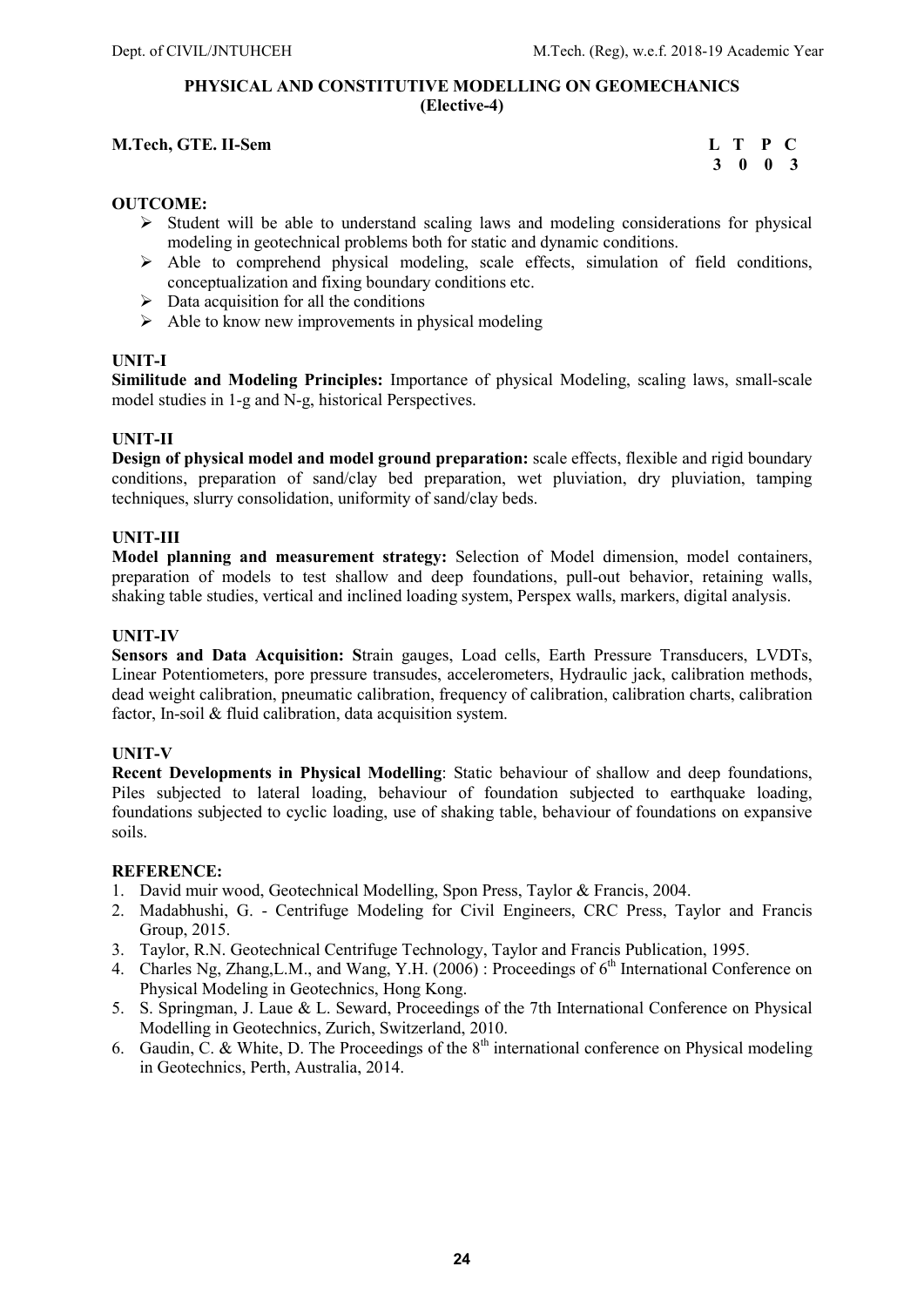### ROCK MECHANICS & GEOSYNTHETICS LABORATORY

### M.Tech, GTE. II-Sem L T P C

# 0 0 4 2

### OUTCOME:

- Enable to understand the behavior of rocks and Geosynthetics for various loads, in order to use these properties in designs the geotechnical structures.
- 1. Determination of basic properties of rock
	- a) Unit weight from mercury displacement method for irregular samples
	- b) Determination of unit weight for core samples
	- c) Void ratio, porosity and specific gravity of rock specimens
- 2. Determination of RQD
- 3. Determination of Slake Durability Index
- 4. Point Load Tests Determination of point load index value, compressive strength and tensile strength for both core and irregular samples
- 5. Tensile strength of rock by Brazilian Test
- 6. Uniaxial compressive strength of rock and determination of modulus of elasticity
- 7. Determination of hardness of rock

a)Rebound Hammer Test (insitu)

- b) Los Angeles abrasion test (Road materials)
- 8. Determination of toughness of rock material (road material)
- 9. Tests on Geotextiles
	- a) Tensile Strength of Geotextiles
	- b) Cone Drop Test on geotextile
	- c) Interface friction between geotextile and soil
	- d) In-Plane and Cross-Plane Permeability of Geotextiles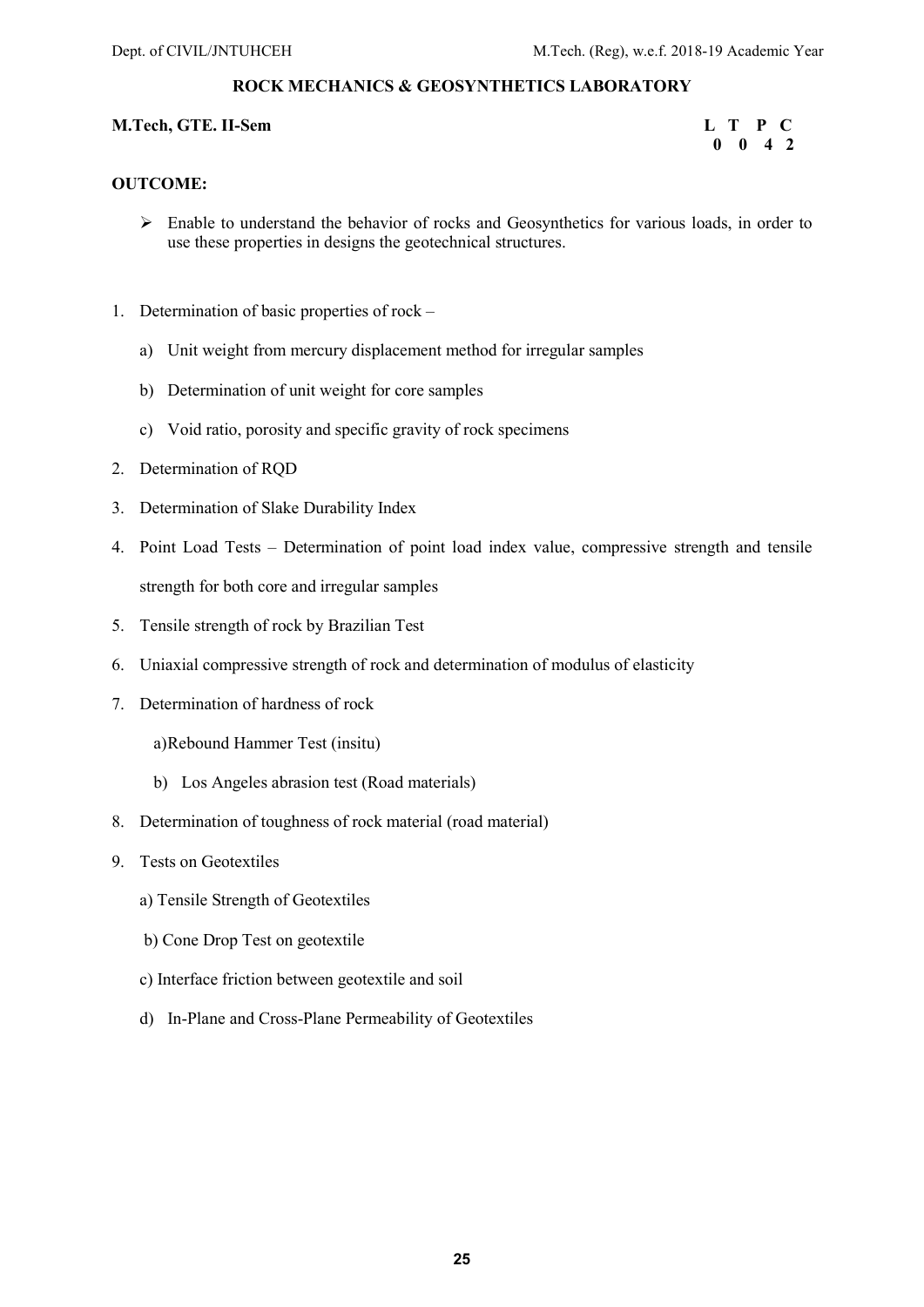### ADVANCED GEOTECHNICAL ENGINEERING LABORATORY - I I

### M.Tech, GTE. II-Sem L T P C

### $0 \quad 0 \quad 4 \quad 2$

### OUTCOME:

- $\triangleright$  Students can conduct appropriate field tests on soil, so as to apply the obtained results for a specific Civil Engineering project.
- $\triangleright$  Can determine the dynamic soil properties of sub-soil
- $\triangleright$  Able to determine the chemical properties present in the soil
- 1. Preparation of borelog & Soil Investigation Report for a) SPT b)DCPT
- 2. Model Plate Load Test.
- 3. Model Pile Load Test.
- 4. Pressuremeter Test
- 5. Block Vibration Test
- 6. MASW Test
- 7. Pollutant Transport using column test
- 8. Determination of Chlorides in soils
- 9. Determination of Sulphates in soils
- 10. Study of pollutant transport under instant and continuous source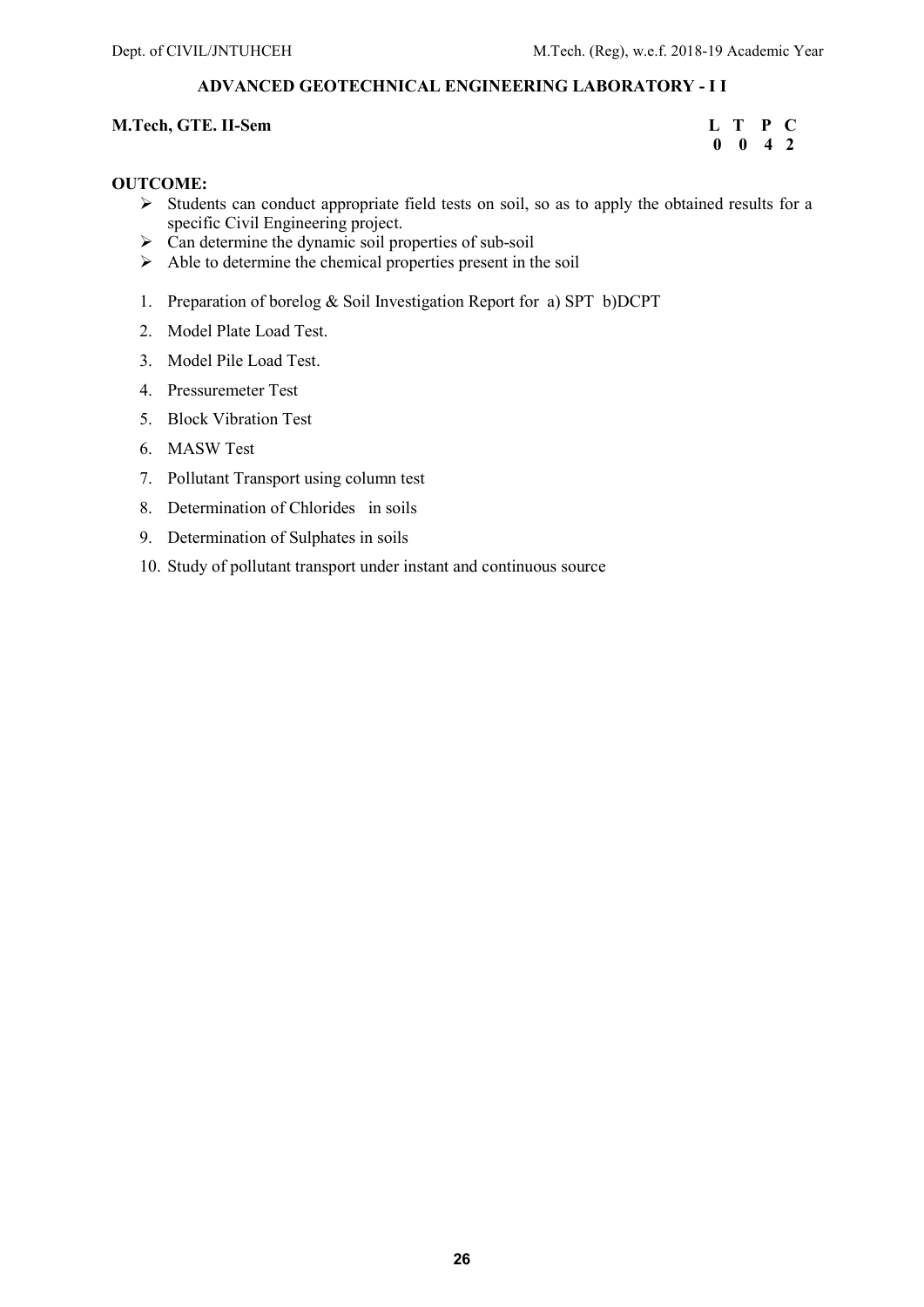### STABILITY ANALYSIS OF SLOPES (Program Elective-5)

### M.Tech, GTE. III-Sem L T P C

### 3 0 0 3

### OUTCOME:

- $\triangleright$  Can select Suitable materials for earth and rockfill dams, causes of failures
- $\triangleright$  Student will be able to check the stability of earthen dams,
- $\triangleright$  safety measures to be undertaken to prevent the instability of slopes, earthen dams and embankments

### UNIT-I

Earth and Rockfill Dams: General features, Selection of site; Merits and demerits of the earth and rock fill dams, Classification of earth dams, Causes of failure, Safe design criteria. Instrumentation in earth dams: Pore pressure measurements, Settlement gauges, Inclinometers, Stress measurements, Seismic measurements.

### UNIT-II

Failures, Damages and Protection of Earth Dams: Nature and importance of failure, piping through embankment and foundations, Methods of seepage control through embankments and foundations, Design Criteria for filters.

### UNIT-III

Slope Stability Analysis: Types of Failure: Failure surfaces - Planar surfaces, Circular surfaces, Noncircular surfaces, Limit equilibrium methods, Total stress analysis versus effective Stress analysis, Use of Bishop's pore pressure parameters, Short term and Long term stability in slopes. Taylor Charts.

### UNIT-IV

Methods of Slope Stability: Method of Slices, Effect of Tension Cracks, Vertical Cuts. Bishop's Analysis, Bishop and Morgenstern Analysis, Non-circular Failure Surfaces: Janbu Analysis, Sliding Block Analysis, Introduction to Seismic stability, Stabilization of slopes: Soil reinforcement (geosynthetics/soil nailing/micro piles etc), soil treatment (cement/lime treatment), surface protection (vegetation/erosion control mats/shotcrete).

### UNIT-V

Slope Protection and Rockfill Dams: Stabilization of slopes: Soil reinforcement (geosynthetics/soil nailing/micro piles etc), soil treatment (cement/lime treatment), surface protection (vegetation/erosion control mats/shotcrete). Requirements of compacted rockfill, Shear strength of rockfill, Rockfill mixtures, Rockfill embankments, Earth-core Rockfill dams, Stability, Upstream & Downstream slopes.

- 1. Sherard, Woodward, Gizienski and Clevenger. Earth and Earth-Rock Dams. John Wiley &. Sons. 1963.
- 2. Bharat Singh and Sharma, H. D. Earth and Rockfill Dams, 1999.
- 3. Sowers, G. F. and Salley, H. I. Earth and Rockfill Dams, Willams, R.C., and Willace, T.S. 1965.
- 4. Abramson, L. W., Lee, T. S. and Sharma, S. Slope Stability and Stabilisation methods John Wiley & sons. (2002).
- 5. Bromhead, E. N. (1992). The Stability of Slopes, Blackie academic and professional, London.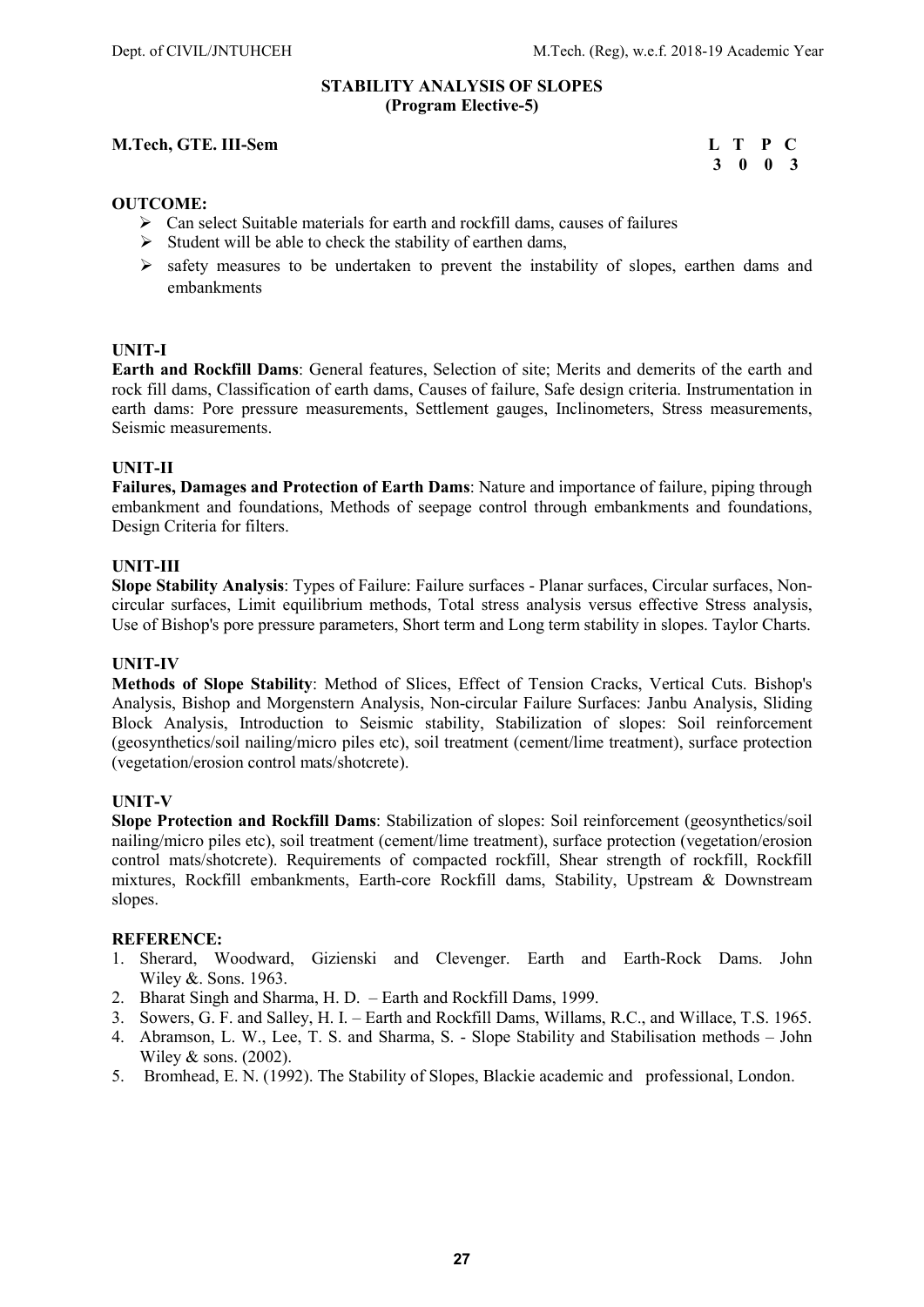### PAVEMENT ANALYSIS AND DESIGN (Program Elective-5)

### M.Tech, GTE. III-Sem

| M.Tech, GTE. III-Sem | L T P C |  |
|----------------------|---------|--|
|                      | 3 0 0 3 |  |

### OUTCOME:

- $\triangleright$  Student will be able to understand various pavement material characterization techniques
- $\triangleright$  Estimate the stresses and strains in pavements under different wheel load configurations and other conditions
- $\triangleright$  Design of flexible and rigid pavements as per specification such as Morth &IRC

### UNIT-I

Introduction: Types and component parts of pavements, Factors affecting design and performance of pavements. Highway and airport pavements, field CBR, field plate load test, modulus of sub grade reaction, Resilient modulus, Suitability of soil, Compaction equipment and Compaction Control.

### UNIT-II

Stresses and strains in flexible pavements: Stresses and strains in an infinite elastic half space use of Boussinesq's equations - Burmister's two layer and three layer theories; Wheel load stresses, various factors in traffic wheel loads; Equivalent single wheel load of multiple wheels. Repeated loads and EWL factors.

### UNIT-III

Flexible pavement design methods for highways and airports: Empirical, semi-empirical and theoretical approaches; Development, principle, design steps of the different pavement design methods including AASHTO, Asphalt Institute, Shell Methods. IRC method of pavement design.

### UNIT-IV

Stresses in rigid pavements: Types of stresses and causes; Introduction to Westergaard's equations for calculation of stresses in rigid pavement due to the influence of traffic and temperature; Considerations in rigid pavement analysis, EWL; wheel load stresses, warping stresses, frictional stresses, combined stresses.

### UNIT-V

Rigid pavement design: Design of cement concrete pavement for highways and runways; Design of joints, reinforcements, tie bars, dowel bars. IRC method of design; Design of continuously reinforced concrete pavements.

- 1. Atkins, N. Harold, Highway Materials, Soils and Concretes, Fourth Edition, 2002, Prentice-Hall.
- 2. Yang H Huang Pavement Analysis and Design,  $2<sup>nd</sup>$  Edition, Pearson Education
- 3. Yoder.J. & Witzorac Mathew, W. Principles of Pavement Design, John Wiley & Sons Inc
- 4. Kerbs Robert D. and Richard D. Walker, Highway Materials, McGraw-Hill, Design of Functional Pavements, Nai C. Yang, McGraw Hill Publications
- 5. Concrete Pavements, AF Stock, Elsevier, Applied Science Publishers
- 6. Pavement Analysis & Design, Yang H. Huang, Prentice Hall Inc.
- 7. Pavement and Surfacing for Highway & Airports, Micheal Sargious, Applied Science Publishers Limited.
- 8. IRC: 37 & 58 Codes for Flexible and Rigid Pavements Design.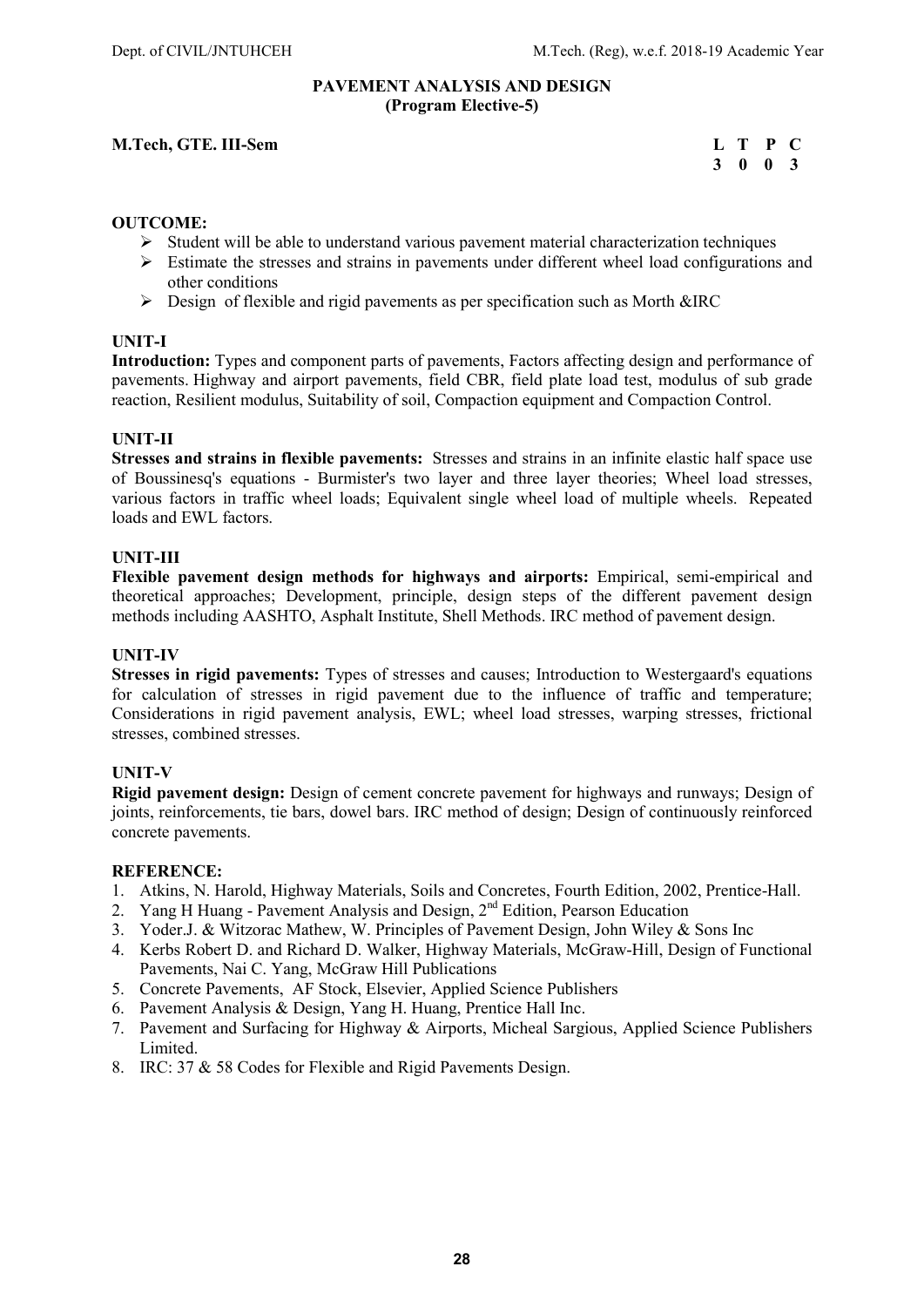### GEOTECHNICAL EARTHQUAKE ENGINEERING (Program Elective-5)

### M.Tech, GTE. III-Sem

| M.Tech, GTE. III-Sem | L T P C |  |
|----------------------|---------|--|
|                      | 3 0 0 3 |  |

### OUTCOME:

- $\triangleright$  Students will know the causes and quantification of earthquake.
- $\triangleright$  To carryout ground response analysis
- $\triangleright$  To find liquefaction susceptibility and remedial measures for seismic hazards
- $\triangleright$  Design of foundations considering earthquake loads

### UNIT – I

Earthquake Seismology – Causes of earthquake, Plate tectonics, Earthquake fault sources, Seismic waves, Elastic rebound theory, Earthquake, Intensity and magnitudes, Effects of earthquake, Modified Mercalis intensity scale and seismic instruments.

### UNIT – II

Earthquake Ground Motion – Characteristics of ground motion, Effect of local site conditions on ground motions, Design earthquake, Design spectra, Development of site specification and codebased design.

### UNIT – III

Ground Response Analysis – One-dimensional ground response analysis: Linear approach, Nonlinear approach, Comparison of one dimensional ground response analyses. Two-dimensional ground response analysis: Equivalent linear approach, Nonlinear approach, Comparison of two dimensional ground response analyses.

### UNIT – IV

Liquefaction and Lateral Spreading - Liquefaction related phenomena, Liquefaction susceptibility: Historical, Geological, Compositional and State criteria. Evaluation of liquefaction by cyclic stress and cyclic strain approaches, Lateral deformation and spreading, Soil improvement for remediation of seismic hazards.

### UNIT – V

Seismic Design of Foundations, Retaining Walls & Slopes - Seismic design requirements for foundation, Seismic bearing capacity, Seismic settlement, Design loads. Seismic slope stability analysis - Internal stability and weakening instability, Seismic design of retaining walls: Dynamic response of retaining walls, Seismic displacement of retaining walls.

- 1. Kramer S. L Geotechnical Earthquake Engineering, Prentice Hall, 1996.
- 2. Bharat Bushan Prasad- Advanced Soil Dynamics and Earthquake Engineering, PHI Learning Pvt. Ltd., New Delhi, 2011.
- 3. R. W. Day Geotechnical Earthquake Engineering Handbook, McGraw-Hill, 2002.
- 4. Naeim, F. The Seismic Design Handbook, Kluwer Academic Publication,  $2^{nd}$  Edition, 2001.
- 5. Bolt, B. A. Earthquakes, W. H. Freeman and Company, 4<sup>th</sup> Edition, 1999.
- 6. Lourie, W. Fundamentals of Geophysics, Cambridge University press, 1997.
- 7. Kamalesh Kumar Basic Geotechnical Earthquake Engineering New Age International Publishers, 1<sup>st</sup> Edition, 2008
- 8. Dowrick Earthquake Resistant Design, John Wiley & Sons.(2009)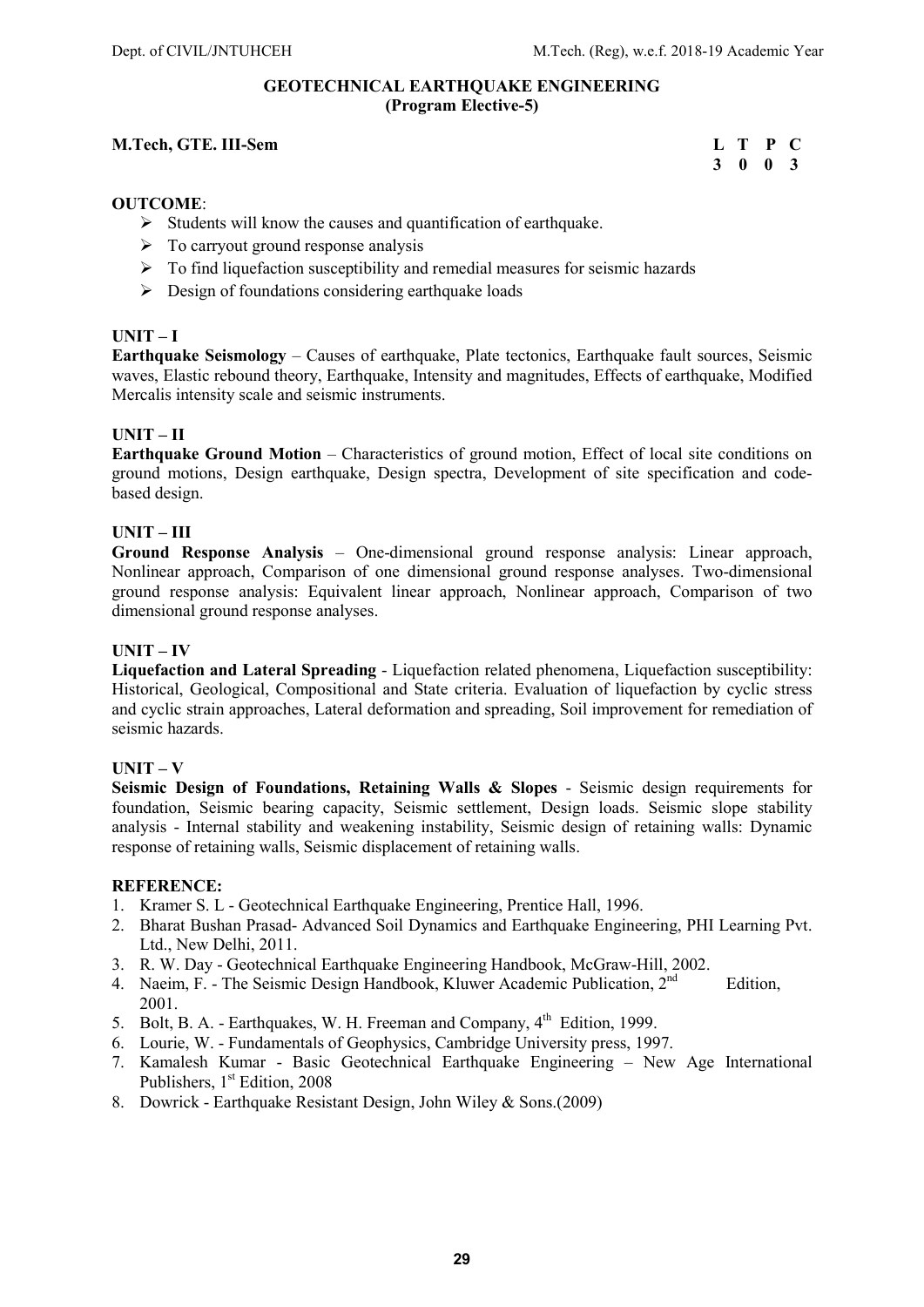### NUMERICAL METHODS (Open Elective)

### M.Tech, GTE. III-Sem L T P C

## 3 0 0 3

### OUTCOME:

- $\triangleright$  able to know the approximations in any calculations and s\give solutions to equations
- $\triangleright$  able to solve simultaneous equations using matrix methods
- $\triangleright$  able to calculate differentiation and integration problems using numerical methods
- $\triangleright$  able to solve ordinary and partial differential equations

### UNIT- I

Approximations and Errors in Numerical Methods; Solutions of Algebraic and Transcendental Equations, Bisection, False Position, Secant & Iterative Methods, Newton-Raphson, Horner's Methods; Comparison of Iterative Methods.

### UNIT- II

Simultaneous Linear Algebraic Equations – methods of solution using inverse of the matrix, method of successive elimination, Iterative methods – Gauss-Siedel method, Relaxation method; Applications.

### UNIT- III

Matrix Inversion and Eigen value Problems – Power, Jacobi Methods; Calculus of Finite Differences – Differences, Difference Formulae, Difference Table, Factorial Notation; Interpolation – Lagrange's, Newton's, Hermite's, Spline, Inverse Interpolation; Applications.

### UNIT- IV

Numerical Differentiation – Derivatives, Maxima and Minima of a Tabulated Function; Numerical Integration – Quadrature, Romberg's, Euler-Maclaurin, Double Integration; Applications.

### UNIT- V

Numerical Solution of Ordinary Differential Equations - Modified Euler's, Runge-Kutta's, Predictor-Corrector, Milne's Methods; Partial Differential Equations - Finite Difference Approximations, Elliptic, Laplace, Parabolic, Hyperbolic Equations; Applications.

- 1. Grewal, B. S. Numerical Methods in Engineering & Science, Khanna Publishers, 1999
- 2. Indian culture values and professional ethics by PSR Murthy, BS Publications
- 3. Chapra, S. C. & Canade, R. P. Numerical Methods for Engineers, McGraw Hill publications, 2011
- 4. by Joe D Hoffman, Hoffman D Hoffman, Steven Frankel, Numerical Methods For Engineers and Scientists Second Edition, 2001
- 5. Ethics in Engineering, Mike W.Martin & Roland Schinzinger. TMH Publishers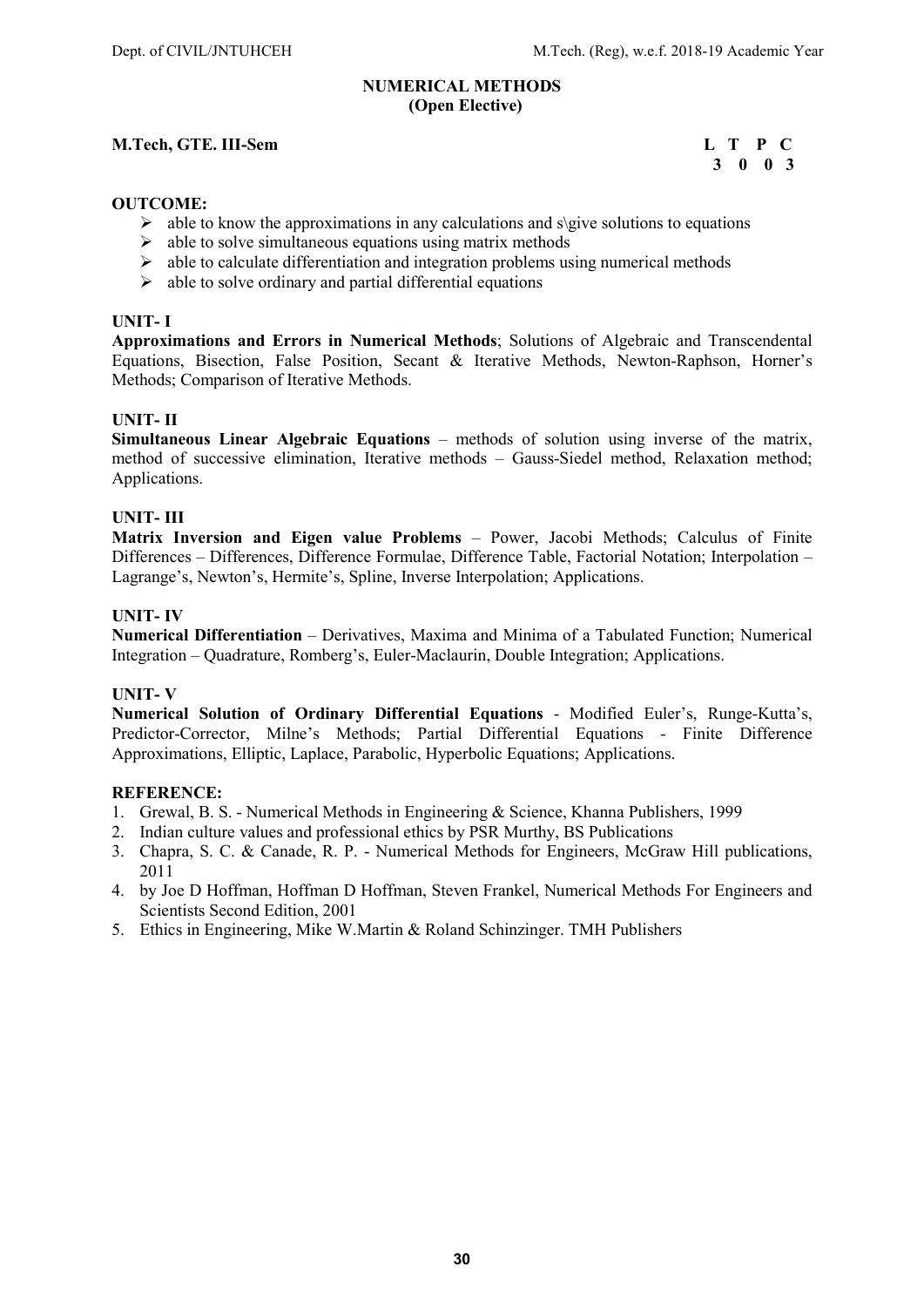### CONSTRUCTION MANAGEMENT (Open Elective)

### M.Tech, GTE. III-Sem L T P C

### 3 0 0 3

### OUTCOME:

- $\triangleright$  Able to plan, coordination, and control of a project from beginning to completion.
- Adopting the most effect method for meeting the requirement in order to produce a functionally and financially viable project.

### UNIT -I

Management process- Roles. Management theories. Social responsibilities. Planning and strategic management. Strategy implementation. Decision making: tools and techniques – Organizational structure. Human resource management- motivation performance- leadership.

### UNIT-II

Classification of Construction projects, Construction stages, Resources- Functions of Construction Management and its Applications .Preliminary Planning- Collection of Data-Contract Planning – Scientific Methods of Management: Network Techniques in construction management - Bar chart, Gant chart, CPM, PERT- Cost & Time optimization.

### UNIT-III

Resource planning - planning for manpower, materials, costs, equipment. Labour, -Scheduling .Forms of scheduling - Resource allocation. budget and budgetary control methods

### UNIT-IV

Contract - types of contract, contract document, and specification, important conditions of contract – tender and tender document - Deposits by the contractor - Arbitration . negotiation - M.Book - Muster roll -stores.

### UNIT-V

Management Information System - Labour Regulations: Social Security - welfare Legislation - Laws relating to Wages, Bonus and Industrial disputes, Labour Administration - Insurance and Safety Regulations - Workmen's Compensation Act -other labour Laws - Safety in construction: legal and financial aspects of accidents in construction. occupational and safety hazard assessment. Human factors in safety. Legal and financial aspects of accidents in construction. Occupational and safety hazard assessment

- 1. Ghalot, P.S., Dhir, D.M., Construction Planning and Management, Wiley Eastern Limited,1992.
- 2. Chitkara,K.K., Construction Project Management¸ Tata McGraw Hill Publishing Co, Ltd., New Delhi,998.
- 3. Punmia,B,C., Project Planning and Control with PERT and CPM, Laxmi Publications, New Delhi,1987.
- 4. Sengupta, B. & Guha, H, Construction Management And Planning by: Tata McGraw-hill publications.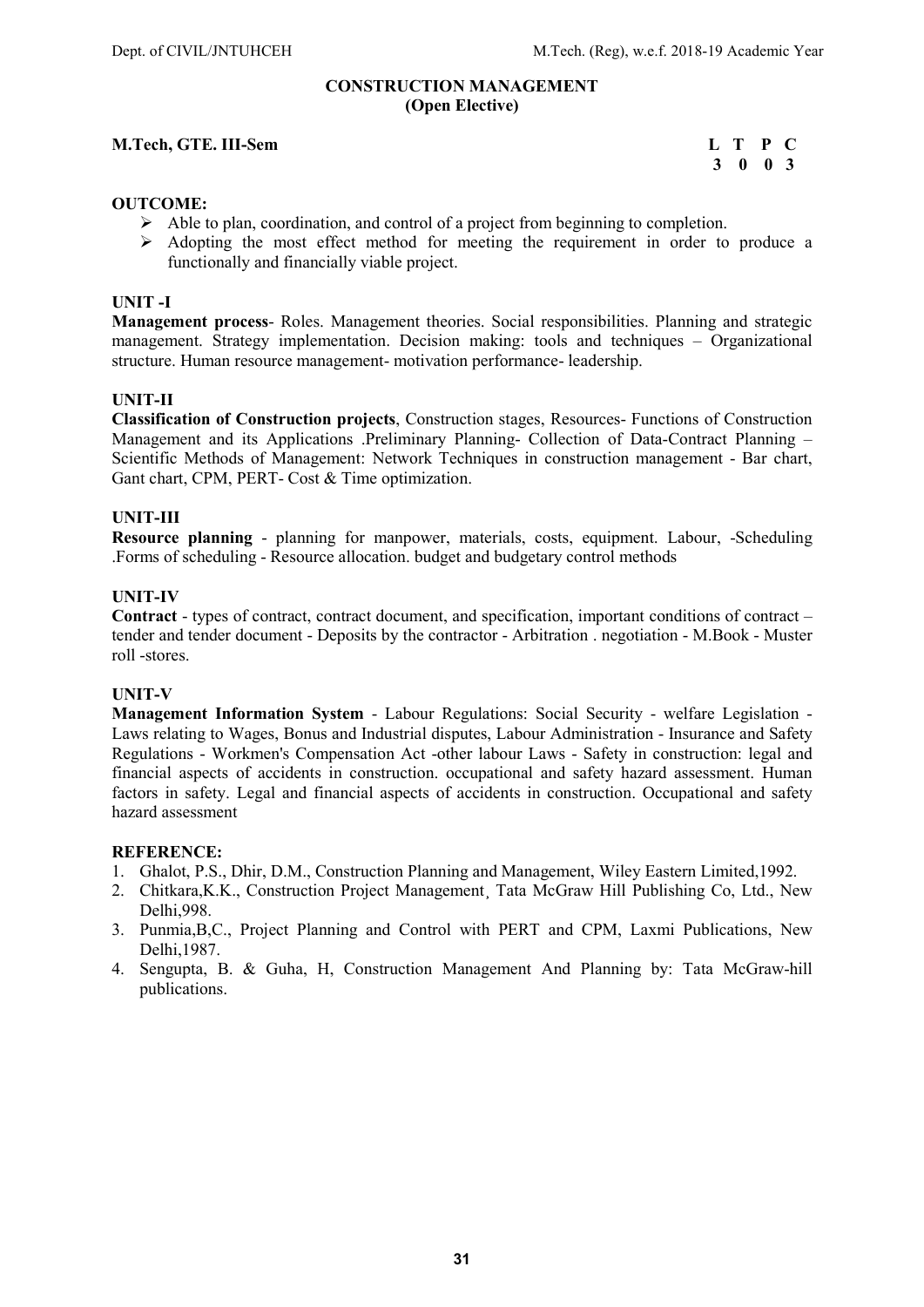### FINITE ELEMENT METHODS (Open Elective)

### M.Tech, GTE. III-Sem

| M.Tech, GTE. III-Sem | L T P C |         |  |
|----------------------|---------|---------|--|
|                      |         | 3 0 0 3 |  |

### OUTCOME:

 To obtain an understanding of the fundamental theory of the Finite Element Method, and apply the theory to solve soil behavior under external loads.

### UNIT-I

Introduction: Concepts of FEM, Steps involved in Finite Element Analysis Procedure, Merits and Demerits. Principles of Elasticity: Stress equations, Strain-Displacement relationships in matrix form, Plane stress, Plane strain and axi-symmetric bodies of revolution with axi-symmetric loading.

### UNIT-II

Element Properties: Concept of an element, various element shapes, Displacement models, Generalized coordinates, Shape functions, Convergent and Compatibility requirements, Geometric invariance, Natural coordinate system - area and volume coordinates.

### UNIT-III

Generation of Element Stiffness and Nodal Load Matrices, Isoparametric Formulation: Concept, Different isoparametric elements for 2D analysis, formulation of 4-noded and 8-noded isoparametric quadrilateral elements, Lagrangian elements, Serendipity elements.

### UNIT-IV

Assemblage of Elements: Discretization of a structure, numbering systems, Aspect ratio its effects, Assemblage, Direct Stiffness method.

### UNIT-V

Geotechnical Applications Sequential construction, Excavations and embankments, Bearing capacity and Settlement analysis.

- 1. Desai, C. S. and J.F. , Abel, Introduction to the Finite Element Method, Van Nostrand Reinhold Company (1972).
- 2. Reddy, J. N. Introduction to the Finite Element Method McGraw-Hill Publishers, 1993.
- 3. Krishna Murthy, C. S. Finite element analysis Theory and programming, Tata McGraw-Hill,1994
- 4. Zienkiewicz, O. C. Finite element Methods, McGraw-Hill Publishers, 1971.
- 5. Tirupati & Belgundu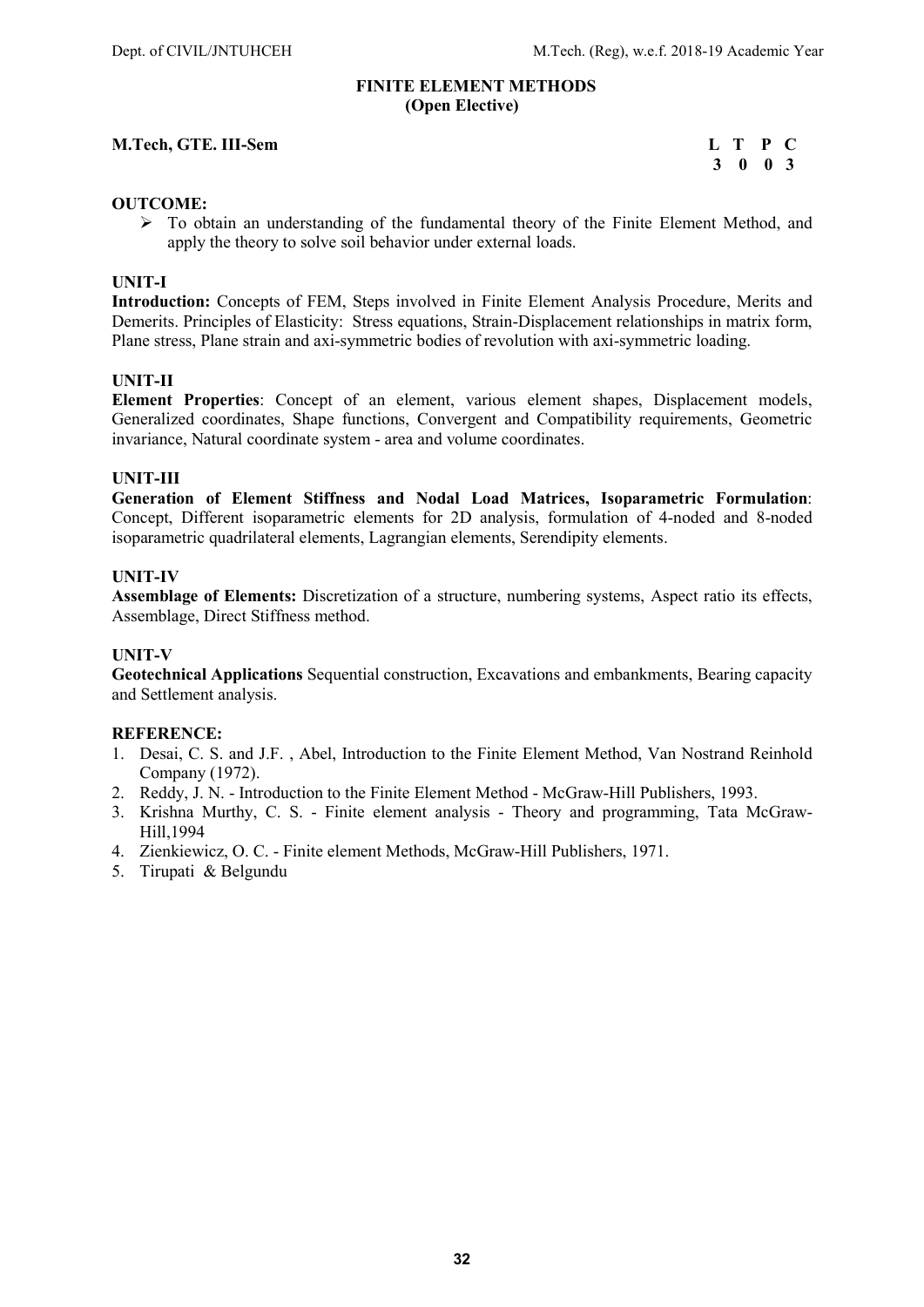### ARTIFICIAL INTELLIGENCE: TECHNIQUES (Open Elective)

### M.Tech, GTE. III-Sem L T P C

# 3 0 0 3

### OUTCOME:

- $\triangleright$  Asses the applicability, strengths and weakness of problems and methods for particular engineering problem.
- $\triangleright$  Can develop intelligent system for particular problem.

### UNIT-I

Introduction to Neural Networks: ANN definition, components, input, output and hidden layers, threshold value, weights. Relationship of ANN with other technologies.

### UNIT-II

Neural Networks Models: Perceptron model, Feedforward network-back propagation, Hopfeild network, Adaline and Madaline models.

### UNIT-III

Learning and Training: Objective of learning, Supervised and Unsupervised learning, Hebb's rule, Delta Rule.

### UNIT-IV

Fuzzy Logic: Crispness, Uncertainty, Vagueness, Fuzzyness, Fuzzy sets, Fuzzy Relations, Fuzzy association memory, Fuzzy events, Means, Variances.

### UNIT-V

Applications in Water Resources: Applications of fuzzy logic in neural networks, Applications of fuzzy logic and neural networks in water resources engineering with case studies.

- 1. Neural Networks and Fuzzy Systems by Bart. Kosko, pretence hall of India, 1994.
- 2. Artificial Neural Networks by Robert J. Schalokoff.
- 3. Fuzzysets Uncertainity an information by George.J.Klir and Tina, Pretence Hall of India, New Delhi.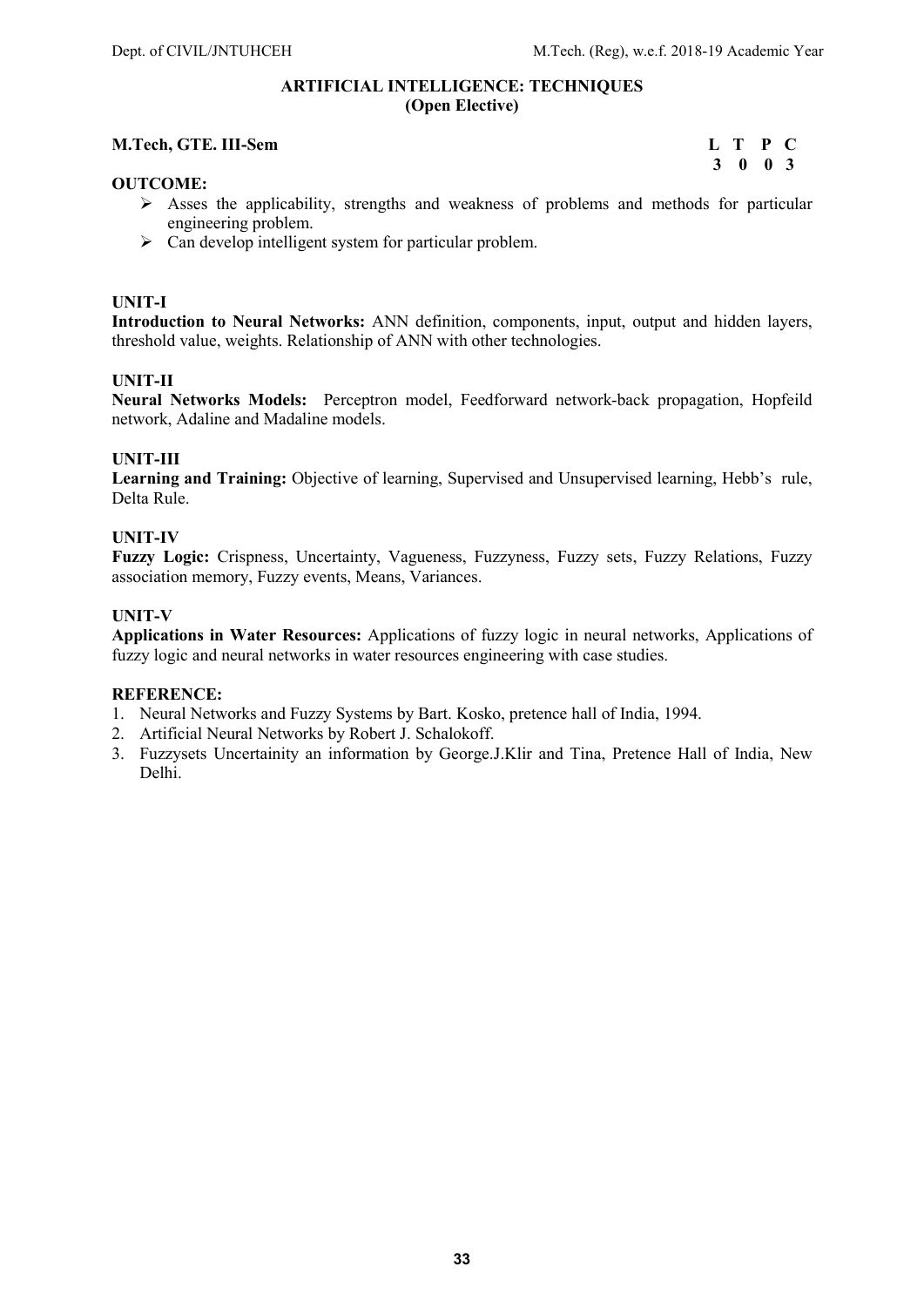### OPERATION RESEARCH (Open Elective)

### M.Tech, GTE. III-Sem L T P C 3 0 0 3

## 3 0 0 3

### OUTCOME:

Students should able to apply the dynamic programming to solve problems of discreet and continuous variables.

- $\triangleright$  Students should able to apply the concept of non-linear programming
- $\triangleright$  Students should able to carry out sensitivity analysis
- $\triangleright$  Student should able to model the real world problem and simulate it.

### UNIT-I

Optimization Techniques, Model Formulation, models, General L.R Formulation, Simplex Techniques, Sensitivity Analysis, Inventory Control Models

### UNIT-II

Formulation of a LPP - Graphical solution revised simplex method - duality theory - dual simplex method - sensitivity analysis - parametric programming

### UNIT-III

Nonlinear programming problem - Kuhn-Tucker conditions min cost flow problem - max flow problem - CPM/PERT

### UNIT-IV

Scheduling and sequencing - single server and multiple server models - deterministic inventory models - Probabilistic inventory control models - Geometric Programming.

### UNIT-V

Competitive Models, Single and Multi-channel Problems, Sequencing Models, Dynamic Programming, Flow in Networks, Elementary Graph Theory, Game Theory Simulation

### REFERENCES:

1. H.A. Taha, Operations Research, An Introduction, PHI, 2008

2. H.M. Wagner, Principles of Operations Research, PHI, Delhi, 1982.

3. J.C. Pant, Introduction to Optimisation: Operations Research, Jain Brothers, Delhi, 2008 4. Hitler Libermann Operations Research: McGraw Hill Pub. 2009

5. Pannerselvam, Operations Research: Prentice Hall of India 2010

6. Harvey M Wagner, Principles of Operations Research: Prentice Hall of India 2010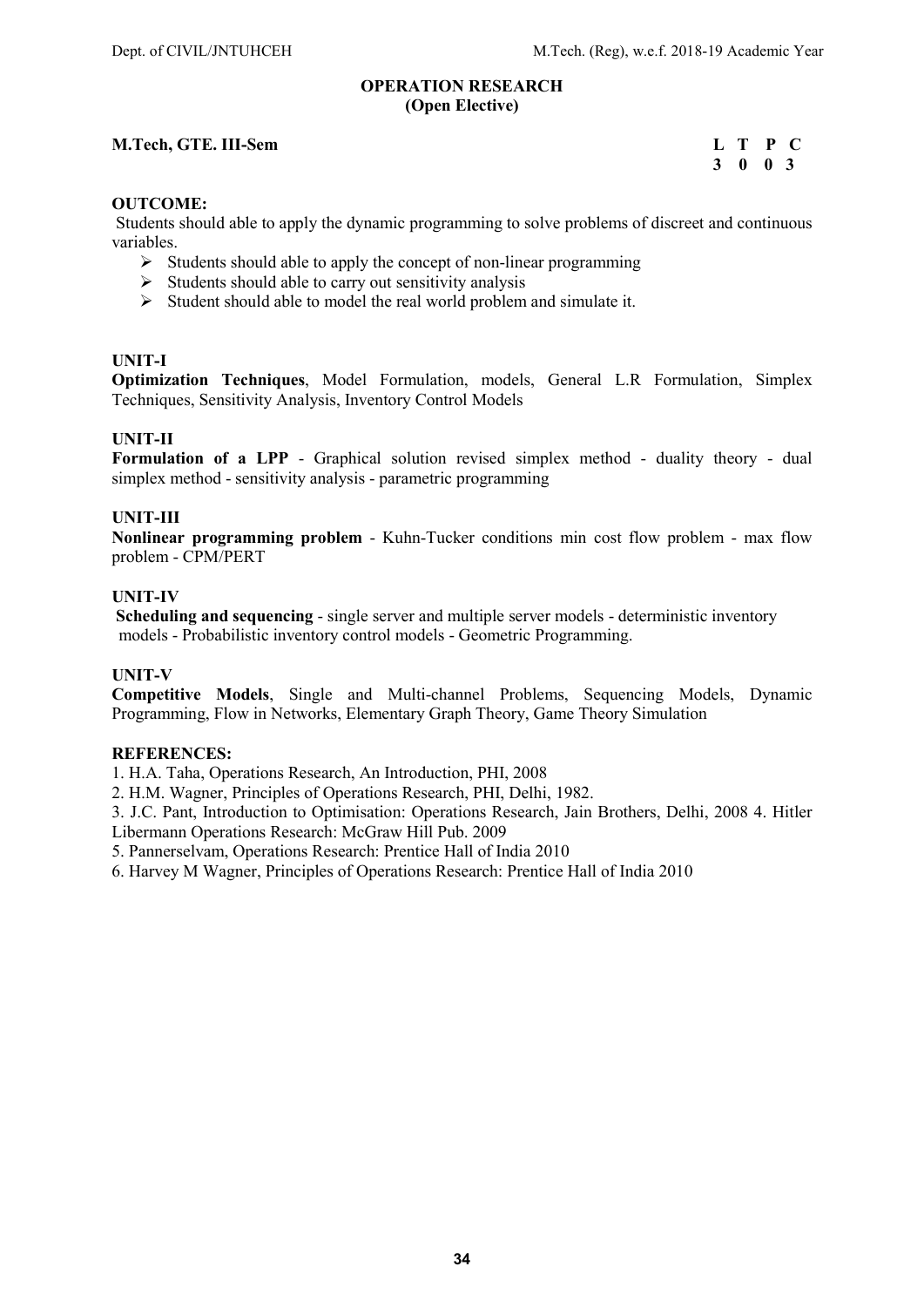### INDUSTRIAL SAFETY (Open Elective)

### M.Tech, GTE. III-Sem L T P C

## 3 0 0 3

### OUTCOME:

- $\triangleright$  Student can know how to take safety measures in executing works
- $\triangleright$  Can identify the need for maintenance (or) replacement of equipment
- $\triangleright$  Can understand the need for periodic and preventive maintenance

### UNIT-I

Industrial safety: Accident, causes, types, results and control, mechanical and electrical hazards, types, causes and preventive steps/procedure, describe salient points of factories act 1948 for health and safety, wash rooms, drinking water layouts, light, cleanliness, fire, guarding, pressure vessels, etc, Safety color codes. Fire prevention and firefighting, equipment and methods.

### UNIT-II

Fundamentals of maintenance engineering: Definition and aim of maintenance engineering, Primary and secondary functions and responsibility of maintenance department, Types of maintenance, Types and applications of tools used for maintenance, Maintenance cost  $\&$  its relation with replacement economy, Service life of equipment.

### UNIT-III

Wear and Corrosion and their prevention: Wear-types, causes, effects, wear reduction methods, lubricants-types and applications, Lubrication methods, general sketch, working andapplications,

- i. Screw down grease cup,
- ii. Pressure grease gun,
- iii. Splash lubrication,
- iv. Gravity lubrication,
- v. Wick feed lubrication
- vi. Side feed lubrication,
- vii. Ring lubrication,

 Definition, principle and factors affecting the corrosion. Types of corrosion, corrosion prevention methods.

### UNIT-IV

Fault tracing: Fault tracing-concept and importance, decision tree concept, need and applications, sequence of fault finding activities, show as decision tree, draw decision tree for problems in machine tools, hydraulic, pneumatic, automotive, thermal and electrical equipment's like,

- i. Any one machine tool,
- ii. Pump
- iii. Air compressor
- iv. Internal combustion engine,
- v. Boiler,
- vi. Electrical motors, Types of faults in machine tools and their general causes.

### UNIT-V

Periodic and preventive maintenance: Periodic inspection-concept and need, degreasing, cleaning and repairing schemes, overhauling of mechanical components, overhauling of electricalmotor, common troubles and remedies of electric motor, repair complexities and its use, definition, need, steps and advantages of preventive maintenance. Steps/procedure for periodic and preventive maintenance of:

- i. Machine tools,
- ii. Pumps,
- iii. Air compressors,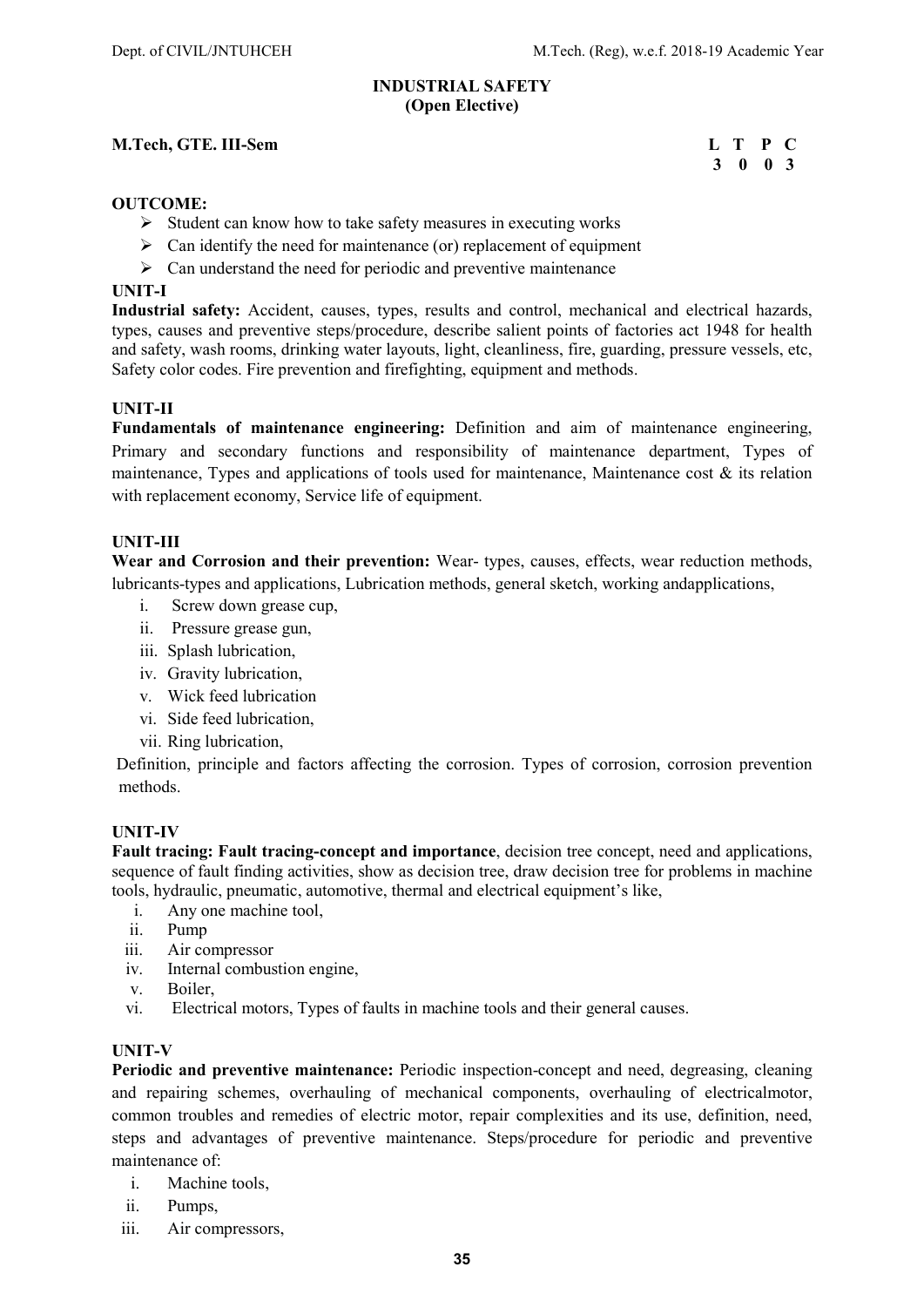iv. Diesel generating (DG) sets,

Program and schedule of preventive maintenance of mechanical and electrical equipment, Advantages of preventive maintenance. Repair cycle concept and importance

- 1. Maintenance Engineering Handbook, Higgins & Morrow, Da Information Services.
- 2. Maintenance Engineering, H. P. Garg, S. Chand and Company.
- 3. Pump-hydraulic Compressors, Audels, Mcgrew Hill Publication.
- 4. Foundation Engineering Handbook, Winterkorn, Hans, Chapman & Hall London.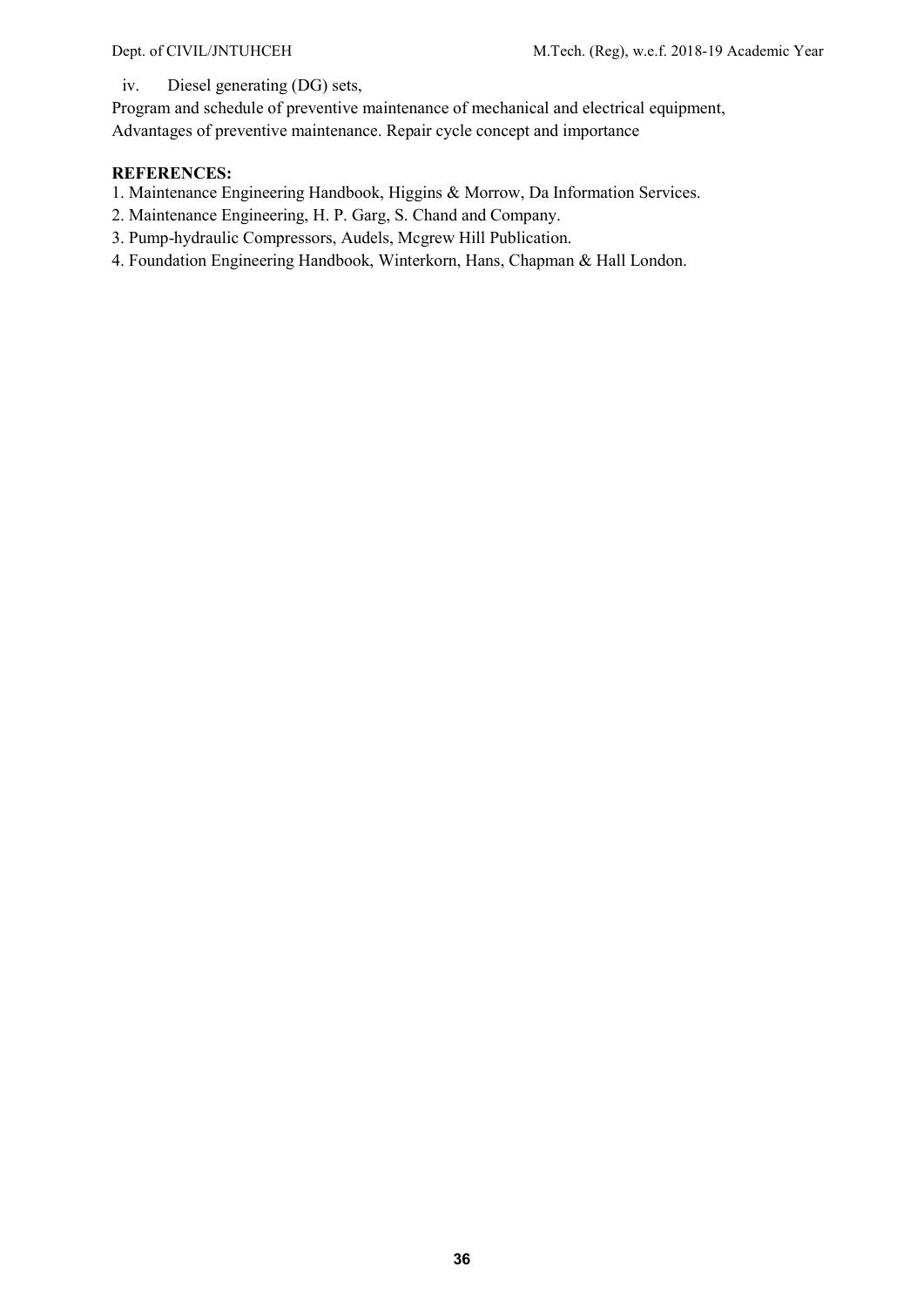### ENGLISH FOR RESEARCH PAPER WRITING (AUDIT 1 and 2)

 L T P C 2 0 0 0

### OUTCOME:

Students will be able to:

- Understand that how to improve your writing skills and level of readability
- Learn about what to write in each section
- Understand the skills needed when writing a Title Ensure the good quality of paper at very first-time submission

### UNIT- I

 Planning and Preparation, Word Order, Breaking up long sentences, Structuring Paragraphs and Sentences, Being Concise and Removing Redundancy, Avoiding Ambiguity and Vagueness

### UNIT- II

 Clarifying Who Did What, Highlighting Your Findings, Hedging and Criticising, Paraphrasing and Plagiarism, Sections of a Paper, Abstracts. Introduction

### UNIT- III

Review of the Literature, Methods, Results, Discussion, Conclusions, Final Check.

### UNIT- IV

 Key skills are needed when writing a Title, key skills are needed when writing an Abstract, key skills are needed when writing an Introduction, skills needed when writing a Review of the Literature

### UNIT- V

 Skills are needed when writing the methods, skills needed when writing the Results, skills are needed when writing the Discussion, and skills are needed when writing the Conclusions

### UNIT- VI

Useful phrases, how to ensure paper is as good as it could possibly be the first- time submission

- 1. Goldbort R (2006) Writing for Science, Yale University Press (available on Google Books)
- 2. Day R (2006) How to Write and Publish a Scientific Paper, Cambridge University Press
- 3. Highman N (1998), Handbook of Writing for the Mathematical Sciences, SIAM. Highman'sbook .
- 4. Adrian Wallwork , English for Writing Research Papers, Springer New York Dordrecht Heidelberg London, 2011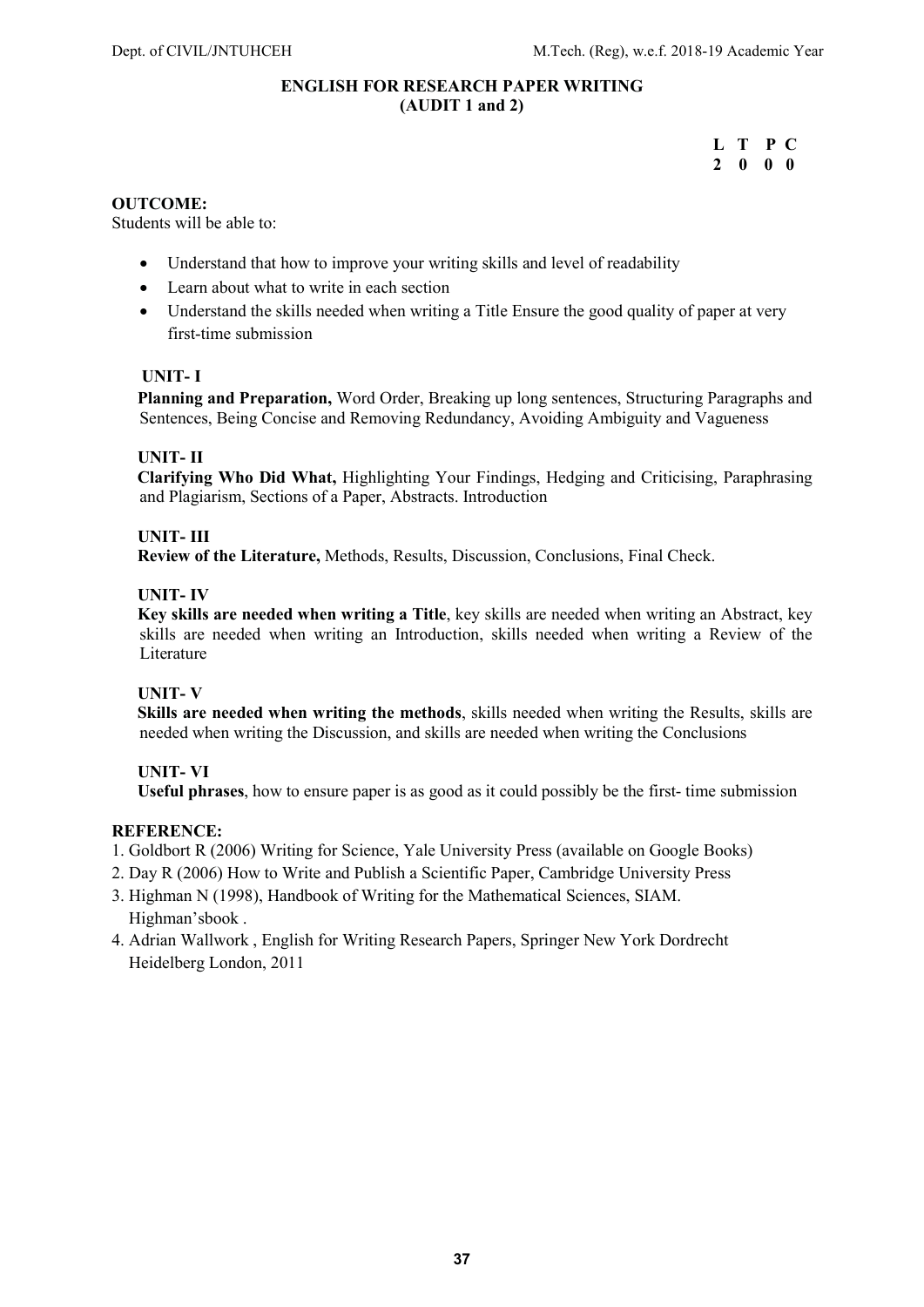### DISASTER MANAGEMENT (AUDIT 1 and 2)

|  | L T P C                  |  |  |
|--|--------------------------|--|--|
|  | $2\quad 0\quad 0\quad 0$ |  |  |

### OUTCOME:

Students will be able to:

- $\triangleright$  Learn to demonstrate a critical understanding of key concepts in disaster risk reduction and humanitarian response.
- $\triangleright$  Critically evaluate disaster risk reduction and humanitarian response policy and practice from multiple perspectives.
- $\triangleright$  Develop an understanding of standards of humanitarian response and practical relevance in Specific types of disasters and conflict situations.
- $\triangleright$  Critically understand the strengths and weaknesses of disaster management approaches, Planning and programming in different countries, particularly their home country or the countries they work in.

### UNIT- I

 Introduction Disaster: Definition, Factors And Significance; Difference Between Hazard And Disaster; Natural And Manmade Disasters: Difference, Nature, Types And Magnitude.

### UNIT- II

 Repercussions of Disasters and Hazards: Economic Damage, Loss of Human And Animal Life, Destruction Of Ecosystem. Natural Disasters: Earthquakes, Volcanisms, Cyclones, Tsunamis, Floods, Droughts and Famines, Landslides and Avalanches, Manmade disaster: Nuclear Reactor Meltdown, Industrial Accidents, Oil Slicks and Spills, Outbreaks of Disease and Epidemics, War and Conflicts.

### UNIT- III

 Disaster Prone Areas in India Study of Seismic Zones; Areas Prone To Floods and Droughts, Landslides and Avalanches; Areas Prone To Cyclonic and Coastal Hazards with Special Reference to Tsunami; Post-Disaster Diseases and Epidemics

### UNIT- IV

 Disaster Preparedness and Management Preparedness: Monitoring of Phenomena Triggering A disaster or Hazard; Evaluation of Risk: Application of Remote Sensing, Data from Meteorological and other Agencies, Media Reports governmental and Community Preparedness.

### UNIT- V

 Risk Assessment Disaster Risk: Concept and Elements, Disaster Risk Reduction, Global and National Disaster Risk Situation. Techniques of Risk Assessment, Global Co-Operation in Risk assessment and Warning, People's Participation in Risk Assessment. Strategies for Survival

### UNIT- VI

 Disaster Mitigation Meaning, Concept and Strategies of Disaster Mitigation, Emerging Trends in Mitigation. Structural Mitigation and Non-Structural Mitigation, Programs Of Disaster Mitigation in India.

- 1. R. Nishith, Singh AK, "Disaster Management in India: Perspectives, issues and strategies "'New Royal book Company.
- 2. Sahni, Pardeep Et.Al. (Eds.)," Disaster Mitigation Experiences and Reflections", Prentice Hall of India, New Delhi.
- 3. Goel S. L., Disaster Administration and Management Text and Case Studies", Deep & Deep Publication Pvt. Ltd., New Delhi.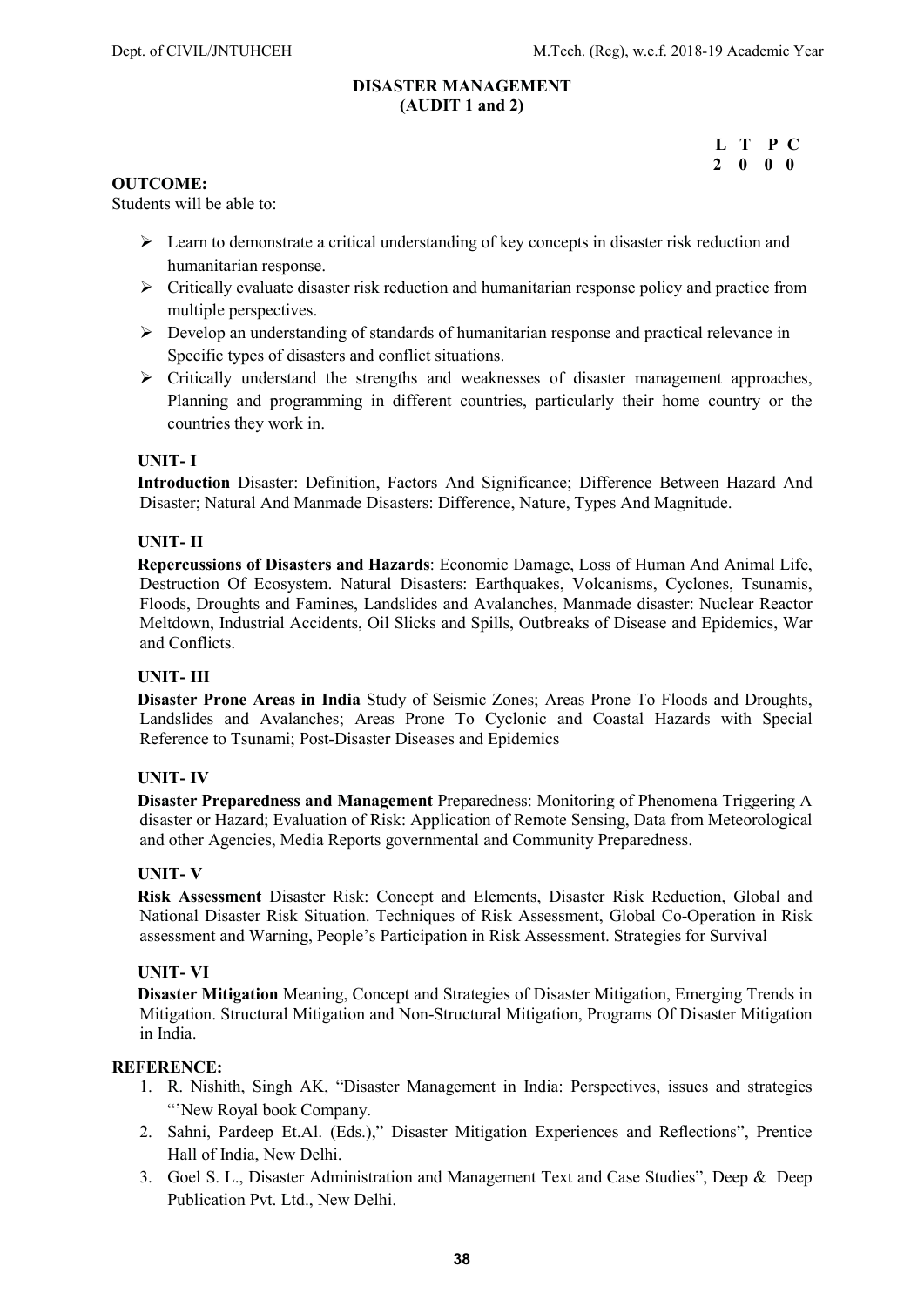### SANSKRIT FOR TECHNICAL KNOWLEDGE (AUDIT 1 and 2)

L T P C 2 0 0 0

### OUTCOME:

Students will be able to:

- $\triangleright$  To get a working knowledge in illustrious Sanskrit, the scientific language in the world
- $\triangleright$  Learning of Sanskrit to improve brain functioning
- $\triangleright$  Learning of Sanskrit to develop the logic in mathematics, science & other subjects enhancing the memory power
- $\triangleright$  The engineering scholars equipped with Sanskrit will be able to explore the huge knowledge from ancient literature

### UNIT- I

- Alphabets in Sanskrit,
- Past/Present/Future Tense,
- Simple Sentences

### UNIT- II

- Order
- Introduction of roots
- Technical information about Sanskrit Literature

### UNIT- III

- Technical concepts of Engineering-Electrical, Mechanical,
- Architecture, Mathematics

- 1. "Abhyaspustakam" Dr.Vishwas, Samskrita-Bharti Publication, New Delhi
- 2. "Teach Yourself Sanskrit" Prathama Deeksha-VempatiKutumbshastri, Rashtriya Sanskrit Sansthanam, New Delhi Publication
- 3. "India's Glorious Scientific Tradition" Suresh Soni, Ocean books (P) Ltd., New Delhi.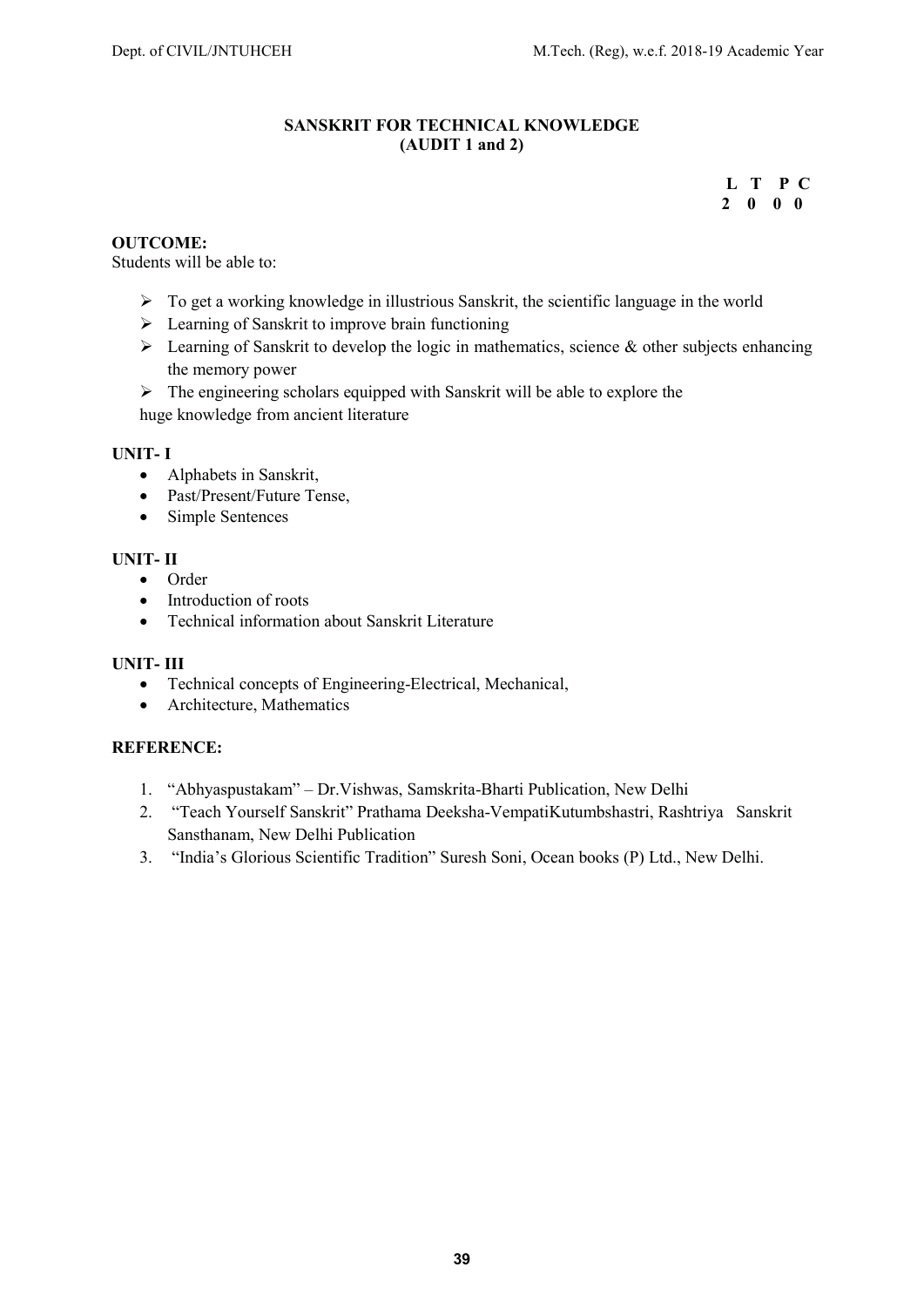### VALUE EDUCATION (AUDIT 1 and 2)

 $L$  T P C<br>2 0 0 0 2 0 0 0

### OUTCOME:

Students will be able to:

- $\geq 1$ .Knowledge of self-development
- $\geq 2$ . Learn the importance of Human values
- $\geq$  3.Developing the overall personality

### UNIT- I

- Values and self-development –Social values and individual attitudes. Work ethics, Indian vision of humanism.
- Moral and non- moral valuation. Standards and principles.
- Value judgements

### UNIT- II

- Importance of cultivation of values.
- Sense of duty. Devotion, Self-reliance. Confidence, Concentration. Truthfulness, Cleanliness.
- Honesty, Humanity. Power of faith, National Unity.
- Patriotism. Love for nature ,Discipline

### UNIT- III

- Personality and Behavior Development Soul and Scientific attitude. Positive Thinking. Integrity and discipline.
- Punctuality, Love and Kindness.
- Avoid fault Thinking.
- Free from anger, Dignity of labour.
- Universal brotherhood and religious tolerance.
- True friendship.
- Happiness Vs suffering, love for truth.
- Aware of self-destructive habits.
- Association and Cooperation.
- Doing best for saving nature

### UNIT- IV

- Character and Competence –Holy books vs Blind faith.
- Self-management and Good health.
- Science of reincarnation.
- Equality, Nonviolence ,Humility, Role of Women.
- All religions and same message.
- Mind your Mind, Self-control.
- Honesty, Studying effectively

### REFERENCE:

1. Chakroborty, S.K. "Values and Ethics for organizations Theory and practice", Oxford University Press, New Delhi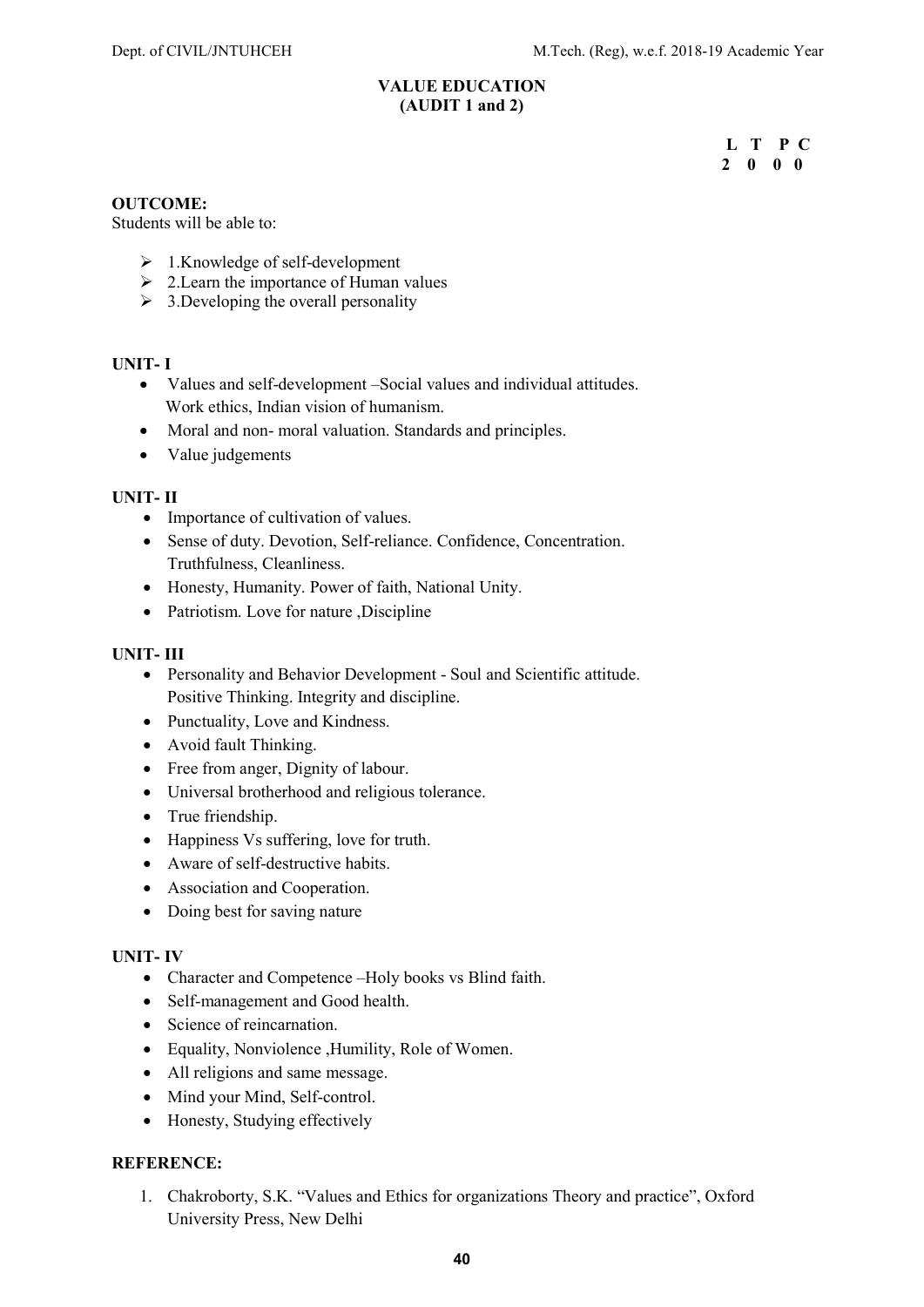### CONSTITUTION OF INDIA (AUDIT 1 and 2)

### $L$  T P C<br>2 0 0 0 2 0 0 0

### OUTCOME:

Students will be able to:

- $\triangleright$  Discuss the growth of the demand for civil rights in India for the bulk of Indians before the arrival of Gandhi in Indian politics.
- $\triangleright$  Discuss the intellectual origins of the framework of argument that informed the conceptualization of social reforms leading to revolution in India.

### UNIT- I

### History of Making of the Indian Constitution:

History Drafting Committee, (Composition & Working)

### UNIT- II

Philosophy of the Indian Constitution: Preamble

Salient Features

### UNIT- III

### Contours of Constitutional Rights & Duties:

- Fundamental Rights
- $\bullet$  Right to Equality
- Right to Freedom
- Right against Exploitation
- Right to Freedom of Religion
- Cultural and Educational Rights
- Right to Constitutional Remedies
- Directive Principles of State Policy
- Fundamental Duties.

### UNIT- IV

### Organs of Governance:

- Parliament
- Composition
- Oualifications and Disqualifications
- Powers and Functions
- Executive
- President
- Governor
- Council of Ministers
- Judiciary, Appointment and Transfer of Judges, Qualifications
- Powers and Functions

### UNIT- V

### Local Administration:

- District's Administration head: Role and Importance,
- Municipalities: Introduction, Mayor and role of Elected Representative, CEO of Municipal Corporation.
- Pachayati raj: Introduction, PRI: ZilaPachayat.
- Elected officials and their roles, CEO ZilaPachayat: Position and role.
- Block level: Organizational Hierarchy (Different departments),
- Village level: Role of Elected and Appointed officials,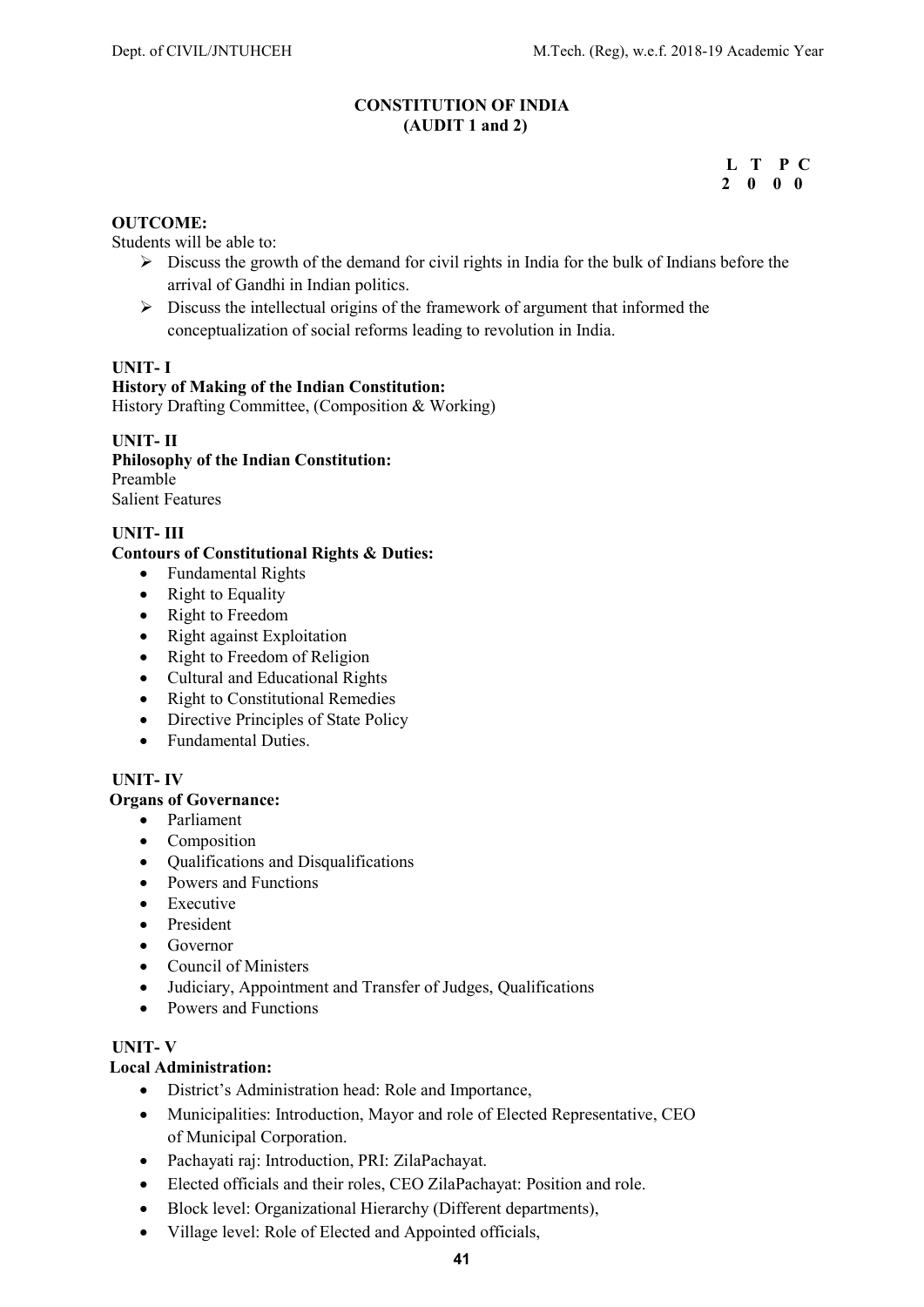• Importance of grass root democracy

### UNIT- VI

### Election Commission:

- Election Commission: Role and Functioning.
- Chief Election Commissioner and Election Commissioners.
- State Election Commission: Role and Functioning.
- Institute and Bodies for the welfare of SC/ST/OBC and women.

- 1. The Constitution of India, 1950 (Bare Act), Government Publication.
- 2. Dr. S. N. Busi, Dr. B. R. Ambedkar framing of Indian Constitution, 1st Edition, 2015.
- 3. M. P. Jain, Indian Constitution Law, 7th Edn., Lexis Nexis, 2014.
- 4. D.D. Basu, Introduction to the Constitution of India, Lexis Nexis, 2015.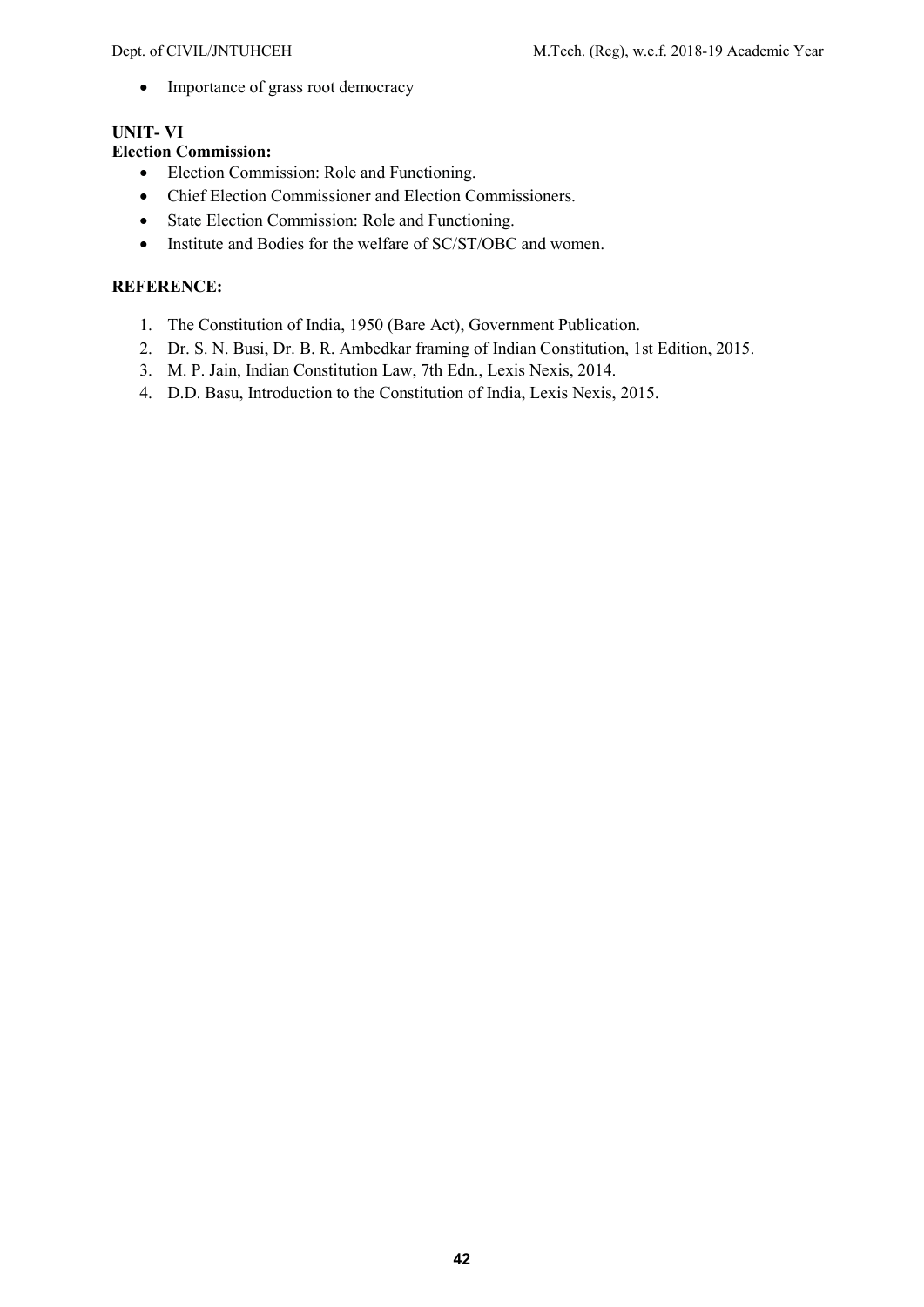### PEDAGOGY STUDIES (AUDIT 1 and 2)

### L T P C 2 0 0 0

### OUTCOME:

Students will be able to understand:

- $\triangleright$  What pedagogical practices are being used by teachers in formal and informal classrooms in developing countries
- $\triangleright$  What is the evidence on the effectiveness of these pedagogical practices, in what conditions, and with what population of learners
- $\triangleright$  How can teacher education (curriculum and practicum) and the school curriculum and guidance materials best support effective pedagogy

### UNIT- I

### Introduction and Methodology:

- Aims and rationale, Policy background, Conceptual framework and terminology
- Theories of learning, Curriculum, Teacher education.
- Conceptual framework, Research questions.
- Overview of methodology and Searching.

### UNIT- II

- Thematic overview: Pedagogical practices are being used by teachers in formal and informal classrooms in developing countries.
- Curriculum, Teacher education.

### UNIT- III

- Evidence on the effectiveness of pedagogical practices
- Methodology for the in depth stage: quality assessment of included studies.
- How can teacher education (curriculum and practicum) and the school
- curriculum and guidance materials best support effective pedagogy?
- Theory of change.
- Strength and nature of the body of evidence for effective pedagogical practices.
- Pedagogic theory and pedagogical approaches.
- Teachers' attitudes and beliefs and Pedagogic strategies.

### UNIT-IV

- Professional development: alignment with classroom practices and follow-up support
- Peer support
- Support from the head teacher and the community.
- Curriculum and assessment
- Barriers to learning: limited resources and large class sizes

### UNIT- V.

### Research gaps and future directions

- Research design
- Contexts
- Pedagogy
- Teacher education
- Curriculum and assessment
- Dissemination and research impact.